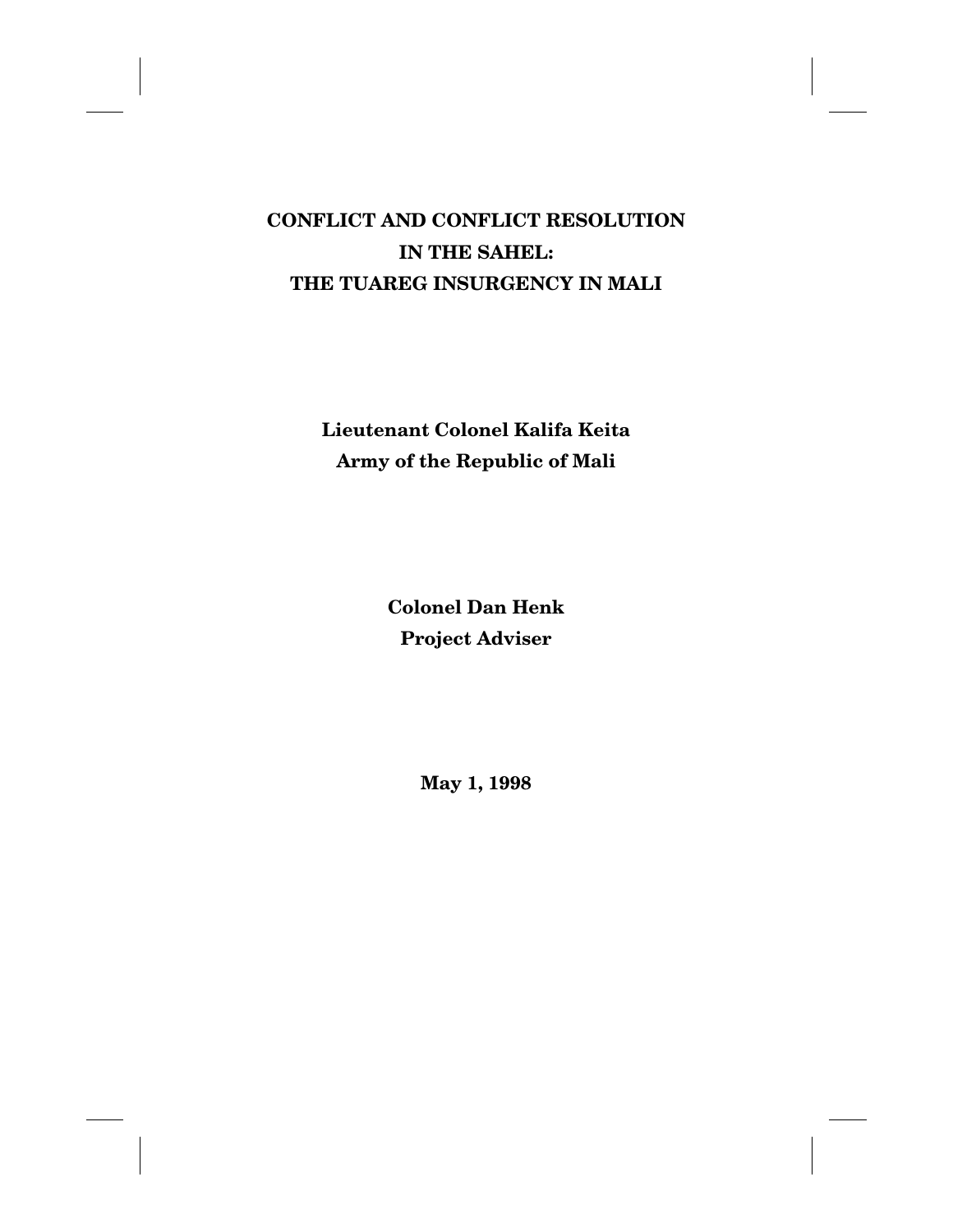The views expressed in this report are those of the author and do not necessarily reflect the official policy or position of the Department of the Army, the Department of Defense, or the U.S. Government. This report is cleared for public release; distribution is unlimited.

#### **\*\*\*\*\***

Comments pertaining to this report are invited and should be forwarded to: Director, Strategic Studies Institute, U.S. Army War College, 122 Forbes Ave., Carlisle, PA 17013-5244. Copies of this report may be obtained from the Publications and Production Office by calling commercial (717) 245-4133, DSN 242-4133, FAX (717) 245-3820, or via the Internet at rummelr@carlisle-emh2.army.mil

#### **\*\*\*\*\***

Selected 1993, 1994, and all later Strategic Studies Institute (SSI) monographs are available on the Strategic Studies Institute Homepage for electronic dissemination. SSI's Homepage address is: http://carlisle-www.army.mil/usassi/welcome.htm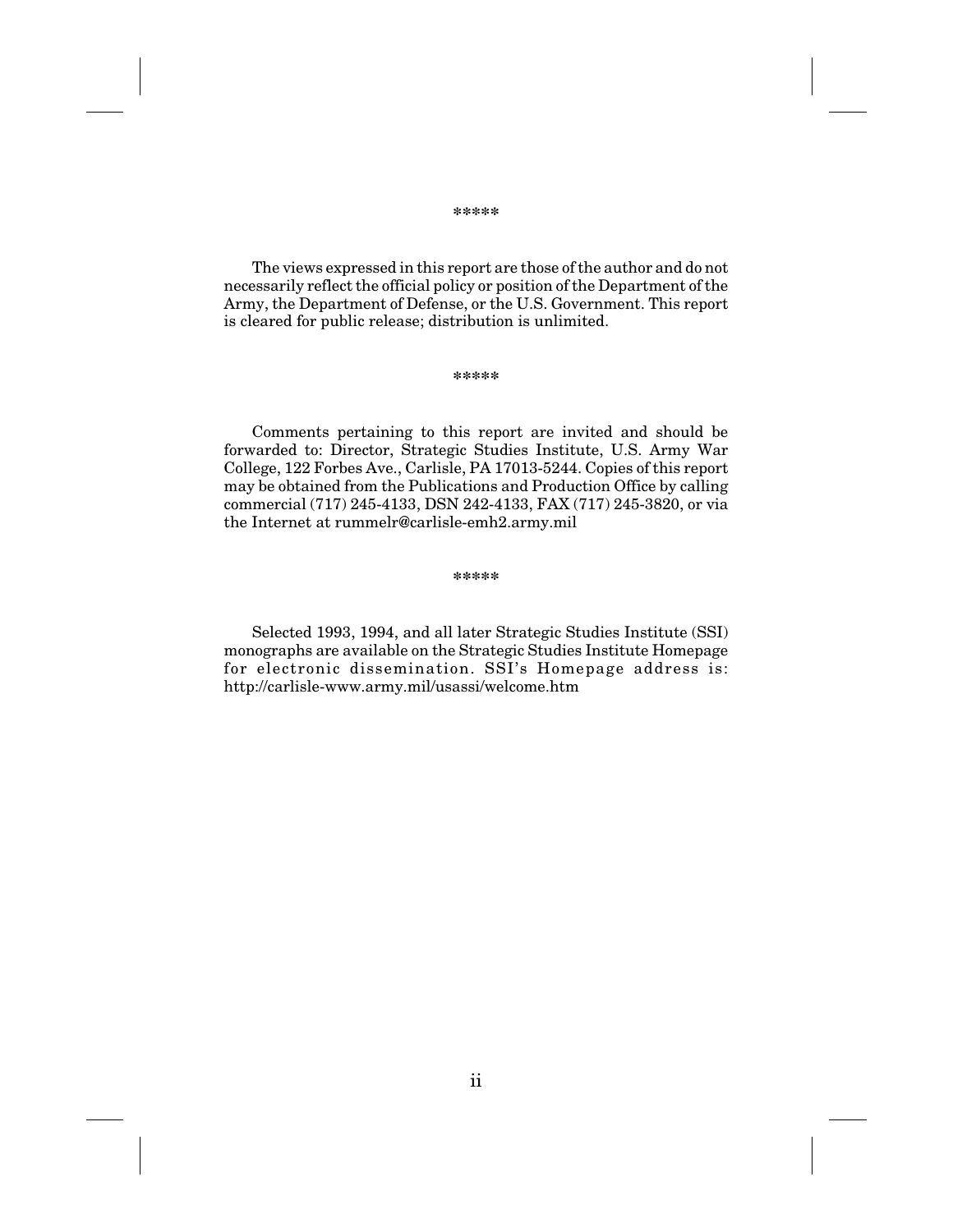### **FOREWORD**

Since 1990, the United States and other developed nations have committed substantial diplomatic, economic, and military resources to resolve extreme intra-state conflicts. The world has found that the hatreds behind the conflicts often are very difficult to suppress—and even harder to dissipate. It also has discovered that military interventions alone rarely attenuate the underlying problems that provoked the violence. One result has been a growing worldwide literature on mechanisms to anticipate intra-state conflict and on measures which may preclude the necessity for expensive military interventions.

But models and formulae are problematic in the analysis of conflict. Human culture is so complex that it is difficult to identify—let alone "control for"—all of the variables. History rarely "reproduces the experiment." The analyst often is left with the sad role of explaining why problems of conflict were not foreseen, despite the best of resources and intentions. And military force continues to play a key role in intra-state conflict resolution, though often with less than satisfactory results.

When a society faced with a situation of severe internal conflict finds an internal solution which does not require outside intervention, that is of keen interest. If the society can do it in a way that preserves ongoing processes of political and economic reform, that is remarkable. If the society employs its military establishment as a key instrument in its processes of national reconciliation, that achievement is worthy of serious study.

In this paper, Lieutenant Colonel Kalifa Keita describes how his country—the Republic of Mali—did all of these. I can only echo his words, "truly, this is a story for our times."

> RICHARD H. WITHERSPOON Colonel, U.S. Army Director, Strategic Studies Institute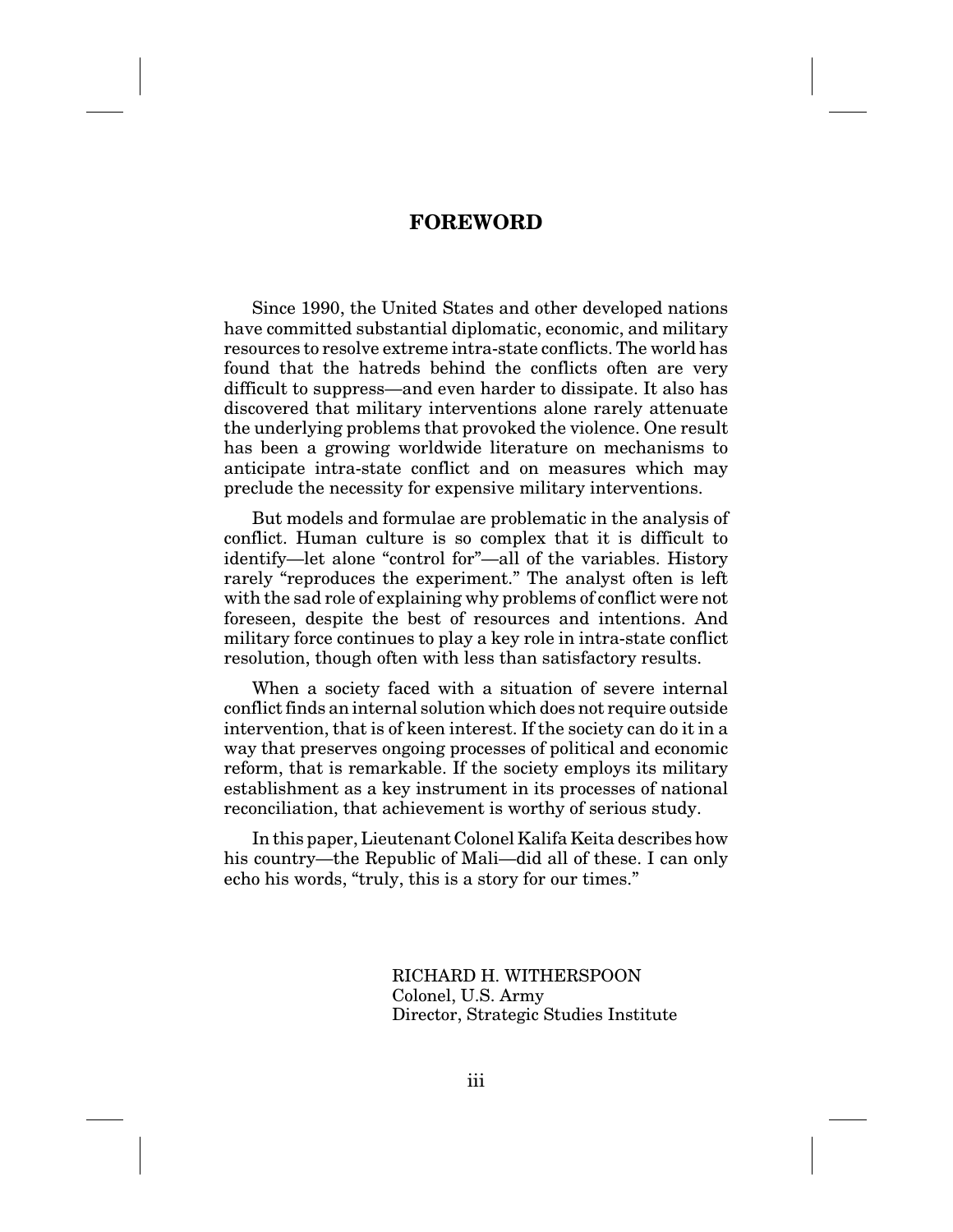# **BIOGRAPHICAL SKETCH OF THE AUTHOR**

LIEUTENANT COLONEL KALIFA KEITA, Army of the Republic of Mali, currently is a student at the the U.S. Army War College. He entered commissioned service in 1975, serving for most of his career in Armor leadership positions in Mali. His previous education includes a B.S. degree from the Military Academy of Mali, military specialty training in the former Soviet Union, and the U.S. Army Armor School. He is a graduate of the U.S. Army Command and General Staff College. Lieutenant Colonel Keita has commanded at the level of platoon, company, battalion, and military region. In 1989 and 1990, he served as mayor of the largest suburb (commune) of Bamako—Mali's capital. His combat experience includes service in the Mali-Burkina War (1985-86) where his performance earned him advanced promotion and the Medal of Military Value. His role during the Tuareg Rebellion in northern Mali involved both military and civil leadership. From 1994 to 1997, he commanded Mali's 5th Military Region (the area around the historic city of Timbuktu). In that capacity, he was deeply involved in the activities which ended a festering rebellion in his country, and brought about a remarkable national reconciliation. His exceptional service earned him advanced promotion to Lieutenant Colonel and the prestigious award of *Chevalier de l'Ordre National*.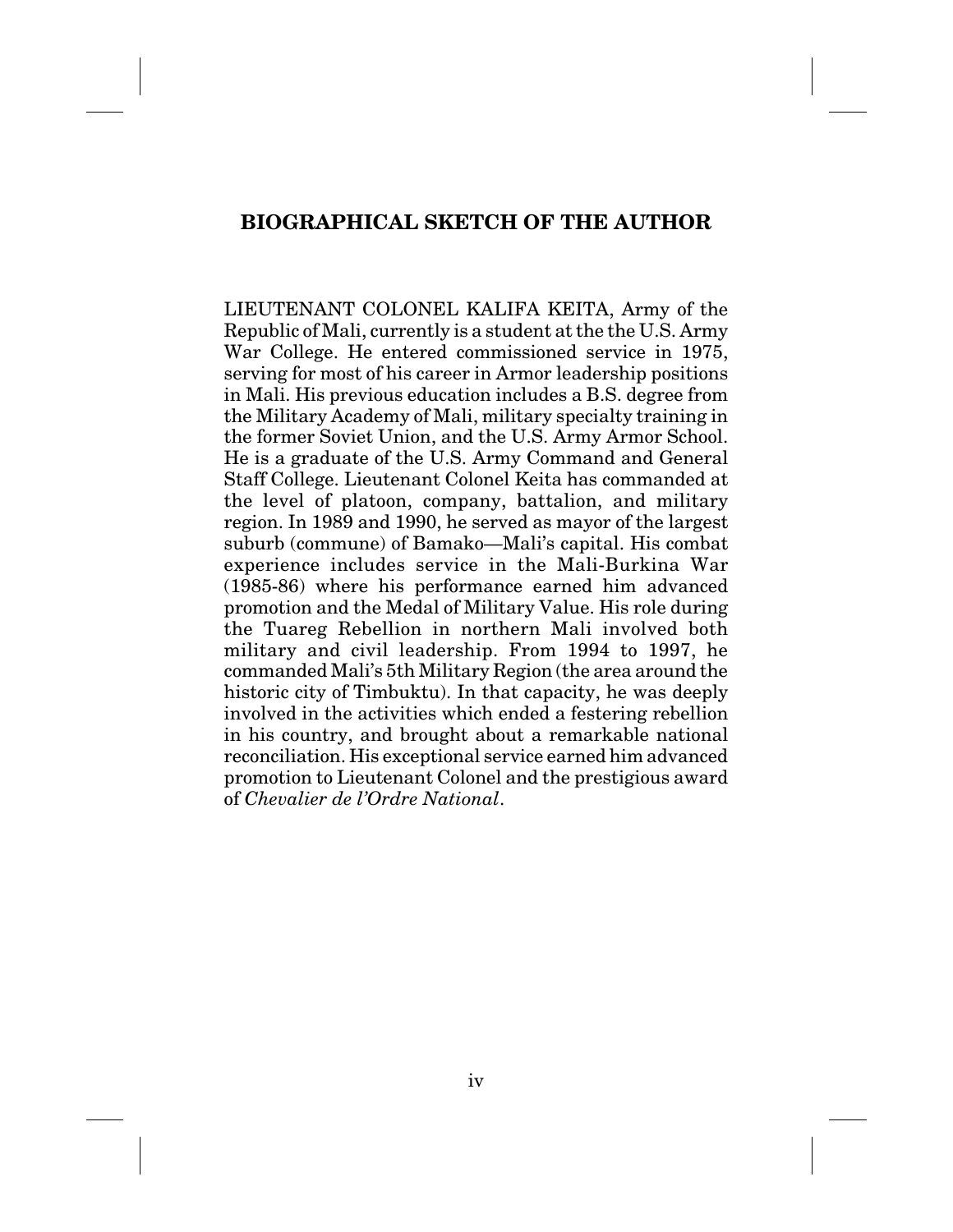# **CONFLICT AND CONFLICT RESOLUTION IN THE SAHEL: THE TUAREG INSURGENCY IN MALI**

### **INTRODUCTION**

Extreme ethnic violence has been a sordid feature of the post-Cold War world. The discontent underlying the violence sometimes flares into insurgency, threatening the cohesion of the state. Typically, primordial hatreds embedded in ethnic history erode a society's commitment to democracy and human rights. However, recent history offers examples of some states which resolved severe ethnic conflict without a bloodbath and without a halt to ongoing processes of political reform. The West African nation of Mali is one such state.

June 27, 1990, is a significant date in the recent history of Mali. It marks the beginning of what Malians call "The Second Tuareg Rebellion." The first had been staged against the post-colonial Malian government in 1963. The national government had suppressed that rebellion with harsh coercive measures, and the Tuaregs continued to nurture grievances.

The second Tuareg rebellion coincided in the early 1990s with turbulent political developments in Malian society as a whole. It soon was clear that Mali's stability and progress were contingent on ending the insurgency. This, in turn, required a solution to Tuareg grievances.

By the mid-1990s, Mali apparently had found a solution. Though by no means easy, or assured, that solution may provide useful insights into conflict resolution in the region as a whole. This study describes the nature of the Malian solution and indicates the reasons for its success to date.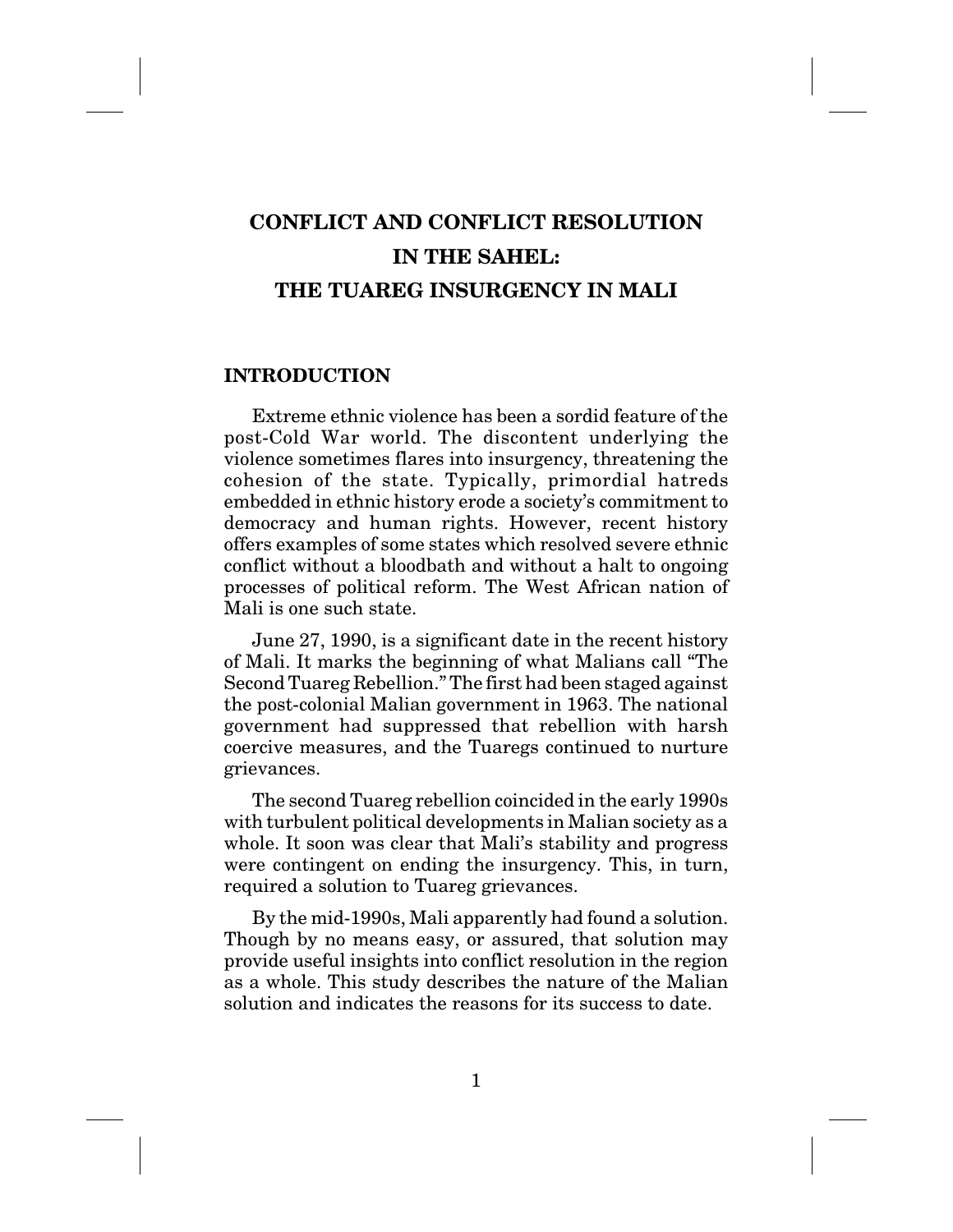More specifically, this study considers the Tuareg rebellion from the perspective of a senior Malian military officer who lived the events. It describes a conflict little known and poorly reported outside of West Africa. It emphasizes the trauma of conflict in developing societies and the excruciatingly difficult political and economic choices faced by their leaders. It highlights the appropriate role of the international community in resolving such conflicts. Finally, it illustrates that resolution of intra-state conflict in Africa requires intensive efforts to secure the willing cooperation of local communities with military and civil government agencies.

### **COUNTRY BACKGROUND**

Mali bears the name of one of the great precolonial Sahelian empires.<sup>1</sup> At its height in the 14th century, ancient Mali stretched from the central Sahara to the Atlantic Ocean, an area four times larger than modern France. The empire's great cities—Timbuktu and Jenne—were renowned in the Islamic world for wealth and scholarship. However, ancient Mali ultimately fractured into a number of successor states.<sup>2</sup>

In the late 19th century, France imposed its colonial control over most of West Africa.<sup>3</sup> The French subsequently defined the frontiers of their possessions, resulting in the borders now dividing the independent francophone countries of the subregion.<sup>4</sup> Though much smaller than the ancient empire, the "Mali" which emerged from French colonialism in 1960 nonetheless inherited a very large land area—over twice the size of modern  $\text{France.}^5$  (See Figure 1.)

Mali's post-independence history has been traumatic. European colonialism had resulted in very limited development of the country. Independence found the vast majority of Mali's people as subsistence farmers or pastoral nomads. Life expectancy did not exceed 45 years. Access to modern medicine and modern education was restricted to a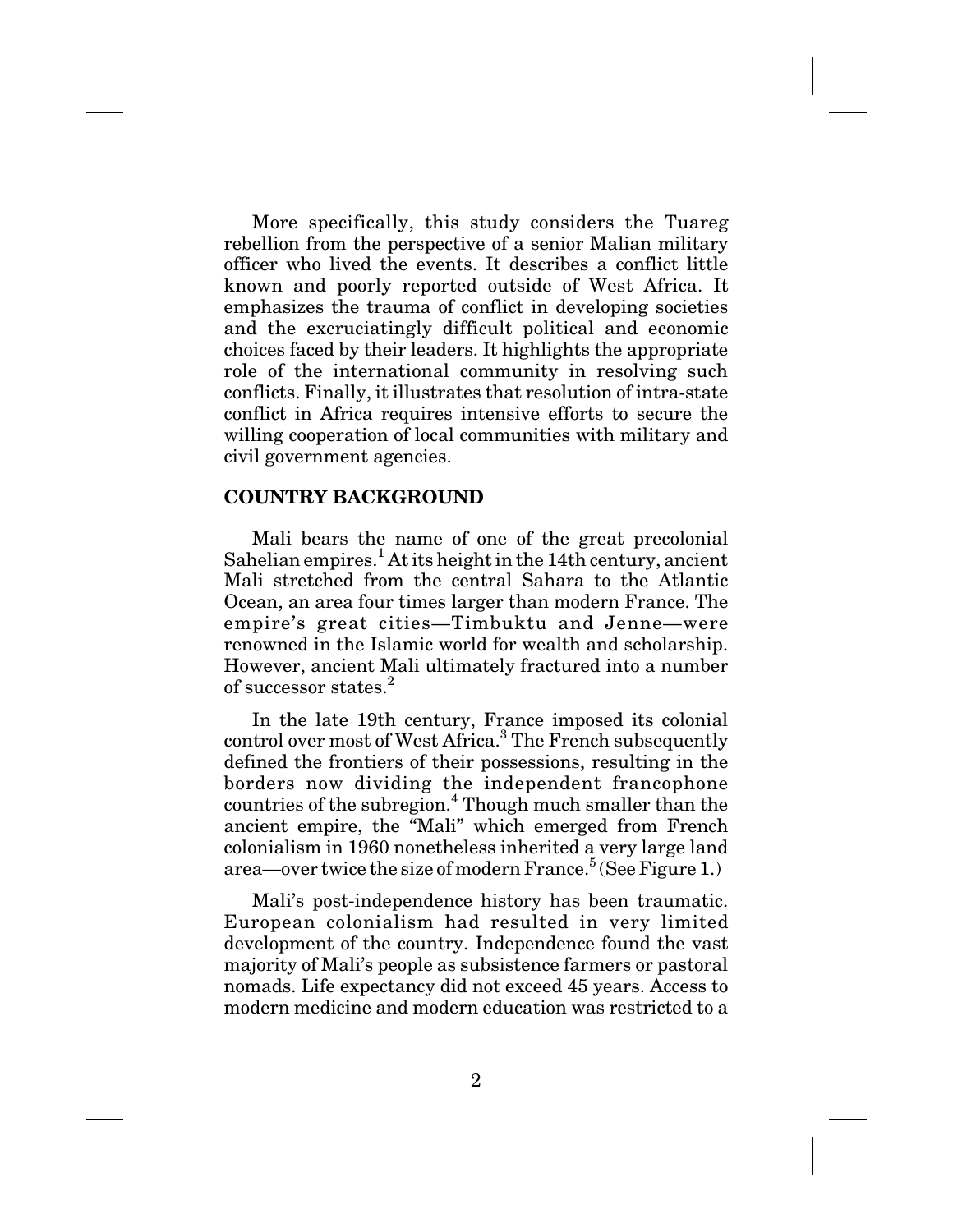

**Figure 1.**

small minority, and by the end of the colonial era, the most promising Malian students were emigrating to Europe. Infrastructure remained poorly developed. The country had a small industrial sector and a weak export economy, resulting in very limited economic opportunity. Ironically, the French colonial state had left a comparatively large indigenous civil service—larger than the new state could easily afford, yet too powerful to reduce.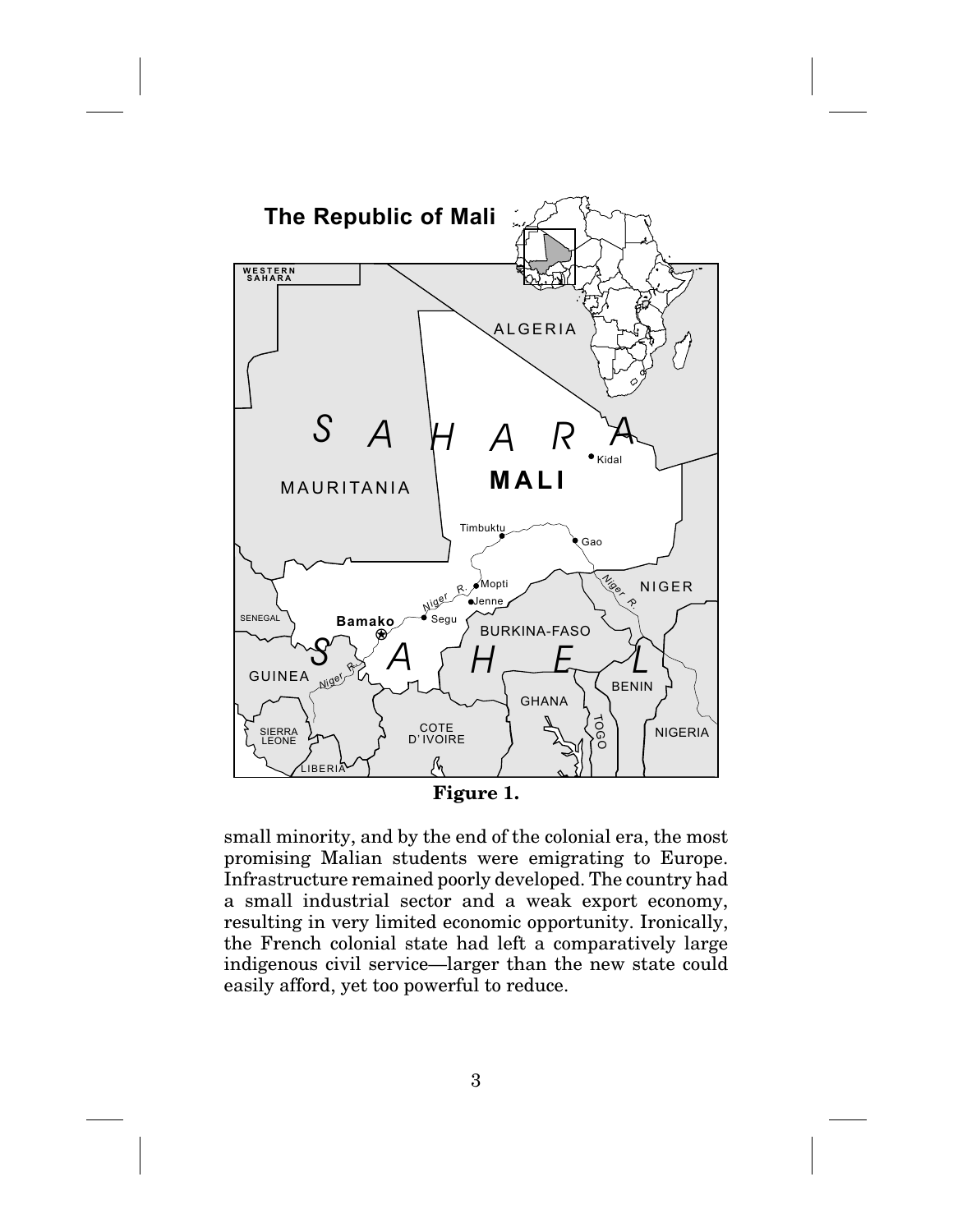The first leader of newly independent Mali, Modibo Keita, endeavored to modernize and develop his country through an authoritarian regime of scientific socialism, pursuing a radical foreign policy and seeking East Bloc assistance. The Keita regime was able to crush a first rebellion by its restless Tuaregs in the early 1960s. But by the end of the decade, the impoverished country was bankrupt and destitute, and Keita turned to the West (particularly France) for assistance.<sup>6</sup> However, in 1968, before Keita's new direction bore any fruit, his regime was overthrown by a group of 14 frustrated young army officers led by Lieutenant (later General) Moussa Traore.

After 1968, the new military government of Moussa Traore attempted to turn the country more explicitly toward the West and toward free-market economic reform.<sup>8</sup> However, foreign investment was minimal, and the region soon was afflicted by severe drought. National infrastructural development was very slow and uneven. Mali's government was not able to reduce the size of an increasingly bloated civil service or privatize the economically inefficient but politically potent public economic sector, resulting in increasing national debt. Meanwhile, birth rates remained high, and Mali was unable to provide meaningful employment to its expanding population. During the 1970s and 1980s, venality and graft among government officials became increasingly evident. An economically and politically vulnerable Mali faced a second Tuareg rebellion in 1990.

In 1991, public dissatisfaction with the economy, social conditions, and government policies boiled over, provoking a violent government response and popular uprising.  $9\,\mathrm{By}$ now, the country had just embarked on a tenuous peace that had ended the civil war with the Tuareg in the north.

A new national leadership quickly emerged calling itself the "Committee of Transition for the Safety of the People." A prominent leader in the committee was Malian Army Lieutenant Colonel Amadou Toumany Toure, described by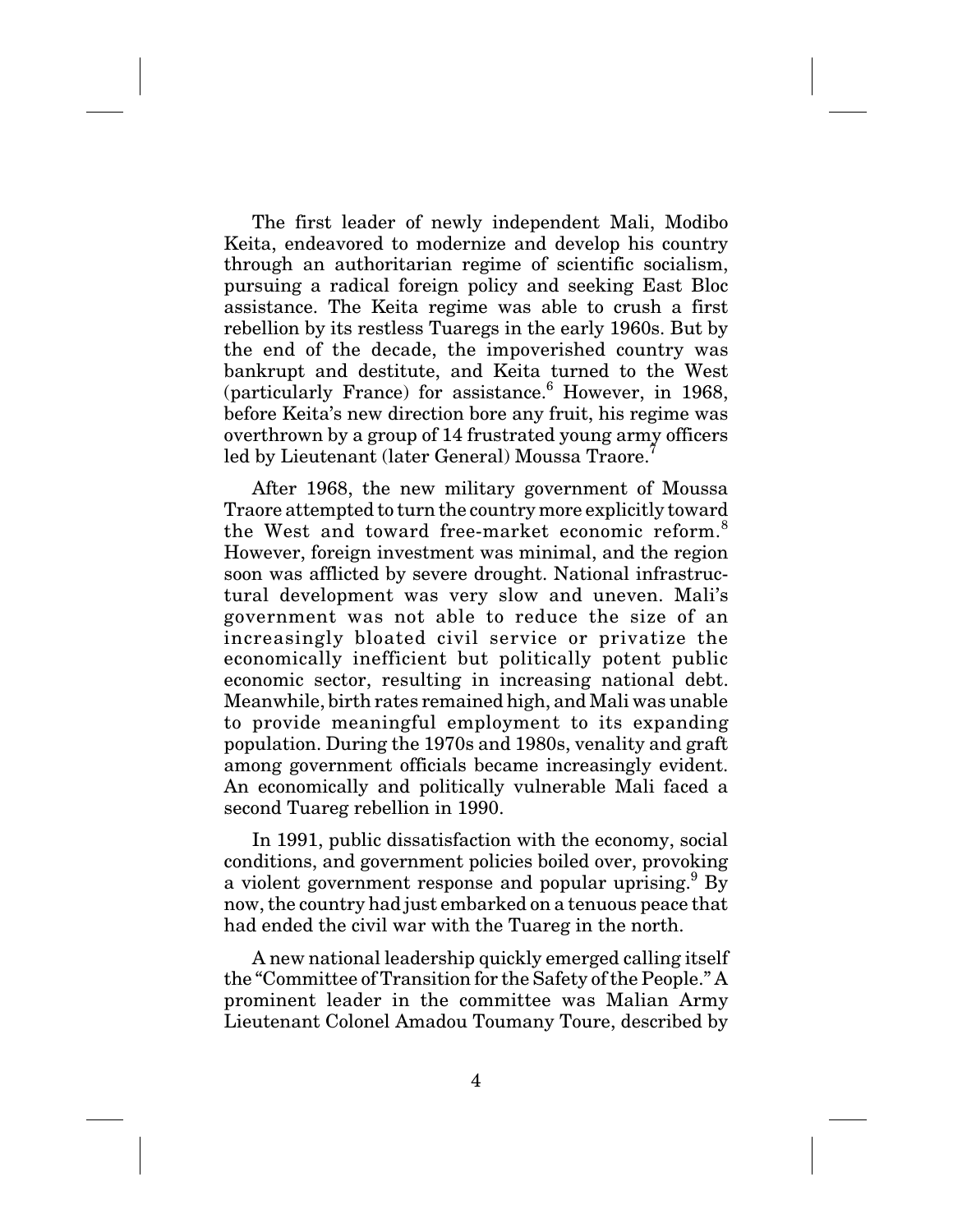one grateful citizen as "Zorro without the cape."10 The new leadership initiated immediate political and economic reforms, convening a national conference to write a new constitution. Within a year, Mali held an election which brought a former opposition figure—Alpha Oumar Konare—to power.

Konare continued to pursue an ambitious reform agenda. He was returned to power in a second national election in 1997. On an official visit to the United States in late 1997, Konare called attention to the accomplishments of his government, characterizing Mali as stable, democratic, and committed to economic reform.<sup>11</sup> His assessment was not disputed.

Since 1992, Mali has been widely viewed as a promising new multi-party democracy.<sup>12</sup> This is all the more remarkable since Mali's political transformation occurred during a time of civil war and crisis. However, the country continues to suffer from a fragile economy, substantial socio-political tensions, and daunting problems left over from the conflicts of the past.<sup>13</sup>

Challenges to development in Mali spring from its ecology and ethnography as well as its political history. Mali's climate spans the transition zone between arid Sahelian savannah and the Sahara desert itself. The region is subject to severe periodic drought.

Mali is ethnically diverse. Ethnologists classify its 9.7 million people into five or six separate ethno-linguistic groupings, with many distinct peoples and several dozen different languages.<sup>14</sup> The most important aspect of Mali's cultural diversity is socio-economic: the difference between the townsfolk, crop farmers, and settled villagers in the south—about 80 percent of the population—and the nomadic pastoralists of the north. The pastoralists include Tuareg peoples. Although Tuaregs alone comprise less than 10 percent of Mali's total population, they make up much of the population in the sparsely populated northern regions of the country.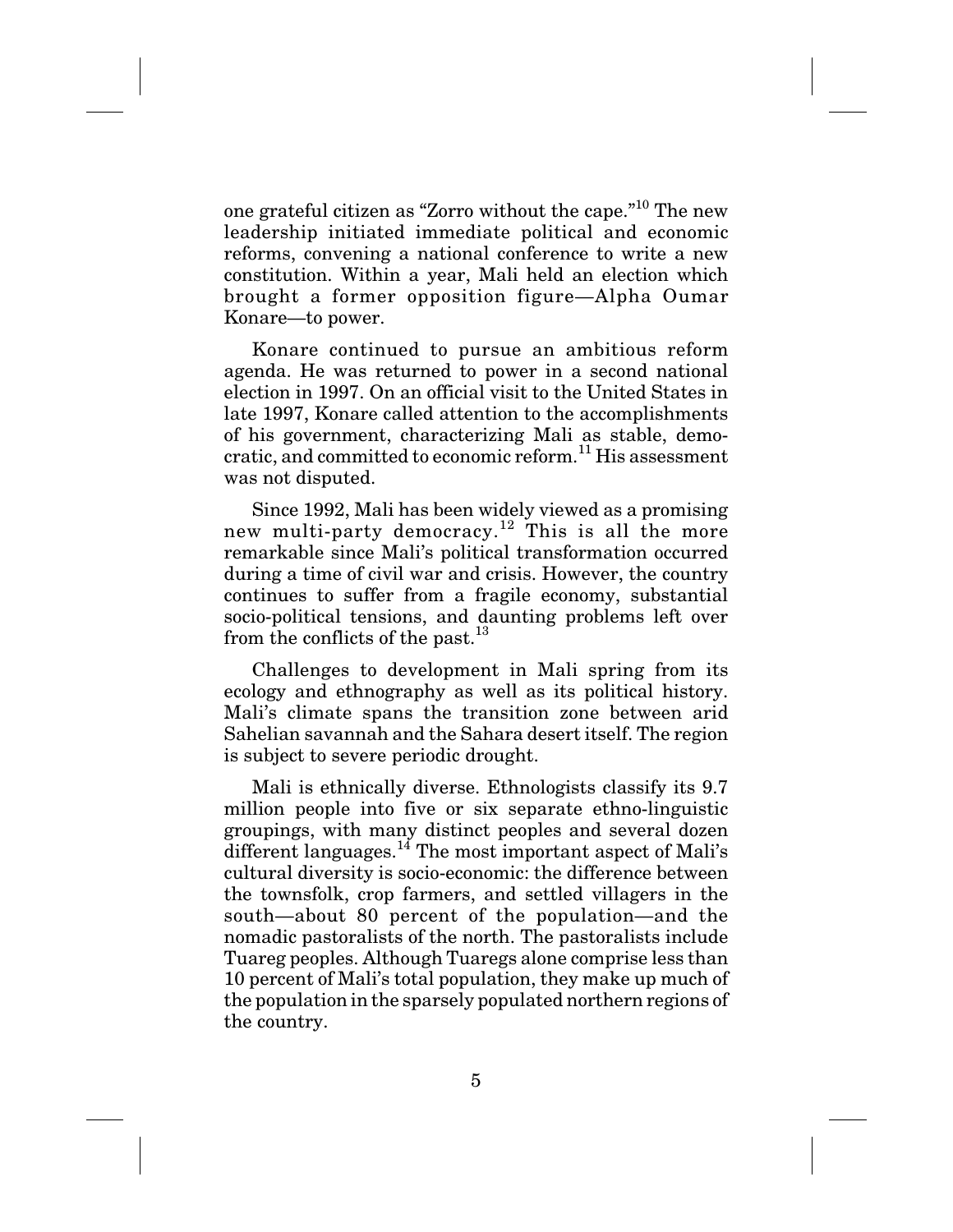Despite its ethnic diversity, Mali generally has avoided the ethnic strife which has plagued some other African states.<sup>15</sup> Except for the Tuaregs, Mali's differing peoples have cooperated amicably in public and private sector activities. However, as in most African countries, ethnically-based tensions are part of the social fabric, and no national government can afford to alienate ethnic blocs. As a result, Mali's senior leaders have endeavored to avoid the appearance of ethnic favoritism while tolerating a considerable amount of "ethnic patronage."16 However, when it came to infrastructural development, Mali's former governments emphasized the more populated, economically viable southern regions of the country. Until the 1990s, the sparsely populated northern desert regions benefited far less than other parts.

### **WHO ARE THE TUAREGS?**

The most substantial challenge to Mali's stability since independence has been insurgency by Tuareg peoples. To understand this threat, it is necessary to delve briefly into the history and ethnography of this unique group.<sup>17</sup>

Tuaregs, sometimes called the "Blue Men of the Desert" because of the indigo dye which colors their traditional flowing garments, are one of a number of pastoral desert peoples of North Africa. The Tuareg language (Tamasheq) and other cultural features indicate that Tuaregs are ethnically related to the Berbers of the Mediterranean littoral. But unlike the settled, agricultural Berbers, Tuaregs have a nomadic pastoral culture well-adapted to the harsh climate of the Sahara desert. Estimates of the total number of Tuareg vary, but most suggest several million. Mali alone contains about 621,000. Tuareg are most numerous in the West African countries of Niger, Mali, and Burkina Faso. (See Figure 2.) Smaller numbers live in Algeria, Libya, Mauritania, and other countries of North Africa. Like their neighbors, the Tuaregs are Islamic in religion. However, their practice of Islam contains many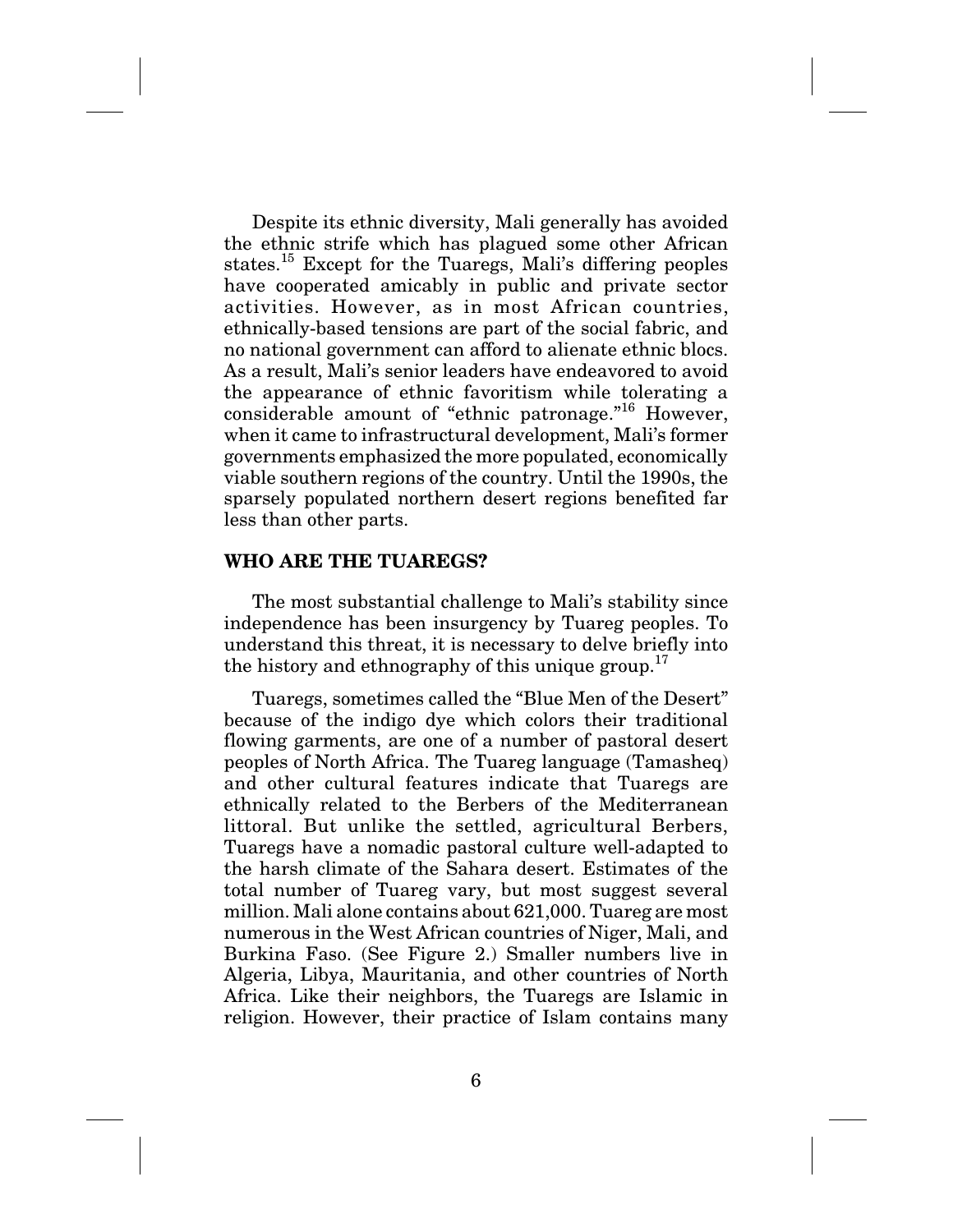

unorthodox features probably inherited from a pre-Islamic past.18

Though they have a common language and recognize a shared ethnicity, Tuaregs are divided by tribe and clan. Tuareg society also is highly stratified by caste, including well-defined categories of nobles, freemen, and slaves.<sup>19</sup> In traditional Tuareg society, nobles and freemen depended on their slaves for manual labor. Tuareg histories suggest that until the advent of the colonial era, tribes and clans constantly were engaged in shifting coalitions of alliance and hostility as they competed with each other (and with neighboring peoples) for scarce water, grazing, and control of the trans-saharan trade routes.<sup>20</sup>

Tuaregs were once renowned as desert raiders, traders, and warriors. While they only occasionally have coalesced into sedentary state structures (as in the Sultanate of Air around Agadez in Niger), their proclivity (in autonomous groups) for slave raiding, banditry, and smuggling did not endear them to the authorities of other Sahelian societies. Typical Tuaregs were wide-ranging nomads whose wealth in livestock provided material security in a difficult environment. They generally have considered themselves superior to their darker-skinned agricultural neighbors on the desert's southern edge. Tuareg tradition still winks at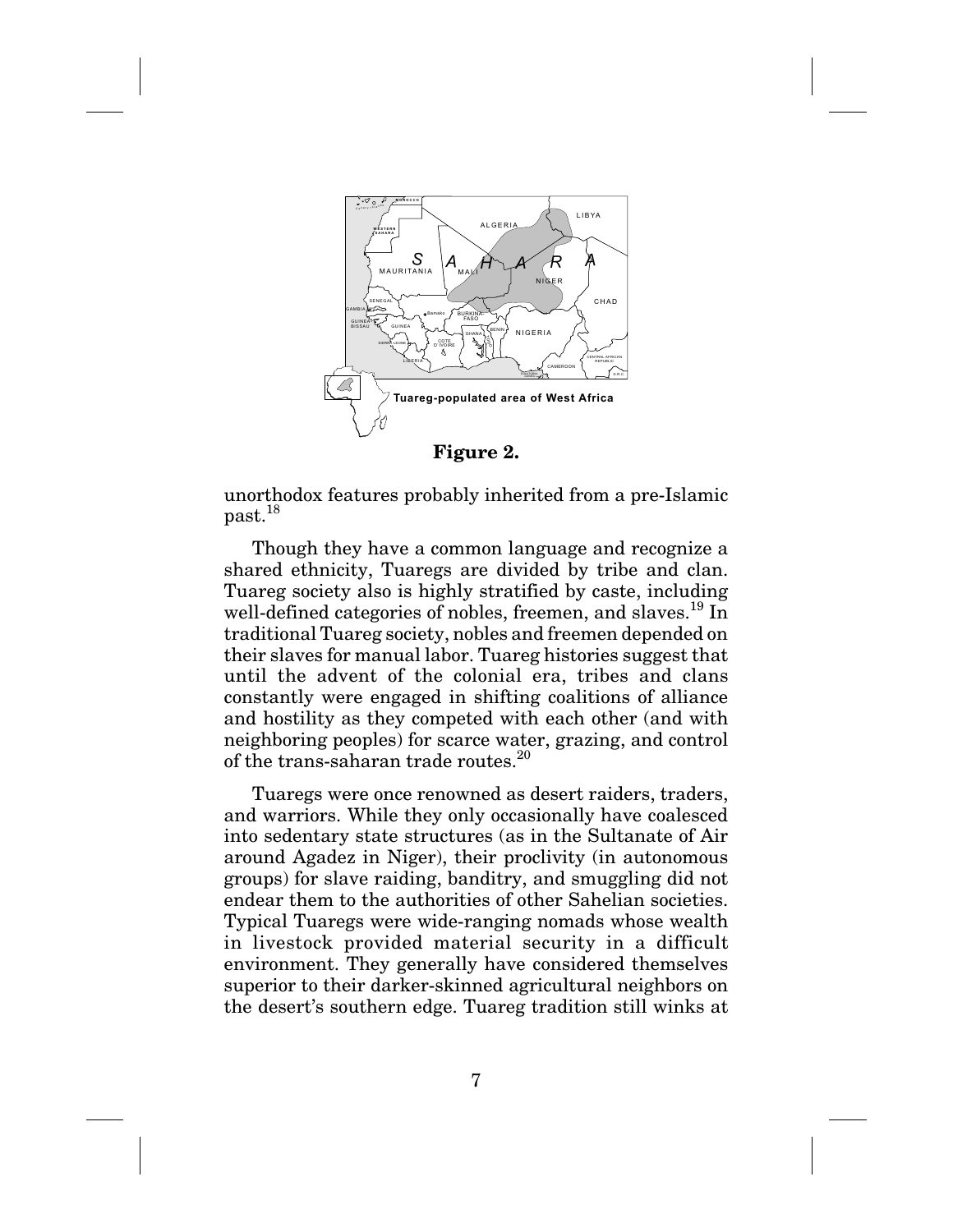smuggling and banditry, a fact that does little to recommend Tuaregs to modern state authorities.

The French defeated and subdued Tuareg groups during the consolidation of their West African empire in the late 19th century. However, Tuareg society proved to be highly resilient and resistant to change during the colonial era, and seemed largely impervious to enculturation by colonial authorities.<sup>21</sup> Tuareg pastoralists also tended to ignore European colonial borders in their pursuit of a traditional nomadic lifestyle, moving from one colony to another, and the French never were able to assimilate large numbers of them into the emerging social fabic of colonial life.<sup>22</sup>

Tuaregs have maintained a complex, symbiotic relationship with sedentary agricultural peoples. The Tuaregs traditionally did not engage in crop agriculture, depending on the farmers for cereals such as millet, the traditional staple in the region.<sup>23</sup> Some Tuaregs (and other Sahelian pastoral peoples) also have depended upon seasonal access to the harvested fields of farmers. (The stubble left from the harvested grain sustains livestock during dry times of the year when other grazing is no longer available.)

Prior to the colonial era, the warlike Tuaregs were able to exact "taxes" in kind from the farmers who lived along the Niger River. French colonial authorities, in a generally successful effort to maintain peace with Tuareg groups, did not dispute Tuareg claims to land ownership or the right to exact taxes in kind from the sedentary farming peoples. This issue ultimately would poison relations between Tuaregs and their neighbors.

When independence came to the countries of West Africa in the 1960s, the bulk of the Tuareg communities remained outside the web of political relationships and material benefits of the new states. Tuaregs tended to view the new African leadership of their countries with resentment and contempt. For their part, the new national leaders tended to view Tuaregs as economically and socially regressive, and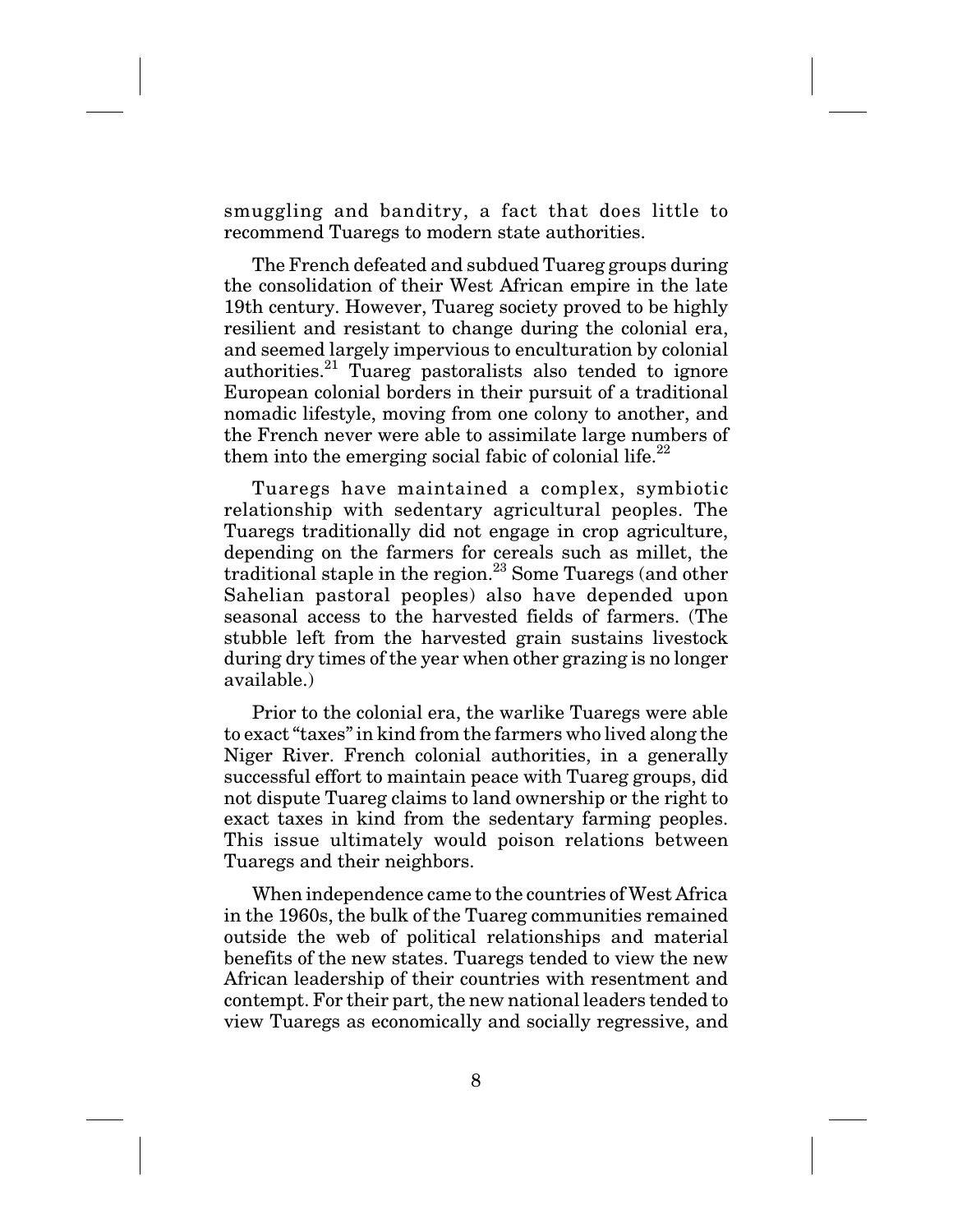their subsistence pastoralism as an obstacle to national development.<sup>24</sup> The new Malian government was not sympathetic to the traditional relations of production between Tuaregs and their agricultural neighbors, viewing the Tuareg demand for "taxes" as simple extortion. Land ownership remained an issue of bitter dispute: the new government considered that land belonged to those who tilled it.

Western media and literature show an occasional fascination for the Tuaregs and have tended to portray them in quaint and romantic terms.<sup>25</sup> This particularly is true of the French media. However, contemporary West Africans hold a distinctly different stereotype. They find distasteful the rigid caste system of the traditonal Tuareg, with its reliance on dark-skinned slaves (the *Bellah* or so-called "black Tuareg") for manual labor. West Africans tend to view the Tuaregs as lazy, prone to violence and criminality, opportunistic, ethnically chauvinistic, and unpatriotic. These views have been reinforced by Tuareg insurgencies in Mali and Niger.<sup>26</sup>

### **THE FIRST TUAREG REBELLION IN MALI**

Like other African peoples, Tuaregs were affected by "the winds of change" blowing through Africa in the 1950s, and were motivated to imagine a post-colonial dispensation. Many Tuaregs in Mali (and neighboring countries) had begun to dream of an independent state—"Azawad" comprised of Tuareg-populated territory in northern Mali, northern Niger, and southern Algeria.<sup>27</sup> However, Tuaregs' primary loyalties were directed to their local communities. Tuaregs as a group have never demonstrated a unified political (or military) agenda.

The years immediately following national independence in 1960 were filled with disappointment for all Malian citizens. The new national government could not meet the high expectations for dramatic improvement in conditions of life. Administrative inexperience combined with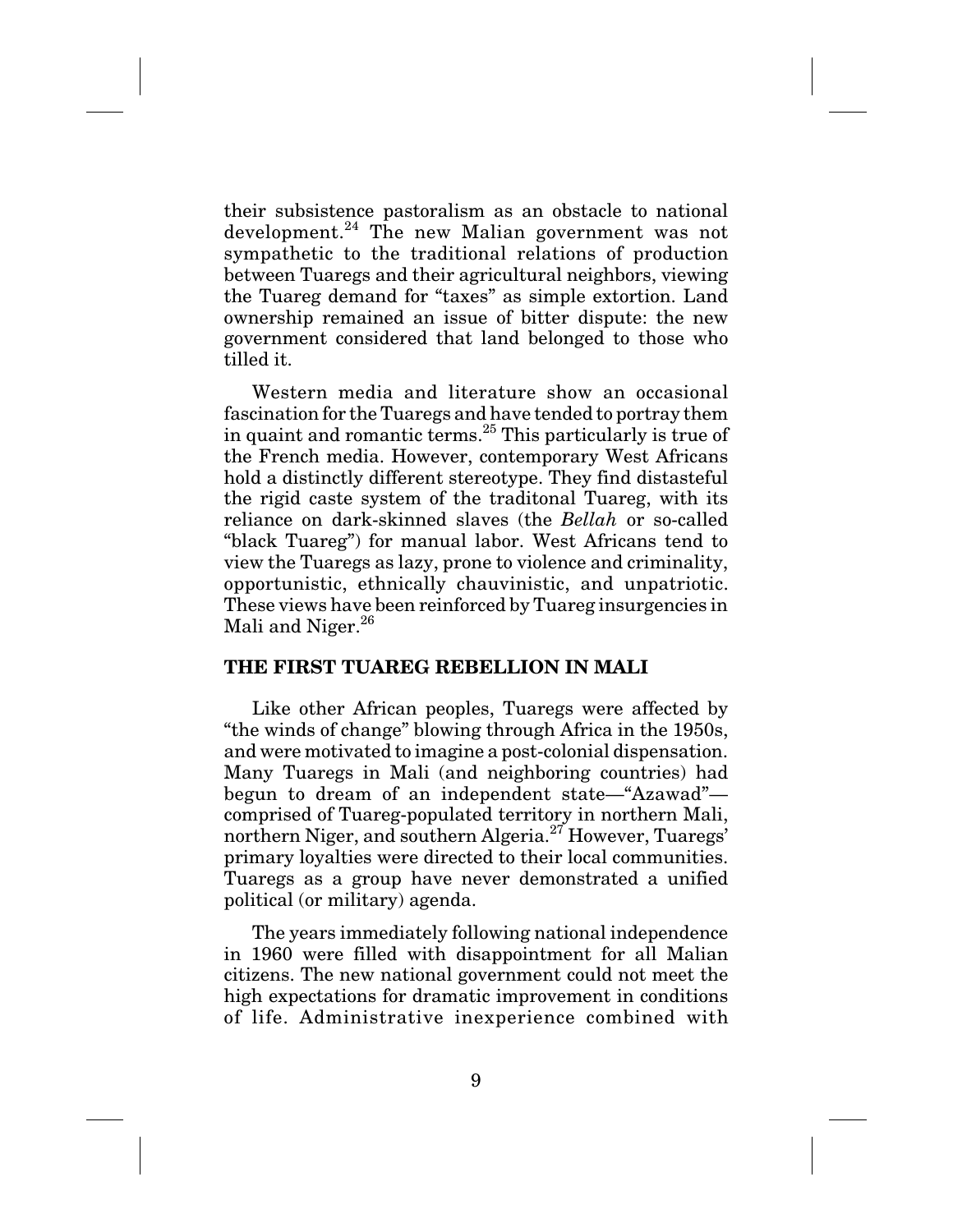unworkable social and economic policies proved disastrous to Mali's economy and to the people's civil liberties. Added to the general misery was a conviction among the Tuaregs that they were singled out for particular discrimination, and were more neglected than others in the distribution of state benefits.

Tuaregs, of course, wanted benefits and opportunity, but they did not relish state supervision of their life style. They observed that most of the senior leadership of post-colonial Mali were drawn from the southern ethnic groups who were not sympathetic to the pastoral culture of the northern desert nomads. Tuaregs also were alarmed by the "land reform" that threatened their privileged access to agricultural products.<sup>28</sup> Some of the more volatile Tuareg leaders began to suspect that the new national elite was intent on destroying Tuareg culture under the guise of "modernization."

The first Tuareg rebellion began in northern Mali in early 1962 with small, "hit and run" raids against government targets. The attacks escalated in size and destructiveness through 1963, resulting in very unsettled conditions in the Tuareg-populated north. However, the Tuareg attacks did not reflect a unified leadership, a well-coordinated strategy or clear evidence of a coherent strategic vision. The insurgents generally depended on their camels for transportation and were equipped mainly with unsophisticated and rather old small arms. They also failed to mobilize the Tuareg community as a whole. While estimates of their numbers are highly speculative, it is unlikely that rebel combatants ever numbered more than about 1,500.

Still, the government reacted quickly and harshly. Mali's army, well-motivated and now well-equipped with new Soviet weapons, conducted vigorous counterinsurgency operations. By the end of 1964, the government's strongarm methods had crushed the rebellion. It then placed the Tuareg-populated northern regions under a repressive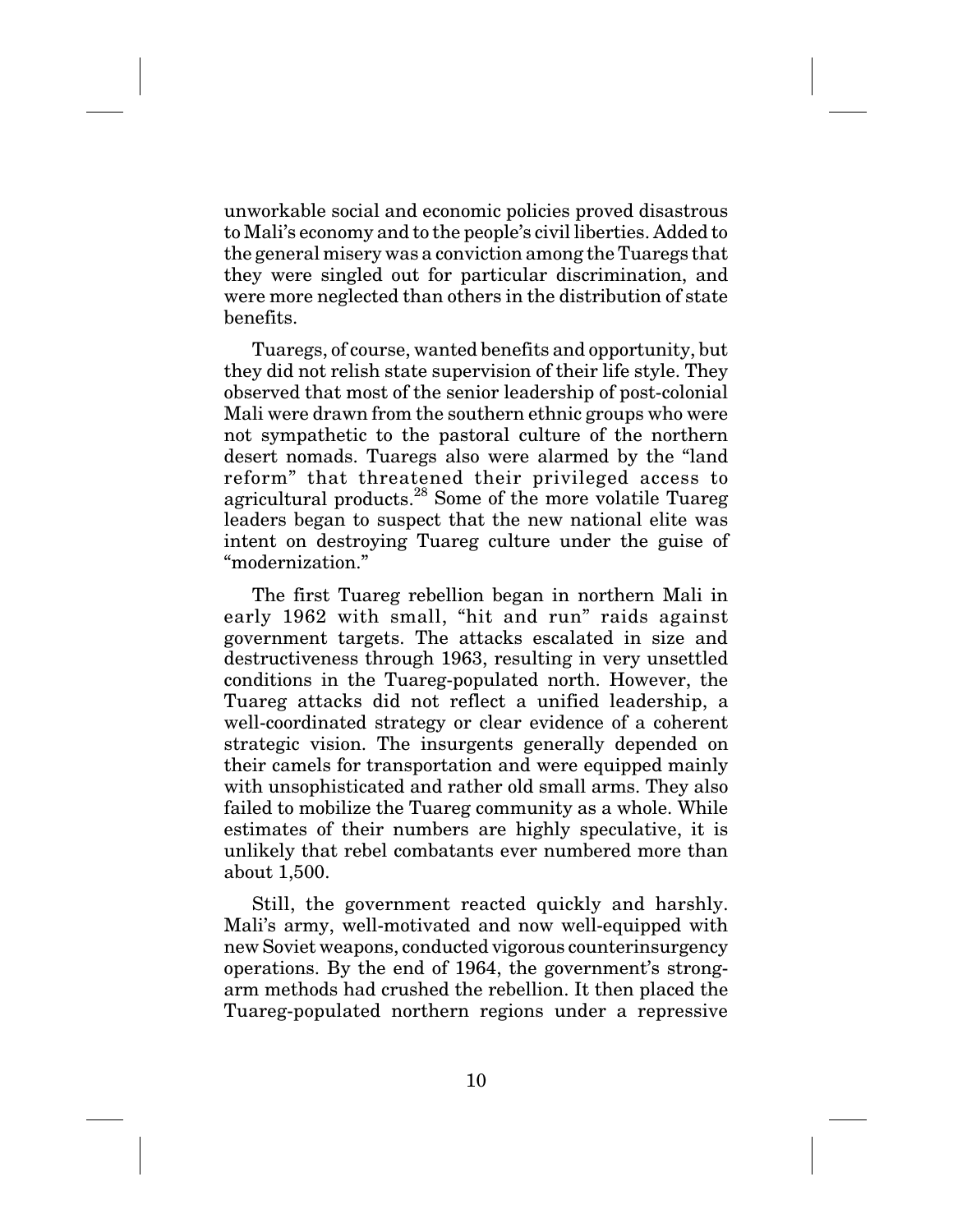military administration.<sup>29</sup> Many of Mali's Tuareg fled as refugees to neighboring countries.

While the government had succeeded in ending the rebellion, its coercive measures alienated many Tuaregs who had not supported the insurgents. Atrocities and human rights abuses on both sides contributed to a climate of fear and distrust in the north. And while the government subsequently announced a number of programs to improve local infrastructure and economic opportunity, it lacked the resources to follow through on most of them.<sup>30</sup> As a result, Tuareg grievances remained largely unaddressed, and a seething resentment continued in many Tuareg communities after 1964. Clearly, the problem of instability in the north had simply been deferred, not resolved.

It is easy to criticize the Malian government for seeking a military solution to a social problem, but such criticism should be tempered by an appreciation for the political realities of the time. Mali in 1962 had been an independent country for only 2 years, and its leaders had legitimate fears about its capacity to cohere in the face of secessionist threats. The cultural distinctiveness of the Tuaregs, and their perceived lack of commitment to the new nation, alienated both the government and their non-Tuareg neighbors. Too, the former French colonial authorities and Mali's new Soviet patrons were noted for dealing harshly with threats to the state; neither provided Mali's leaders with the most effective models for conflict resolution and national reconciliation.

Nor was the rest of the international community of much help. In 1963 and 1964, the world was much more concerned about strife in the Congo and in Cyprus than about obscure insurgencies elsewhere in Africa, and no community of nations offered credible assistance to the Malians in resolving their internal problems. The large community of humanitarian nongovernmental organizations, so prominent in the 1990s, simply did not exist in the early 1960s.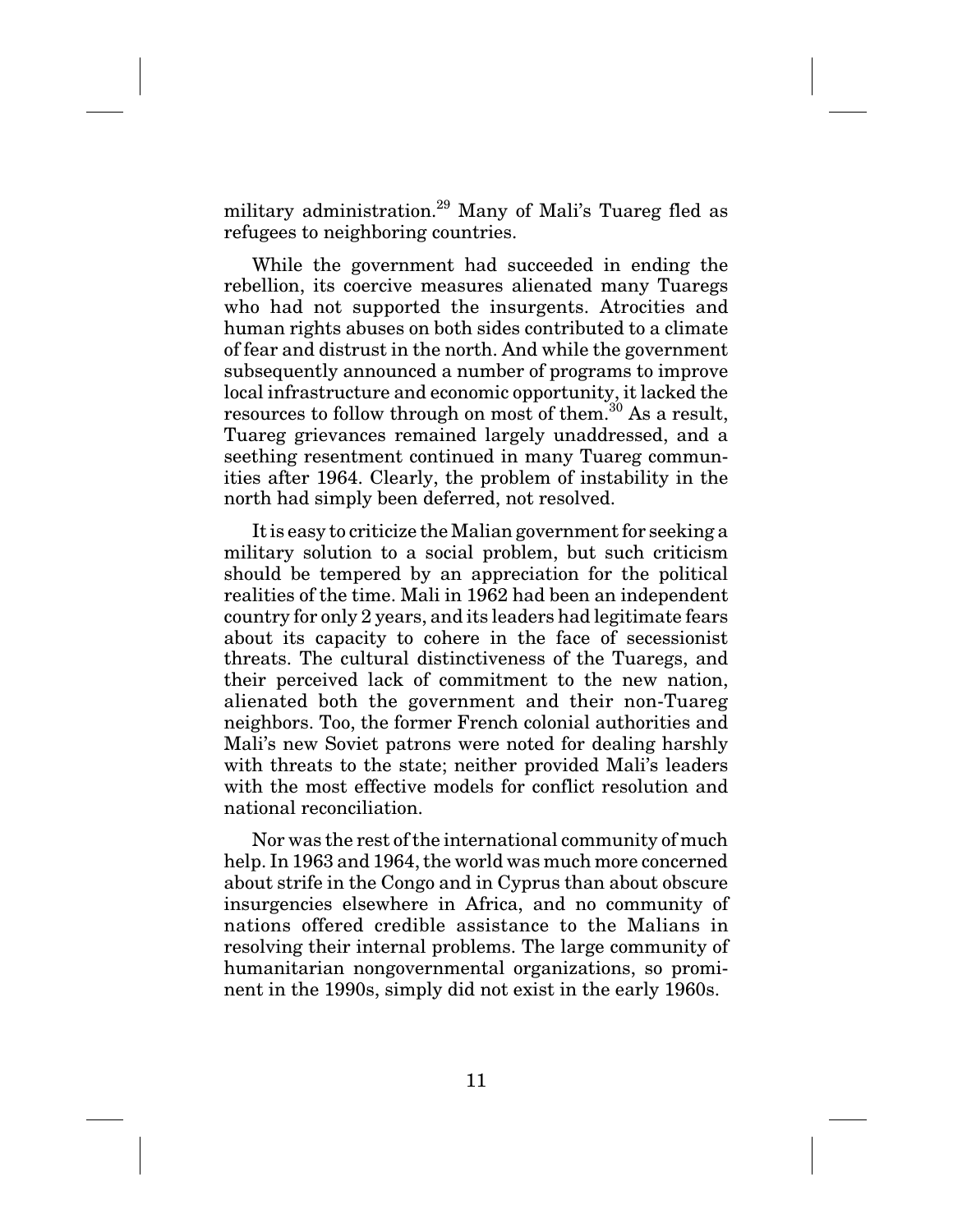### **THE SECOND TUAREG REBELLION**

The 1970s and 1980s brought many changes in West Africa. Few communities were affected as profoundly as the various Sahelian nomadic groups.

The region suffered devastating drought between 1968 and 1974, and then again in 1980 and 1985. This undermined the pastoral livelihood of nomadic peoples in the Sahelian states, killing a very high proportion of the livestock and forcing many of the nomads to find refuge in squalid refugee camps or in urban areas in the south, where their pastoral skills were of little economic value. The proud, self-reliant Tuaregs generally were not attracted by manual labor and suffered an excruciating humiliation as mendicants among those they considered their social inferiors.31 Another flood of Tuareg refugees poured into neighboring countries.

Outside interest groups have accused the government of Mali of callous disregard for the plight of the Tuareg in the drought of the early 1970s, arguing that Malian officials withheld food relief in order to destroy the Tuaregs or drive them out of Mali.<sup>32</sup> Tuaregs themselves believed this to be the case. However, Mali's economy in this period remained very weak, a condition heightened by the drought. Whether or not relief was deliberately withheld, Mali's resources were very limited and the options of the national government were severely constrained.<sup>33</sup>

By the time of the drought in 1985, the international community was far more sensitive to the needs of the Sahelian states, and Mali received massive relief aid. During the period, the state undertook significant relief efforts among the northern nomads, including the Tuareg. $34$ 

By the end of the 1970s, the 20th century had begun to catch up with all African societies—even those isolated by the vast wastes of the Sahara. Tuareg encountered new social and economic challenges, and were exposed to the rapid changes occurring elsewhere in the region.<sup>35</sup>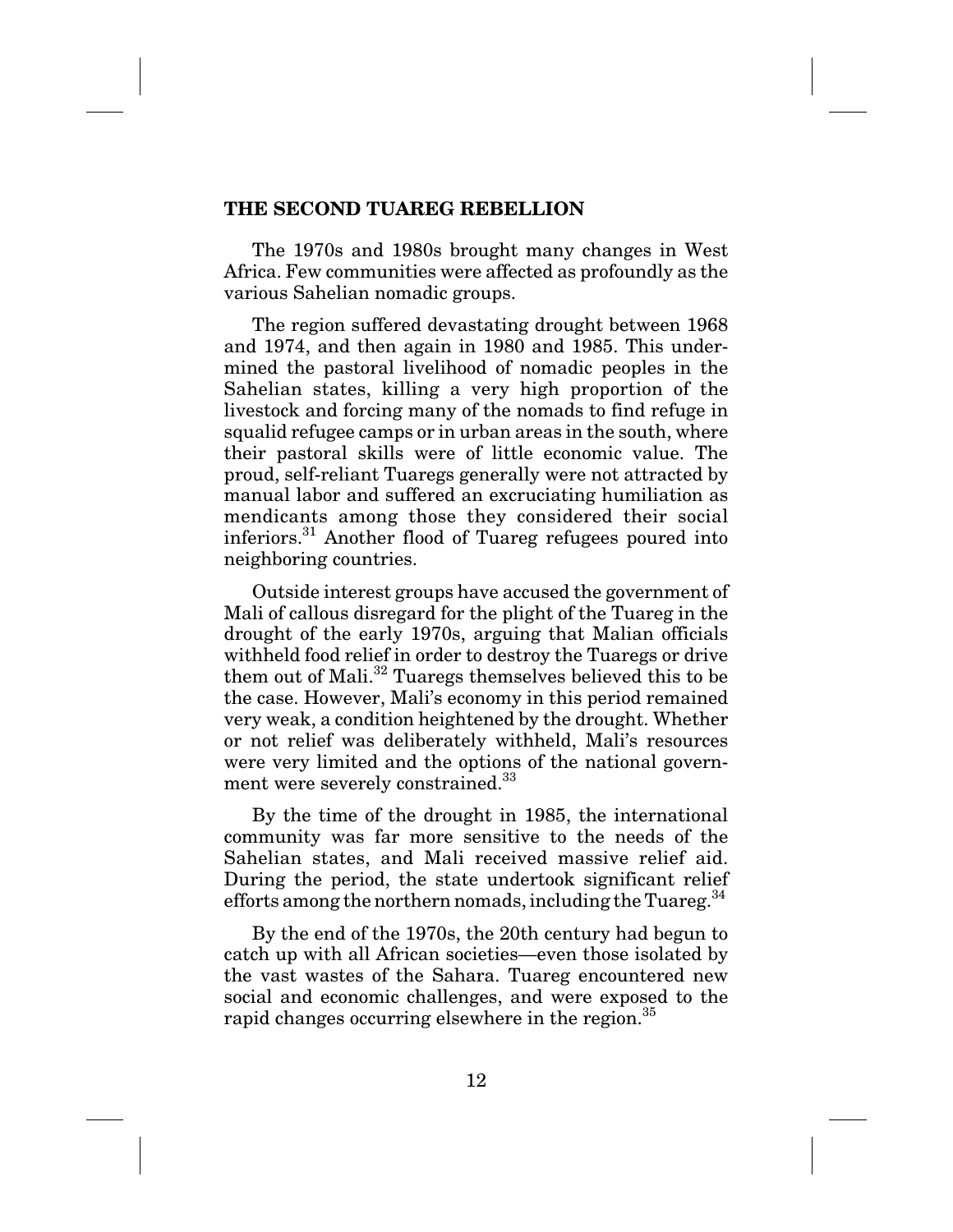Not surprisingly, some Tuaregs were more resistant to change than others, but all Tuareg communities experienced cognitive dissonance and internal tensions. This began to be manifested in some intergenerational conflict: impatient young men were no longer content to obey traditional community elders. Uncontrollable, rapid change is destabilizing for any society, and this one was no exception.<sup>36</sup>

The formerly cohesive, self-reliant Tuareg societies began to fracture. Government counterinsurgency operations in the early 1960s had shattered many communities, destroying livestock—the tradional wealth and sending thousands of newly impoverished peoples to the refuge of neighboring states, or to the towns in the south, where they formed an indigent minority. Drought had been even more destructive, making it impossible for many remaining communities to pursue their traditional livelihood.<sup>37</sup> Commercial crop agriculture exacted still another toll on Tuareg economic options.

Since the 1960s, many of the Tuareg young men from the entire subregion had been attracted to the richer North African states, particularly Libya. Some were enticed by the wage labor in the oil industry, others (later) by Libyan leader Muammar Qadhafi's military forces. Qadhafi incorporated some Tuareg volunteers into his regular military forces. Others, he inducted into a Libyansponsored "Islamic Legion" from which he subsequently dispatched Islamic militants to Lebanon, Palestine, and Afghanistan. By the mid 1980s, some of Qadhafi's Tuareg volunteers had acquired considerable combat experience in the various conflicts of the Near East and South Asia.<sup>38</sup>

Libya itself suffered a series of reverses in the mid 1980s. In 1985, world oil prices collapsed. Libya's oil industry laid off a large proportion of its workforce, including hundreds of Tuaregs. Many returned to their home communities, unemployed and resentful. In 1986, Libya's mercurial leader Qadhafi tried to annex neighboring Chad by an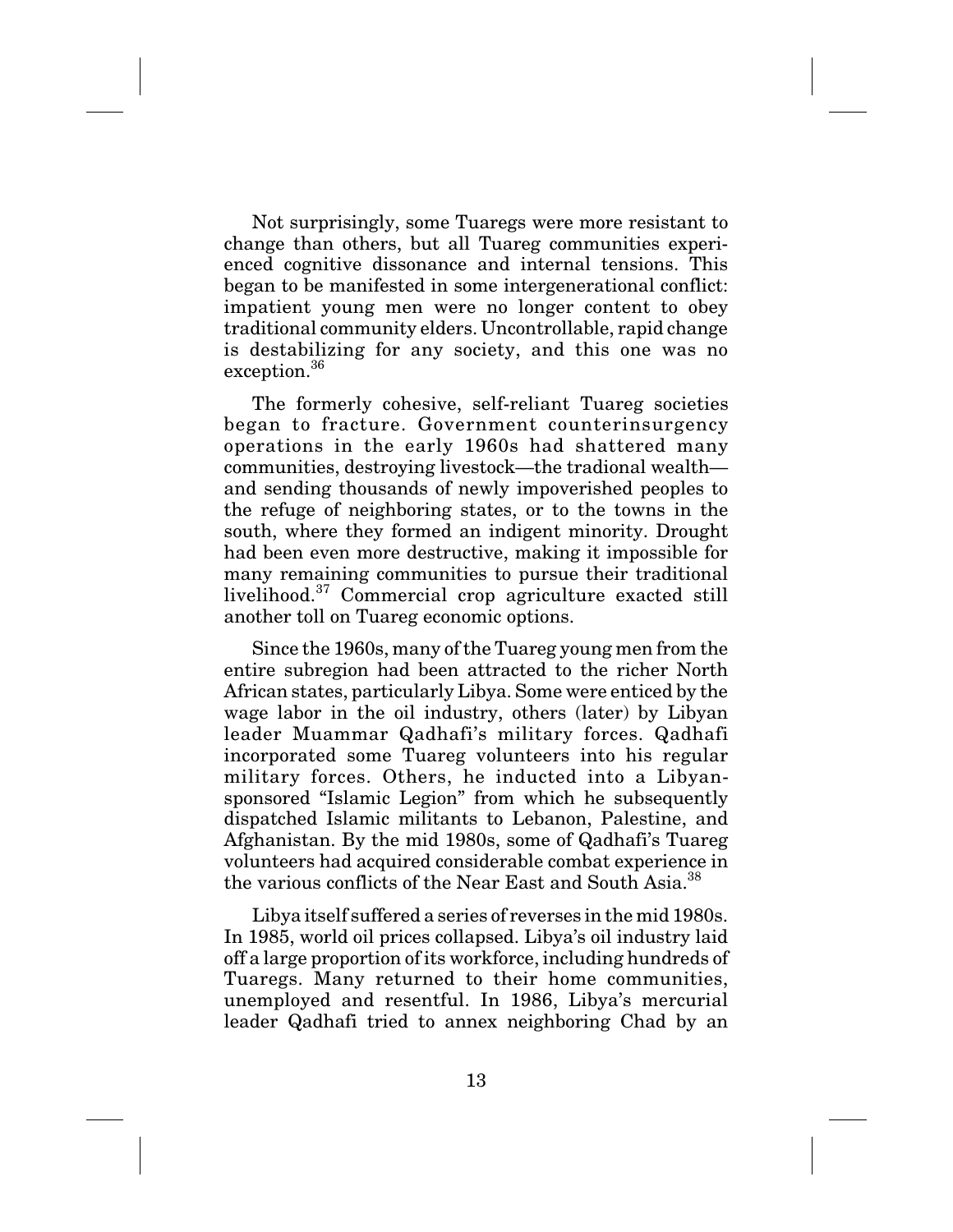outright military invasion. The Chadians, with French assistance, crushed Libyan forces in northern Chad, resulting in another exodus of Tuaregs—this time from Qadhafi's military forces.

The dissolution of the Libyan-financed Islamic Legion in the late 1980s and the Soviet evacuation of Afghanistan in 1989 resulted in the return of additional young male Tuaregs to their home areas. Thus, by the end of the 1980s, Tuareg communities throughout the Sahel had numbers of unemployed and restless young men with considerable military experience. Violence and banditry in northern Mali began to increase.

Circumstantial evidence suggests that in the 1980s, Libya endeavored to destabilize the governments of Mali and Niger by providing arms, training, and advice to Tuareg dissidents.<sup>39</sup> By this time, the conflicts in Western Sahara and Chad had flooded the region with small arms.<sup>40</sup>

The original grievances of Mali's Tuaregs in the early 1960s had never completely disappeared. These were rooted in a Tuareg conviction that the national government was unresponsive and hostile. The grievances were exacerbated by the highly coercive counterinsurgency campaign during the first Tuareg rebellion, and by the subsequent harsh military administration of northern Mali. Many Tuaregs still distrusted and feared their non-Tuareg neighbors. Fears of cultural genocide stemmed also from government handling of famine relief. Like other Malians, Tuaregs increasingly were dissatisfied with conditions of life in the country at the end of the 1980s, and blamed the government for their own (and for Mali's) many ills.

The general dissatisfaction in Mali with the Traore government resulted, as we have seen, in a coup in 1991. However, prior to the coup, the Tuaregs of northern Mali launched their second rebellion (in June 1990). As in the first rebellion, the Tuaregs were by no means united in one insurgent force. In 1990, they comprised four major movements and a number of minor ones.<sup>41</sup> This time,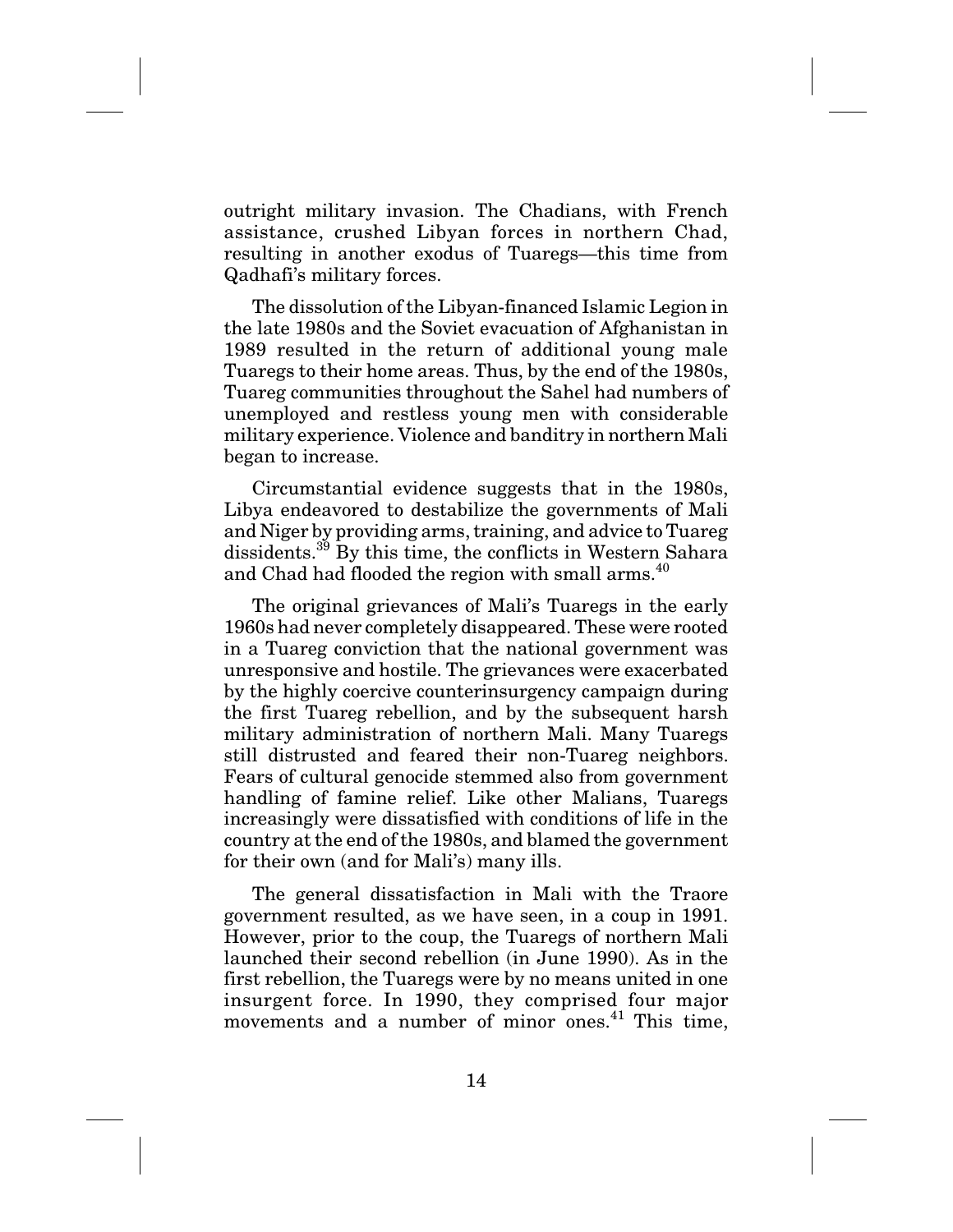however, they were much better organized and equipped. Tuareg combatants were mounted on light vehicles and seemed to have an unlimited supply of modern Soviet small arms. They also were much more effective in destroying government facilities and eluding government pursuit, finding apparent safe haven in neighboring countries. $42$ 

While the bulk of the rebels apparently were Tuaregs, by no means all of them were. Some Bedouin Arabs and Maurs were part of one or another of the various rebel groups. Small numbers of the rebels came from other Malian groups, including Bellahs. Many communities in the north—Tuareg and non-Tuareg—did not support the rebels. Nor were rebel forces ever very large: at most, the various groups probably totalled no more than several thousand combatants at any one time. However, in the vast, sparsely populated regions of northern Mali, a group of a few dozen highly mobile rebels, utilizing the element of surprise, could cause considerable damage to lightly defended government facilities and civilian communities. In fact, it proved difficult to differentiate between insurgency and sheer banditry.<sup>43</sup>

Initially, the government reacted to the new Tuareg rebellion by declaring a state of emergency in the north and attempting to duplicate the strong-arm counterinsurgency measures of the 1960s, including very destructive attacks on Tuareg communities. This featured encouragement of the non-Tuareg population in the region to attack Tuareg communities. However, the violence only escalated.

While no external patron was providing the Malian government with significant financial or military assistance, by this point Tuareg rebels clearly had external sources of support. The Army and the other security forces (*Gendarmerie* and National Guard) began to sustain significant casualties. The rebellion compounded the political and economic problems of the state: the regime of Malian President Traore already faced severe financial constraints, and a growing domestic opposition.<sup>44</sup>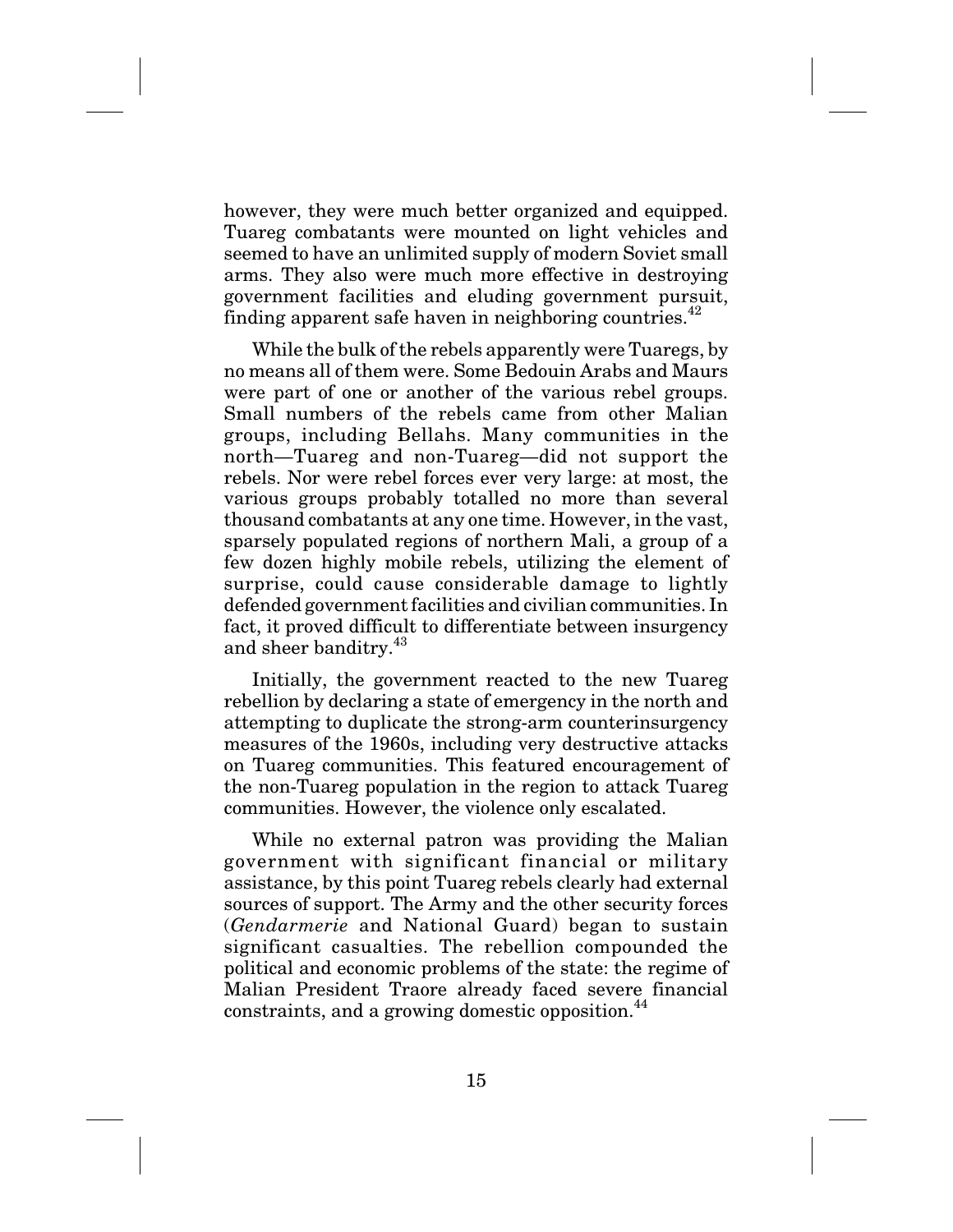Traore, to his great credit, recognized very early that he could not achieve a military solution to the rebellion. He also recognized that an end to the immediate violence would require communication with Tuareg leaders and a conflict reconciliation process involving other interested countries in the region. He understood that a permanent peace would require a regional solution and a genuine attenuation of Tuareg grievances. Traore finally accepted offers of mediation by his Algerian neighbors. On January 6, 1991, government and Tuareg military leaders, after a series of discussions, signed the Accords of Tamanrasset (in the Algerian town of the same name). Mali had embarked on a new era.

# **THE CONFLICT RESOLUTION PROCESS**

# **The Internal Agreements.**

The Accords of Tamanrasset formed a remarkable agreement that addressed (at least in part) most of the pressing issues that provoked the insurgency.<sup>45</sup> The specific provisions included: $^{46}$ 

- A cease-fire and exchange of prisoners.
- Withdrawal of insurgent forces to cantonments.
- Reduction of the Army presence in the north, especially Kidal.
- Disengagement of the Army from civil administration in the north.
- Elimination of selected military posts (considered threatening by the Tuareg communities).
- Integration of insurgent combatants into the Malian army at ranks to be determined.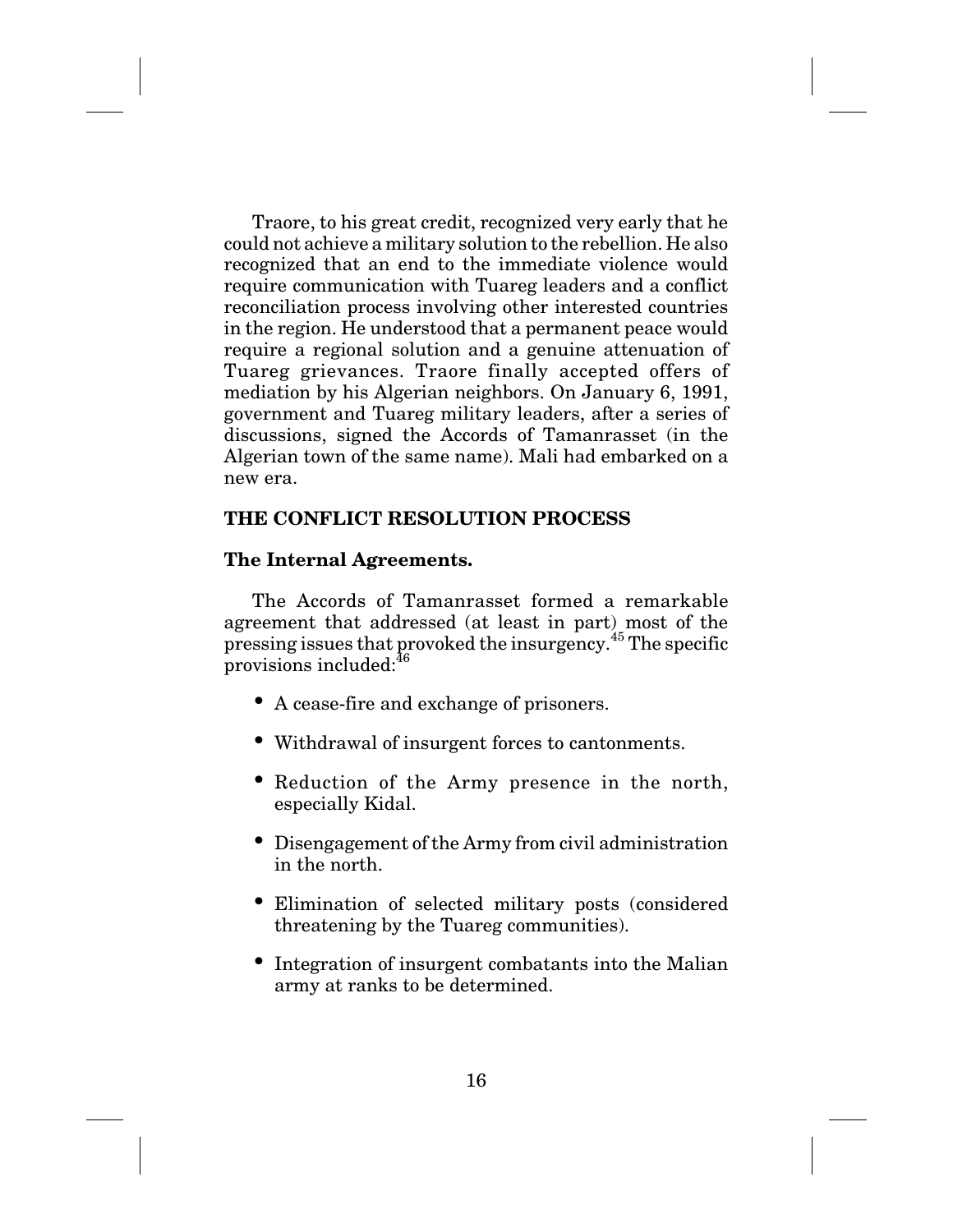- An acceleration of ongoing processes of administrative decentralization in Mali.
- A guarantee that a fixed proportion of Mali's national infrastructural investment funding (47.3 percent) would be devoted to the north (Regions 6, 7, and 8).

While the Accords were a significant achievement for both sides, Tamanrasset was only a beginning (though a promising one). Considerable distrust remained on both sides, and not all the Tuareg combatants had been represented at the conference table. The level of violence in the north subsided only gradually, with many accusations (on both sides) of failure to respect the cease-fire. However, the key leaders on both sides demonstrated patience and vision, and continued to work toward a final settlement. Of great significance was the fact that, despite the change in Malian government as a result of the *coup d'etat* in March 1991 and the national election of 1992, all parties affirmed the provisions of the Accords of Tamanrasset.

As a result of the continued consultations within Mali, leaders from all communities signed the National Pact in Mali's capital, Bamako, on April 11, 1992. This was a milestone achievement. It addressed a very wide range of issues, from integration of former insurgents into the Malian Army and government, to the creation of a hierarchy of local and regional councils with a real devolution of power, to the allocation of resources for national development, to the creation of various commissions to oversee implementation of the pact. In short, the National Pact was a carefully-wrought agreement resulting from a genuine national debate and national consensus.

One of the most significant results of the Tamanrasset Accords was the formation of temporary security forces to garrison the north. These forces contained a fixed percentage of Malian Army and rebel combatants. It was both an important confidence-building measure for both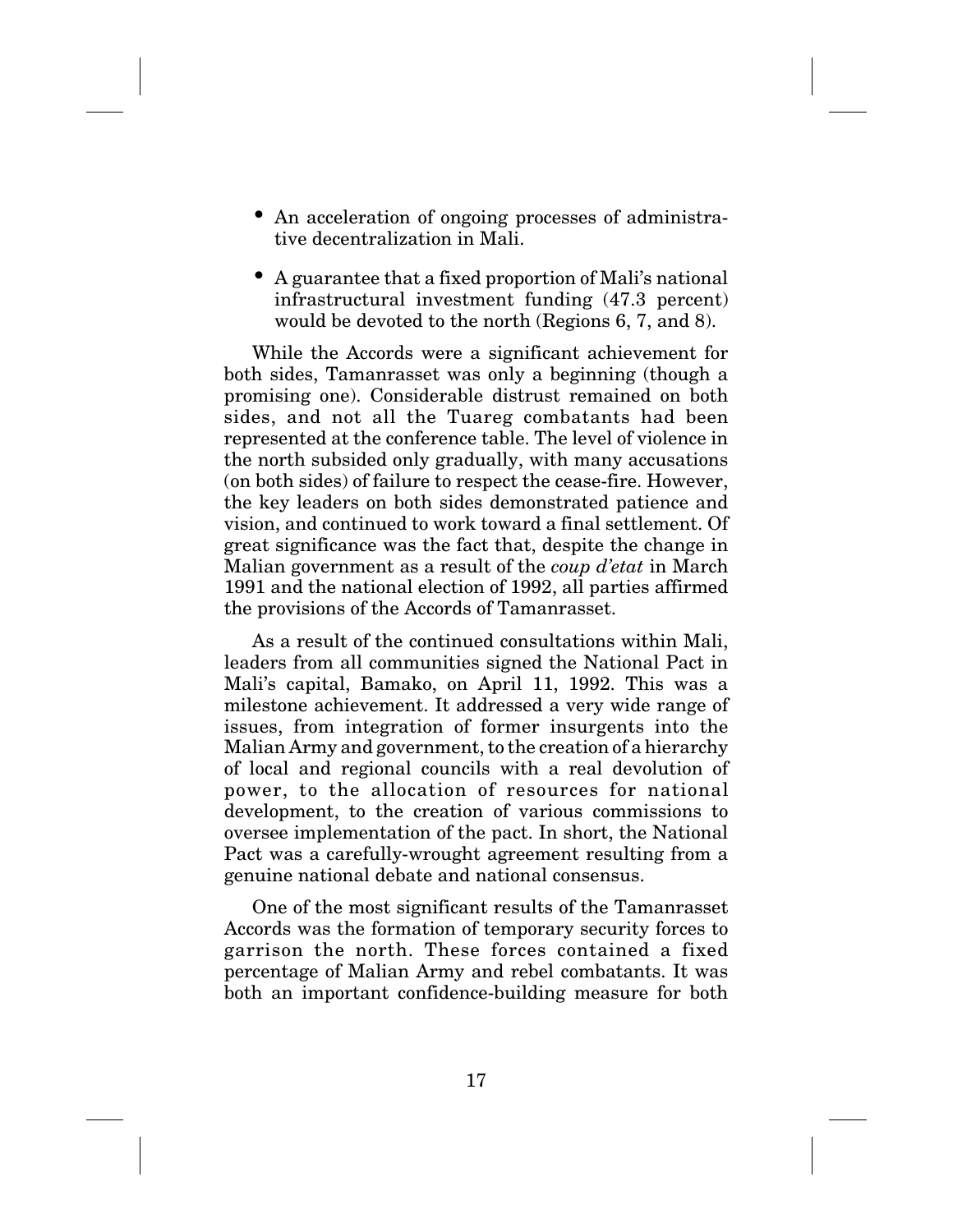sides and an initial mechanism to reduce the problem of unemployed, armed Tuareg youths.

The National Pact reaffirmed that a most urgent (though by no means only) priority was neutralization of the armed threat facing both sides. A key problem was posed by the existence of Tuareg combatants. Armed rebels were unacceptable to the government, obviously, because the Tuareg combatants **were** the security threat. But solving the problem also was important to the Tuaregs because it would provide the restless young men with a meaningful livelihood while at the same time protecting the Tuareg communities. The obvious answer was to induct Tuareg combatants into the Malian Army, police, and civil administration. Both sides clearly understood the importance of the issue. The good faith of both would be tested on the success of this effort. As of early 1998, some 3000 Tuareg combatants—probably more than ever were in the field as rebels at any one time—have been integrated into the various Malian security forces and civil service. (See Appendices A and B for details.) $47$ 

The early phase of the integration was difficult—as exemplified by a mutiny in 1994 in which recently integrated Tuareg combatants murdered their new comrades. At first there was a high level of suspicion on the part of both groups. Tuareg combatants did not have the formal education of their Malian Army counterparts which undermined their credibility in the eyes of their fellow soldiers. Some could not adapt to the life of the regular military and left the service. However, over time, former Tuareg rebels adapted to the conditions of service and have been accepted by their non-Tuareg fellow soldiers.<sup>48</sup> Tuaregs seem to be progressing in rank and responsibility in the military (and other agencies of the state).

A second key issue was the repatriation of refugees, both those displaced within Mali itself and the thousands of Tuaregs who had fled to neighboring countries, especially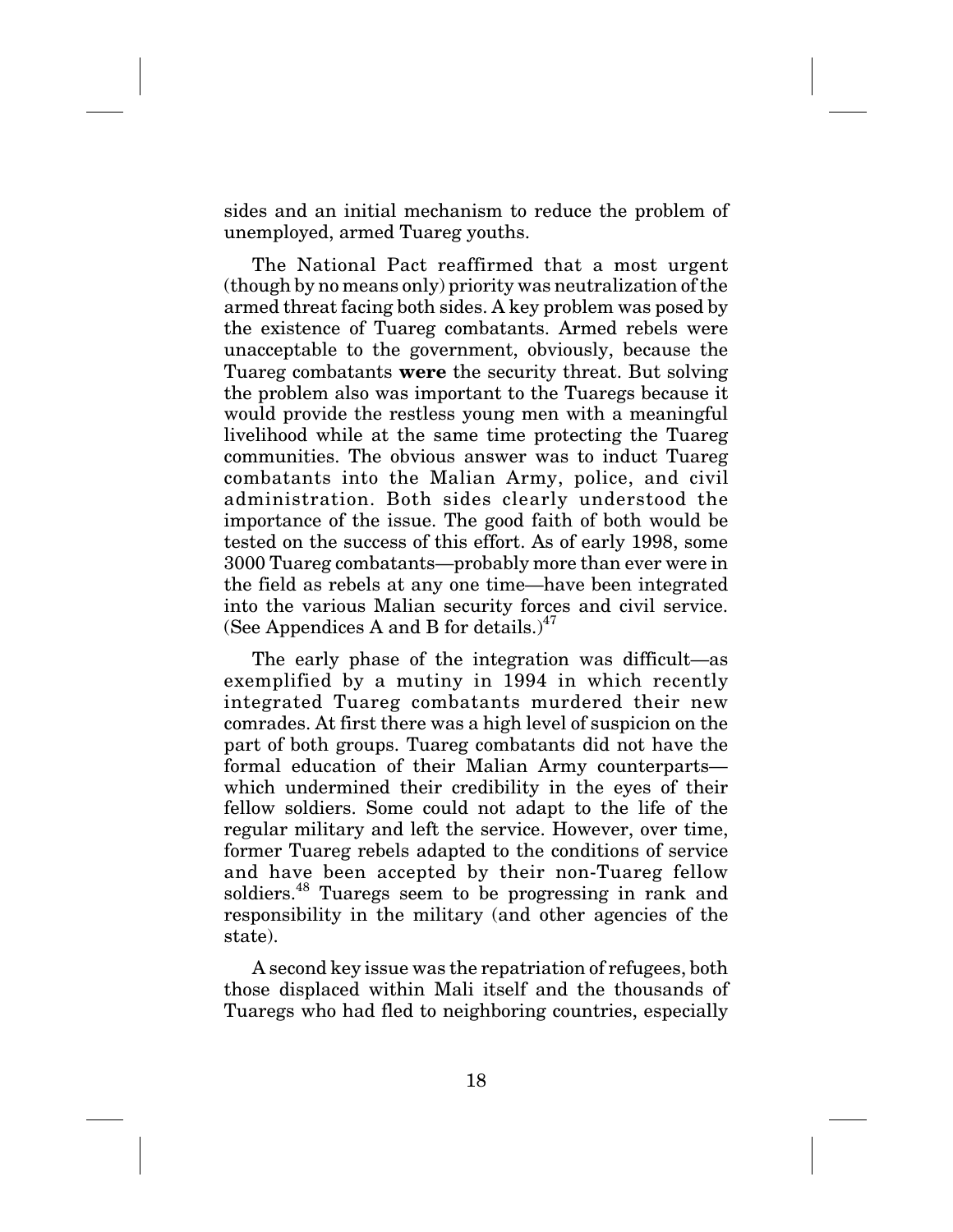Algeria and Mauritania.<sup>49</sup> This was not simply a matter of transporting displaced peoples to their original homes. Those homes and livelihoods largely had been destroyed. Refugees were fearful of the dangers they would face upon their return and uncertain about their economic prospects. Clearly, the government would have to restore both the confidence of the refugees and their ability to sustain themselves. This, too, the government clearly recognized. Between 1968 and 1990, Mali had spent only about 17 percent of its infrastructural investments in the northern regions. Between 1991 and 1993, it spent about 48 percent of these investments in that area.<sup>50</sup>

The government of Mali also encouraged nongovernmental organizations and humanitarian relief organizations to assist in the resettlement and rehabilitation efforts.<sup>51</sup> Significantly, the government endeavored to provide additional training to its army, turning to the Red Cross and various European donors for instruction in professional ethics and standards of behavior toward noncombatants. This training coincided with the advancement to senior positions of well-educated, progressive young Malian officers trained in western Europe and the United States.<sup>52</sup>

A third important feature of the new peace was assurances to the Tuareg that their culture and sensitivities would be respected, and that they would be valued as citizens of Mali. This was accomplished by integration of Tuareg into the armed forces, police, and civil administration. It was facilitated by ongoing political reform which created a hierarchy of councils with clearly defined authority. This resulted, by the early 1990s, in a significant decentralization of power and gave local communities (including Tuareg) considerably more say in issues of local interest.<sup>53</sup> However, these measures alone could not have resolved the most pervasive and intractable problem: the climate of fear in the north.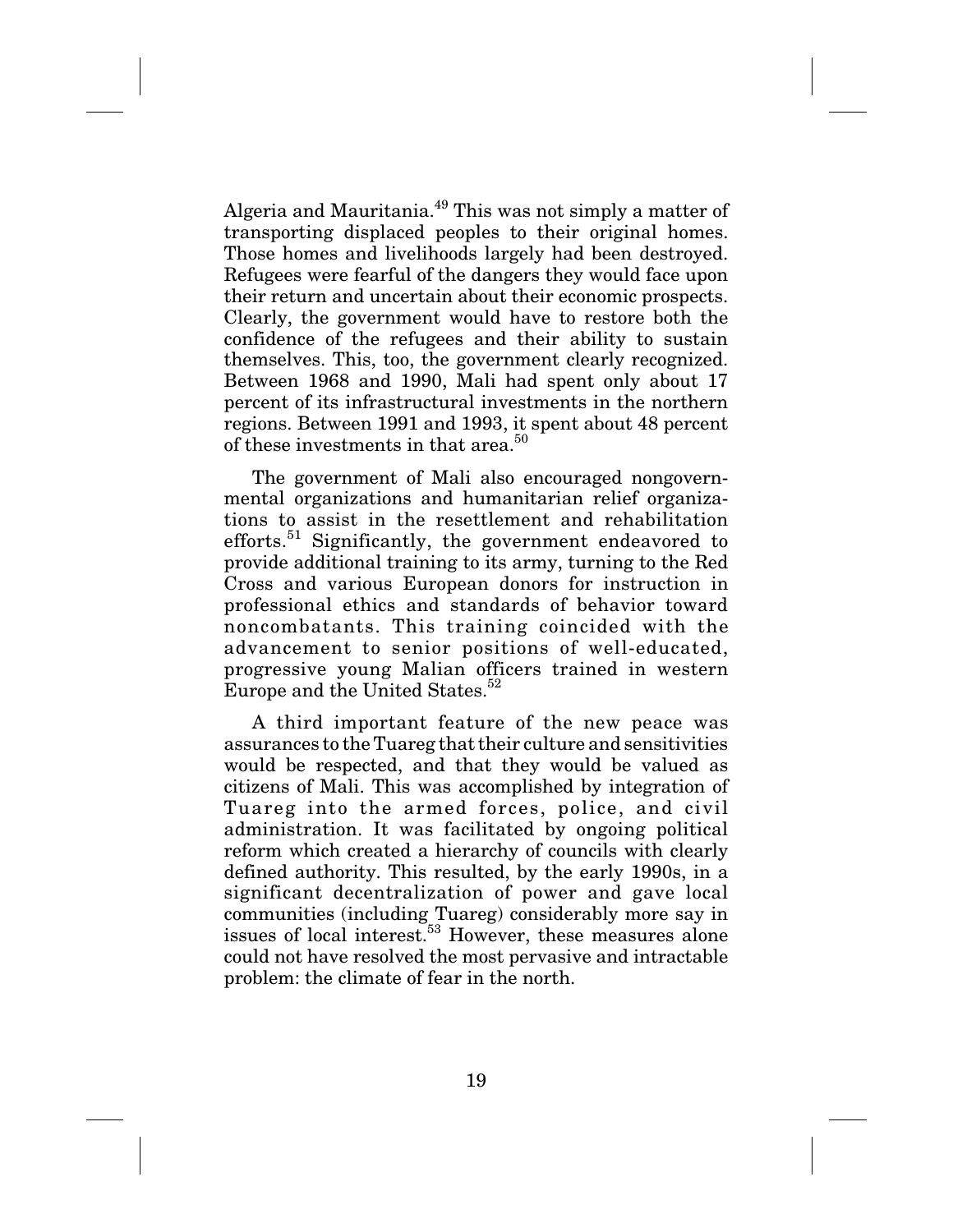### **Changing the Climate of Fear.**

By the end of 1992, the Tuareg communities in Mali had been devastated by violence and by pervasive, continuing fear of reprisals. Thousands of Tuaregs had fled the country. Those that remained were deeply suspicious both of the Malian government (and especially of its Army) and of their non-Tuareg neighbors. For its part, the Army and many of the non-Tuareg peoples in northern Mali viewed Tuareg communities as breeding-grounds for violent criminals and rebels. The civilian communities lived in terror of attack by Tuareg "bandits." These mutual suspicions made the prospects for permanent peace very tenuous.

During the period of the rebellion, many of the farming communities formed self-defense militia units for protection against such attacks. Some, but not all, were provided arms by the various security forces of the Malian government.<sup>54</sup> After 1994, these communities still feared Tuareg attack, but now were increasingly worried by apparent government accommodation of the former rebels, and jealous of the relief and economic support being supplied to the Tuareg communities. As a result, many of the Songhoi-speaking self-defense units coalesced in 1994 into a larger political organization, the Malian Patriotic Movement "*Ganda Koi*."55 Fearing for the safety of their families, some Malian army personnel had even deserted in the early 1990s to join the *Ganda Koi*. Not surprisingly, this organization soon was accused of unprovoked attacks against Tuaregs, contributing to the unsettled conditions in the north.

By 1995, the government had been able to suppress the violent activity of the *Ganda Koi*, although the organization itself still remained in nascent form. But the *Ganda Koi* struggle highlighted the economic dimensions of the problem in the north: communities were fighting for scarce resources and jealously insisting that others not be preferred. The struggle was not so much an ethnic or racial issue as an economic one.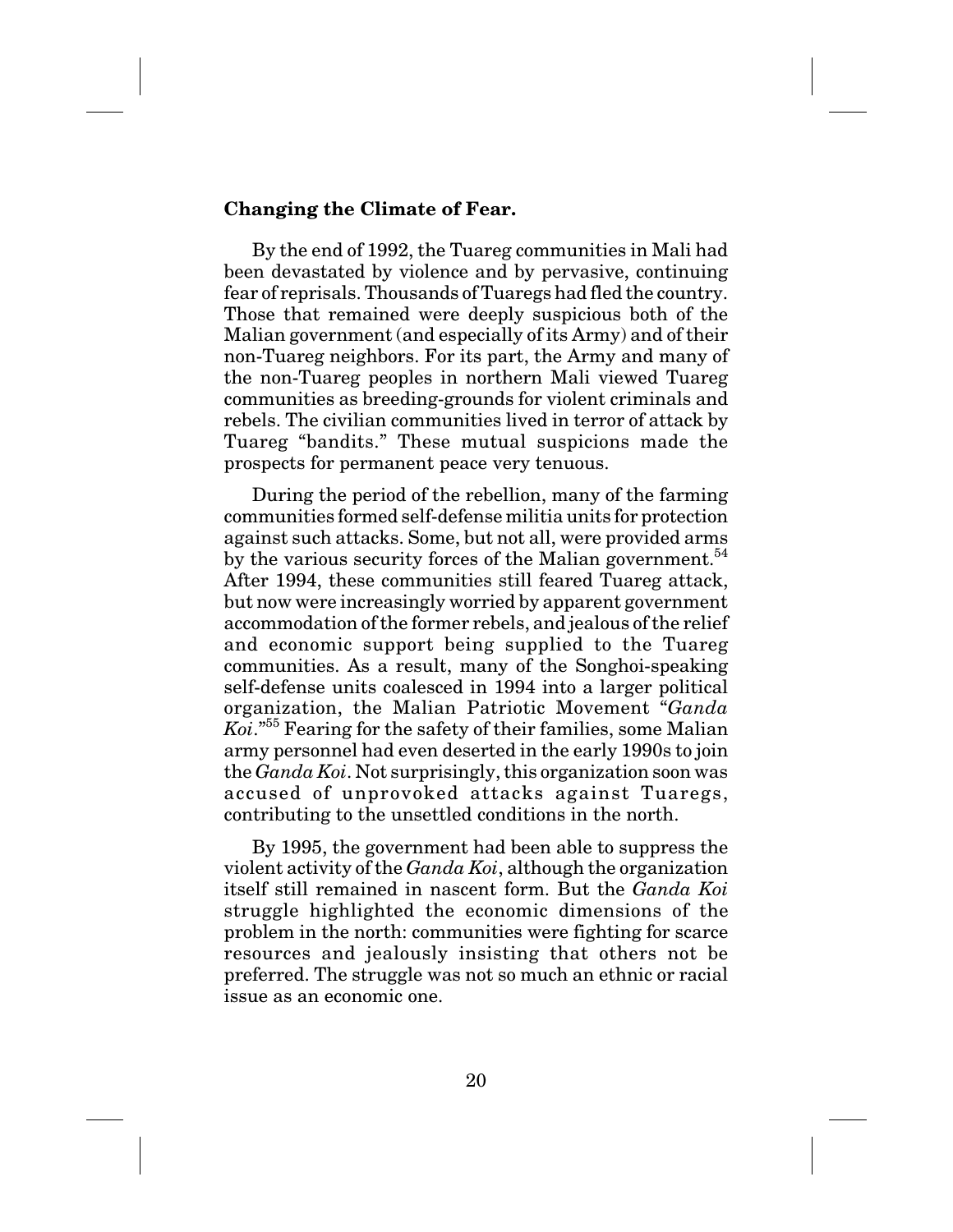The integration of Tuareg combatants into a temporary military force (and, later, into the Army, police, and civil service) was intended as a confidence-building measure. However, in 1994, former rebels who had been integrated into the Army mutinied in Tonka and Kharous, killing about a dozen of their Malian Army comrades. This act of egregious indiscipline was very difficult for the Army to tolerate, and came very close to reigniting the conflict. However, many former rebels remained in the Malian Army throughout this period, loyally carrying out the orders of their non-Tuareg leaders, even in operations against rebel co-ethnics. Intra-service tensions surrounding the recently integrated rebels reached a peak in 1994 but abated quickly (and, seemingly permanently) after that time. $56$ 

By 1994, the senior civil and military leadership in Mali was strongly committed to solving the "Tuareg problem" and doing it in a way that would end the cycle of violence and fear. The key element in this process—for good or ill—would have to be the Army. And that organization was undergoing a slow but ultimately dramatic transformation.

The government turned to a rising cadre of younger field-grade officers, more progressive and broadly educated than many of their predecessors, to undertake a twopronged approach. A first step was to use the Army itself in efforts to win the confidence of the Tuaregs. Second, and more difficult, was to change the manner in which the Army characteristically dealt with security problems in the north.

To win Tuareg confidence, the Army instituted recurring consultations between senior military officers and Tuareg community leaders. These meetings provided *fora* to discuss grievances, address allegations of criminal activity, and examine accusations of human rights abuses. At the same time, the Army became heavily involved in relief efforts, providing foodstuffs (rice, millet, tea, sugar, and dates) to needy communities, and began to offer free medical services to nomad communities. The Army also organized regular meetings between Army units and Tuareg commun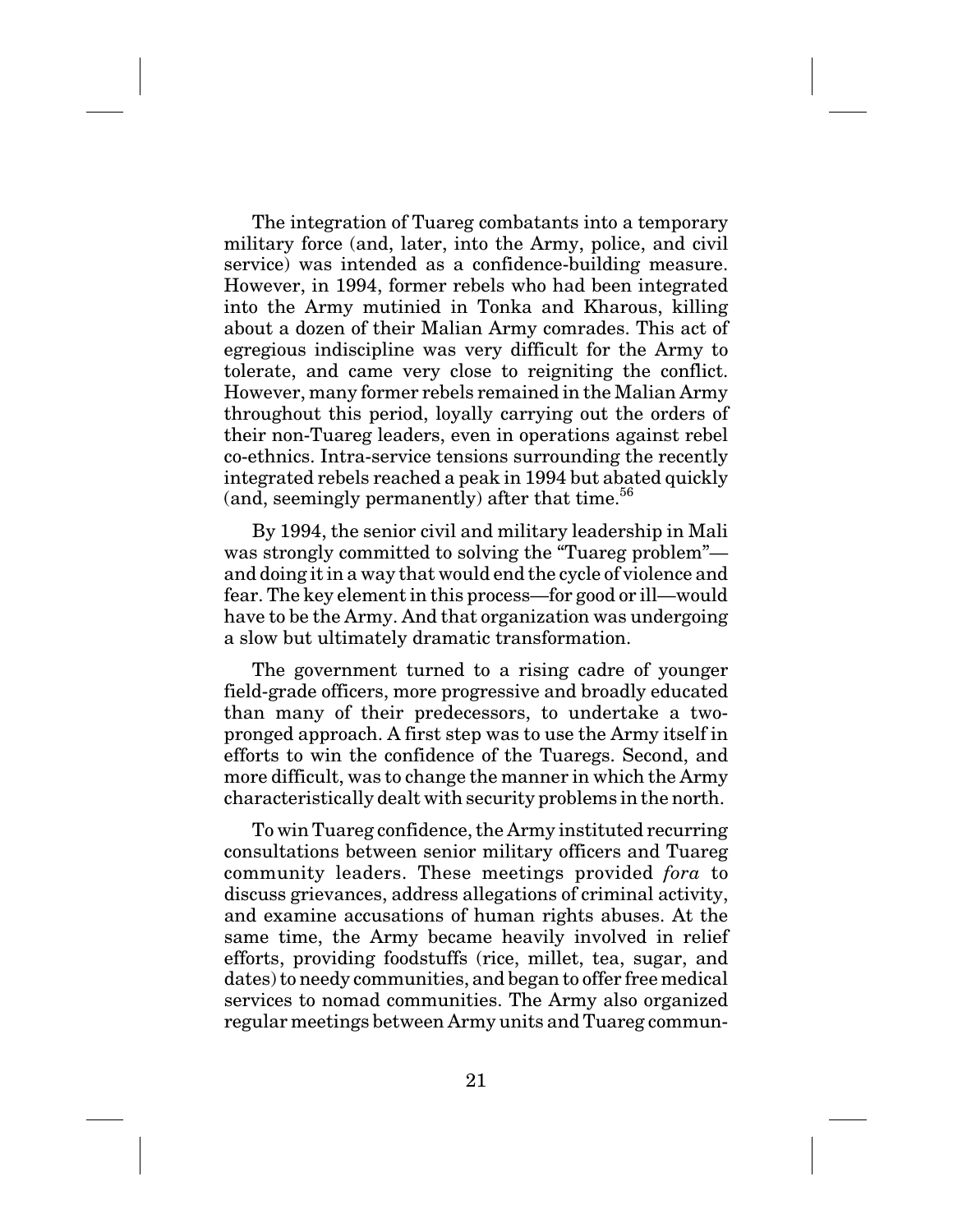ities, in which the Tuaregs were encouraged to share and explain their arts, dances, singing, and other unique cultural features. This demonstrated to the Tuaregs that the Army valued their traditional culture, but also generated some appreciation for the Tuaregs within the rank and file of the Army itself.

It is possible to overrate the effectiveness of these measures. At the outset, the climate of distrust and suspicion was very strong. However, over the course of about 5 years, these measures had demonstrably positive effects. Most of the Tuareg communities discarded their fear of the Malian Army.

The second Malian approach was perhaps the most difficult: that of changing Army attitudes toward the Tuareg. The long, bitter history of insurgency and counterinsurgency had generated a legacy of hatred for the Army among the Tuaregs, but also a hatred for the Tuaregs among many military personnel. The mutiny in 1994 simply reaffirmed the soldiers' stereotype of Tuaregs as "violent, unreasonable, unpatriotic opportunists." These attitudes were very difficult to overcome.

To address this problem, the Army held a recurring series of workshops and consultations for soldiers of all ranks. The Malians invited the Red Cross and several other organizations to organize (or assist) in a substantial portion of this training, concentrating on professional ethics, respect for human rights, laws of land warfare, and the role of the military in democratic societies.<sup>57</sup> The effort entailed some very hard work, and at first it was hard to see tangible results. However, attitudes in the Army were changing, slowly at first, more rapidly in the mid-1990s. By that point, the efforts had been very successful: accusations of human rights abuses committed by Malian government personnel had declined to a very low level.

By the early 1990s, the Malian military leadership itself had undergone significant change. Increasing numbers of Malian officers had obtained professional military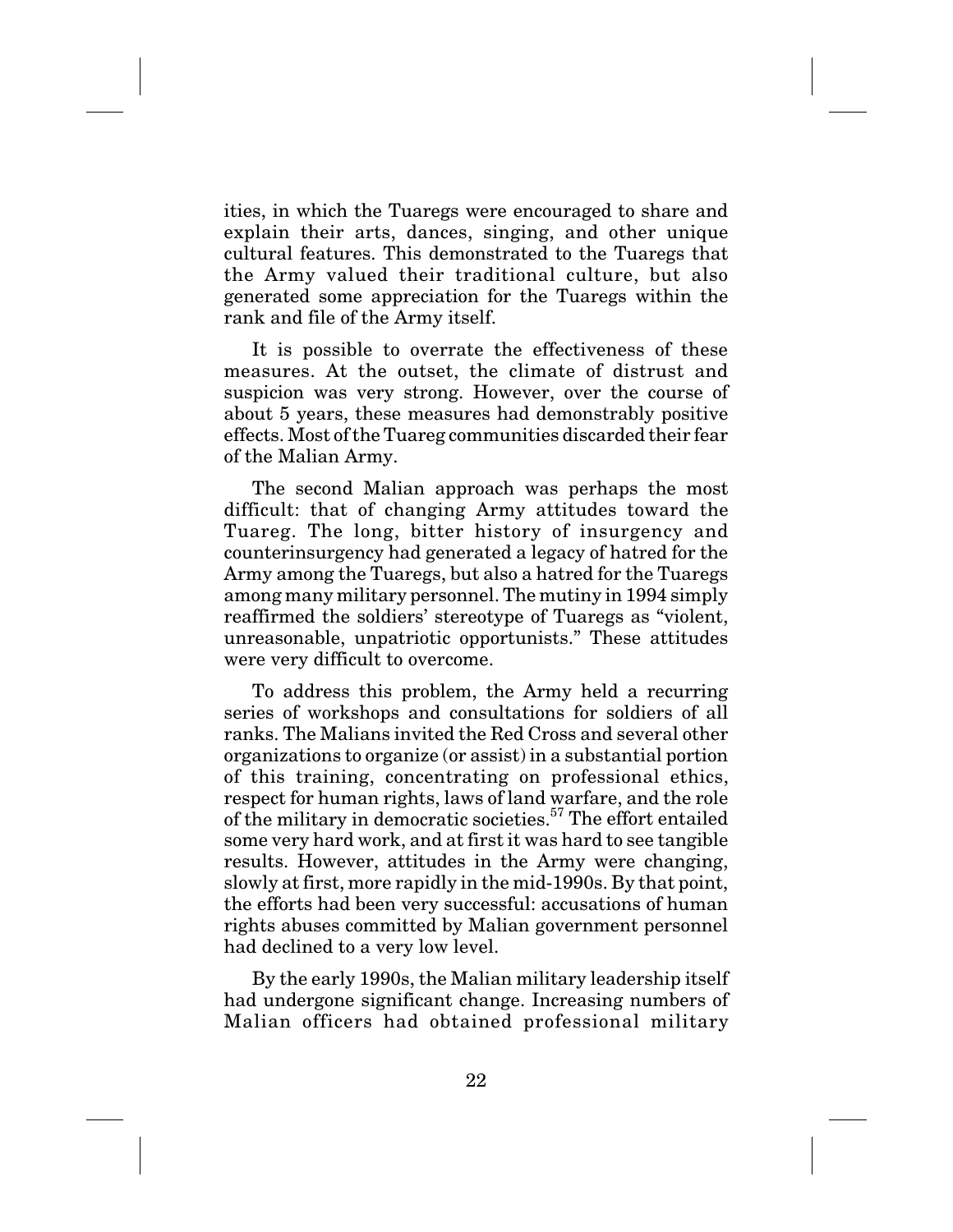education in western military schools and staff colleges. Malian officers regularly participated in international conferences and seminars concerned with conflict resolution and peace operations. Mali was contributing regularly to international peace operations in locations like Liberia, Rwanda, Burundi, Angola, and Central African Republic. These experiences had significantly broadened the experience and perspectives of Mali's rising military leadership.

After 1992, the government endeavored to appoint progressive, culturally-sensitive officers to key positions in the north. This effort is exemplified by Major Hamidou Mariko, chief executive and military commander of Kidal from 1991 to 1994. Of Bambara ethnicity but married to a Tuareg woman and fluent in Tamasheq, this officer was able to use his affinal connections to communicate very effectively with Tuareg communities. He was not alone.

Tuareg smuggling across the northern borders had been one of many irritants to previous regimes in Mali. This had resulted in sporadic harassment by government border officials of Tuareg border crossers, provoking understandable resentment. After 1992, Mali's new leaders showed a concern for Tuareg sensitivities by incorporating Tuaregs into the police and the customs agencies and ordering officials along the borders with Mauritania, Algeria, and Niger to treat Tuareg merchants and travellers with more consideration.

The government of Mali ultimately was able to reassert its authority over the north, and over a population that was much more confident in the good faith of its government. While a certain amount of banditry remains endemic to the region, the resentments that provoked the Tuareg rebellion seem to have been largely attenuated.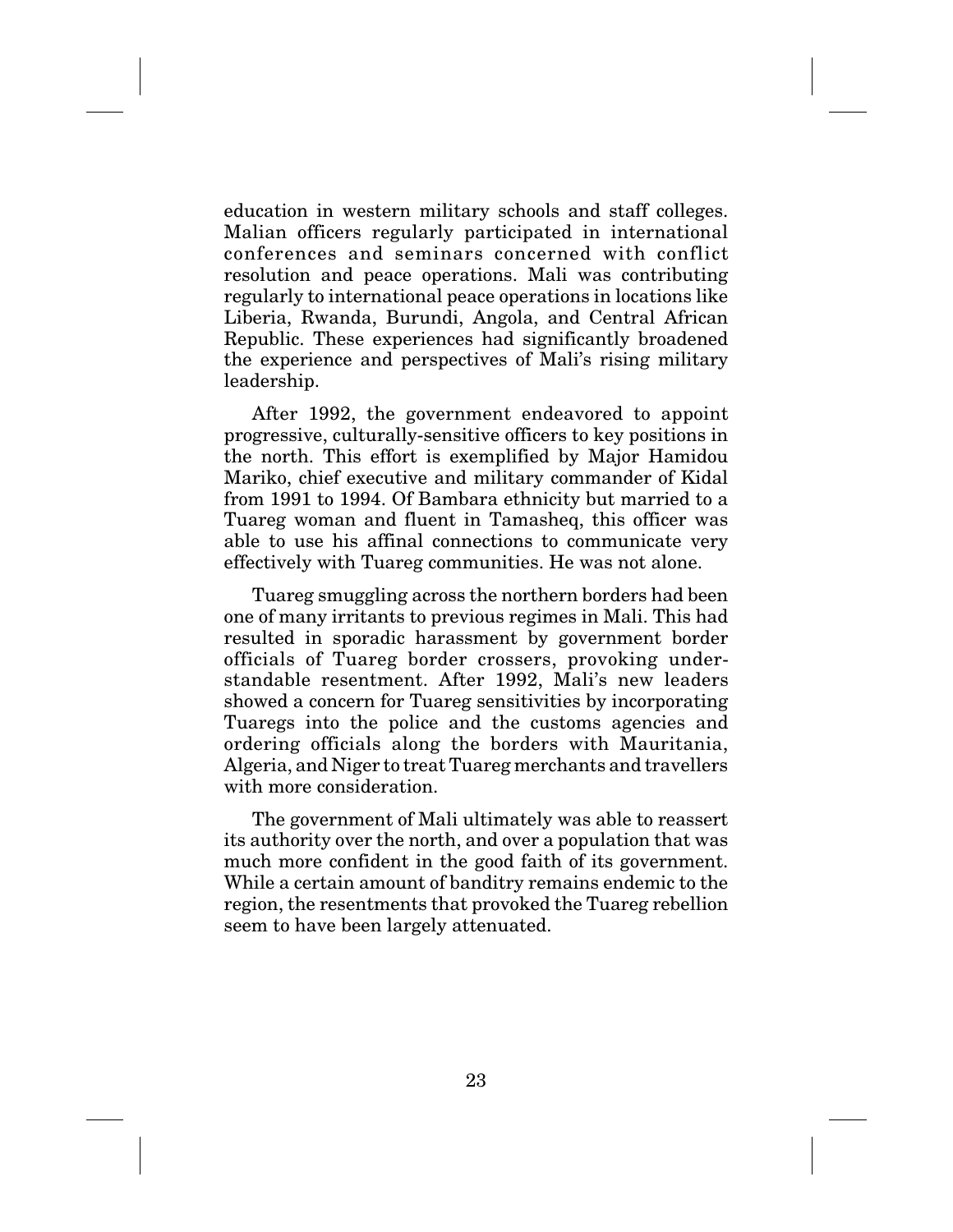### **The Role of External Actors.**

In resolving the Tuareg crisis, the government of Mali also was obliged to consider the interests of a wide range of external actors. For instance, at least some of the Tuareg insurgents enjoyed the backing of Libya's Muammar Qadhafi. Some had received assistance from the POLISARIO insurgents (based in Algeria and fighting the Moroccans for the independence of Western Sahara). Algeria and Libya had indigenous Tuareg communities. Sizable communities of Tuareg refugees from Mali lived in Mauritania and Algeria. Thus, Libya, Morocco, Algeria, and Mauritania had a direct interest in the Malian conflict. Tuaregs also were pursuing an insurgency against the government of neighboring Niger. This suggested that some violence would continue in both Mali and Niger as long as the insurgency continued in either.

Populations of African countries had begun to see the conflict as a struggle between the "white" Arab/Berber/ Maur and black African peoples, leading to growing resentments that threatened to polarize the subregion along racial lines.<sup>58</sup> The government of Mali devoted considerable effort to consultations with other regional actors to resolve these issues.59

The conflict had repercussions overseas as well. Tuareg dissidents had maintained some contacts with coreligionists elsewhere in the Islamic world. They also had lobby groups in European capitals—particularly in France—to generate sympathy for their cause. Tuareg propaganda was assisted by sympathetic nongovernmental organizations (NGOs). Mali was obliged to pursue diplomatic efforts to portray the government's side of the story. But more importantly, Mali simply lacked the financial resources for the reconstruction necessary to maintain the peace. Such resources would have to come from the developed world.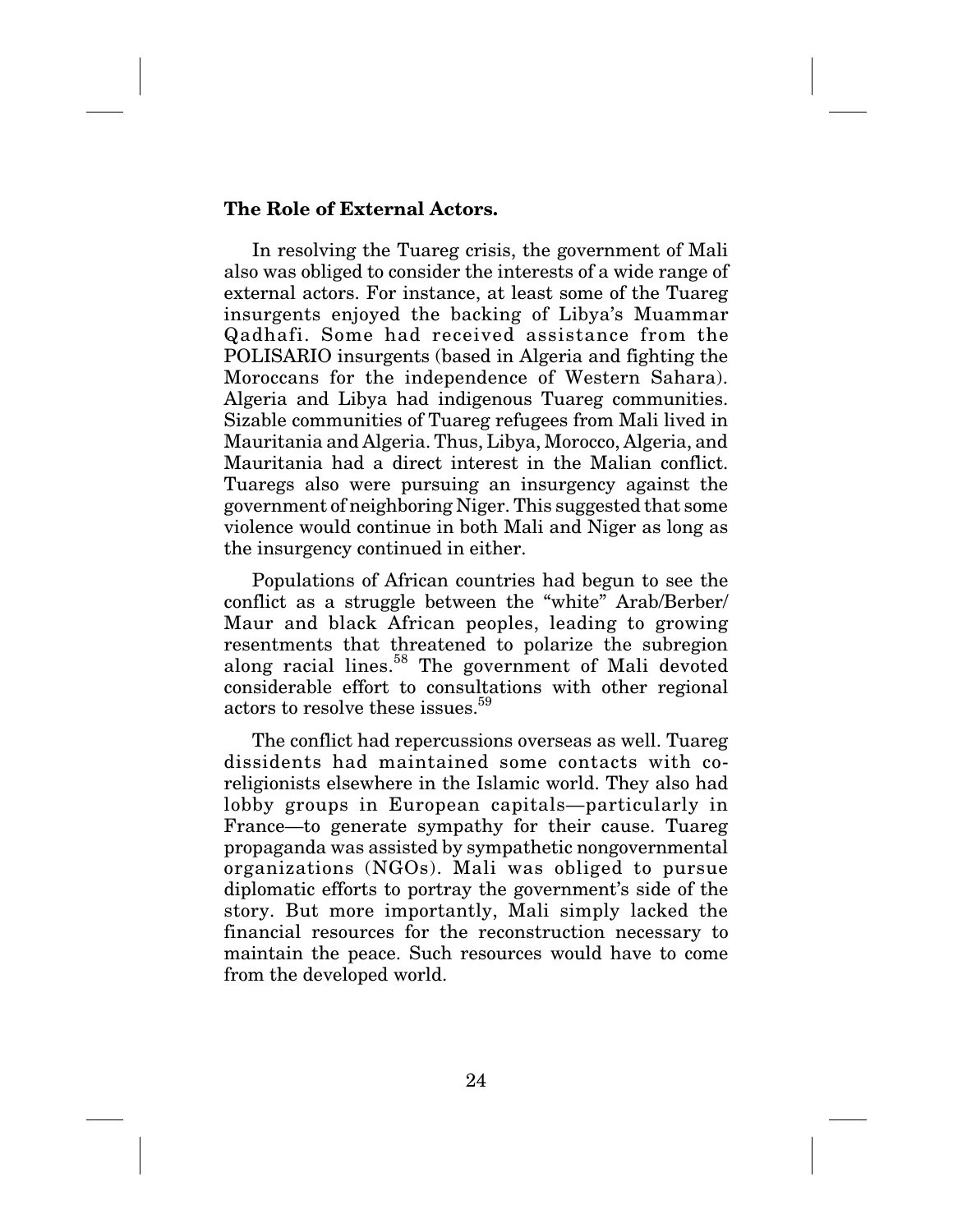In time, Mali was able to obtain financial assistance for the express purpose of national reconstruction. Significant contributors included Algeria, Belgium, Canada, the European Union (Economic Community), France, the Netherlands, Switzerland, Germany, the United States, the African Development Bank, the Islamic Development Bank, and various United Nations agencies.<sup>60</sup> Despite the generosity of these external patrons, Mali never acquired sufficient resources to implement all that had been specified in the various agreements. $61$  However, by the mid-1990s, Tuareg leaders seemed confident that the government was making a good-faith effort to honor its obligations. Though there was continued grumbling about slow infrastructural development, the issue clearly was not explosive.  $62$  Senior Malian government officials also were confident that the peace in the north is durable.<sup>63</sup>

### **THE IMPORTANT LESSONS**

Mali's experiences in two Tuareg rebellions contain a variety of lessons, some of which may be exclusive to this unique African subregion, but many of which can be of general application elsewhere in Africa and the world. It is important that the analyst of African conflicts be able to distinguish this difference.

Africa contains many pastoral societies. Some share with the Tuaregs a very similar cultural and ecological environment. However, few of these societies have a recent history like that of the Tuaregs or are spread over such a large number of different African countries. Few pastoral societies have suffered such a simultaneous combination of pressures: crushing defeat and repression in the wake of failed rebellions, devastating drought, and heavy recruitment of young men for Islamic struggles throughout the Near East. Hence the Tuareg motivation for insurgency probably has a number of unique features.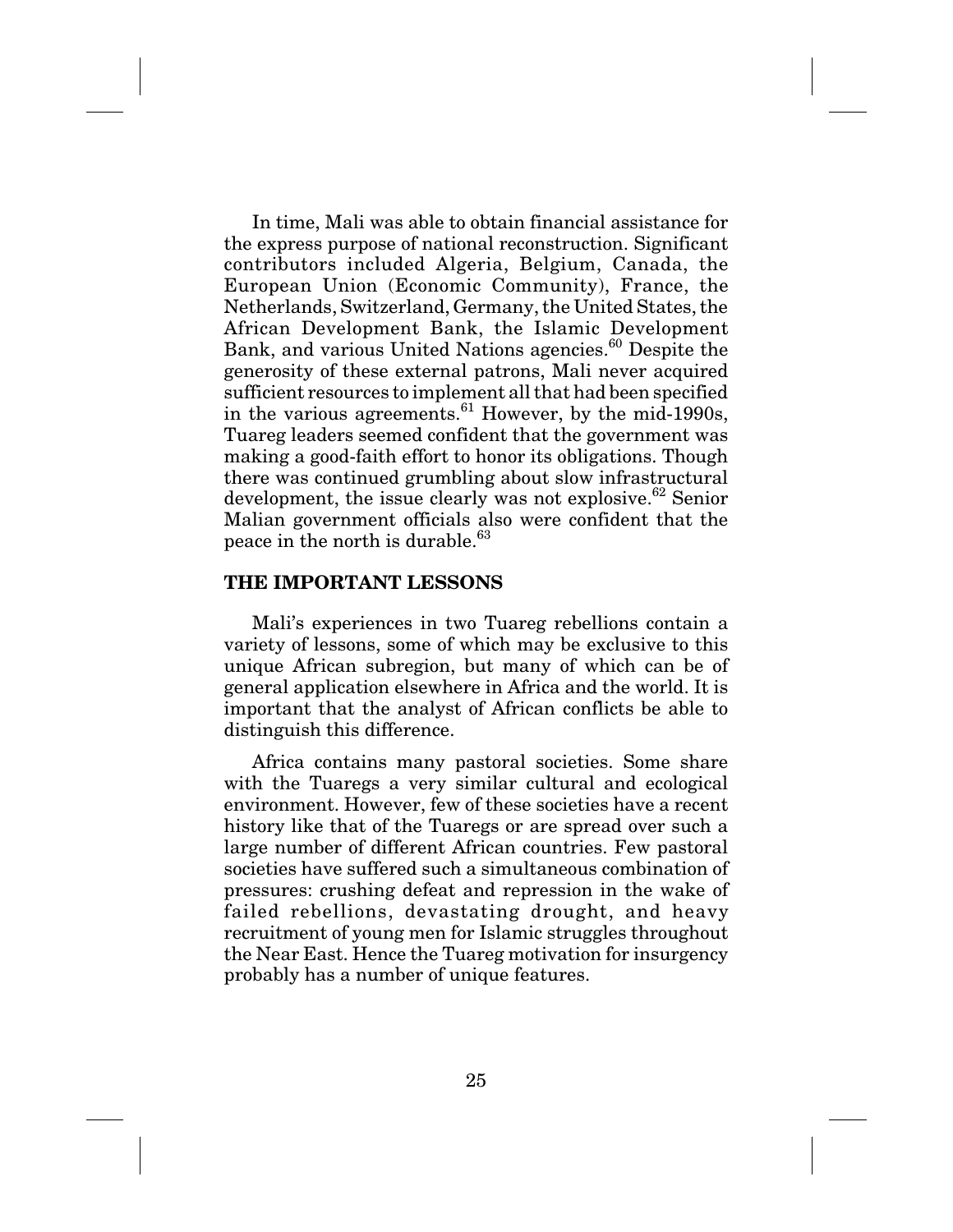That said, the underlying problems and grievances are all too common. Tuaregs in Mali watched incredulously in the early 1960s as people they considered their social inferiors inherited high positions in the post-colonial state. Tuaregs themselves were seriously under-represented in the new civil administration and military establishment. They quickly concluded that they were being denied their due. This was exacerbated by (what Tuaregs perceived as) a government contempt for their culture and way of life, and a refusal to extend national development into Tuaregpopulated areas. Whatever the justification for these Tuareg conclusions, Mali's senior decisionmakers clearly failed to respect Tuareg cultural sensitivities and convince the Tuaregs of their value as citizens.

When the Tuaregs launched their first rebellion, the government relied almost exclusively on a military solution to end the violence and maintain the peace, suppressing the rebellion with considerable brutality. The government then maintained a strict military control over the region, while failing to address the underlying grievances and newly produced hatreds. Tuaregs did not have effective mechanisms to communicate their concerns and desires to senior government authorities. What was needed was an enlightened administrative approach, strong efforts to bring Tuaregs into national institutions, decentralization of administration, assurances that all cultures would be respected, and at least some concerted infrastructural development in the north. What the Tuaregs received instead was repression.

The government cannot be blamed for the severe Sahelian drought of the 1970s and 1980s, nor for the gradual lure of modernization to Tuareg youth. However, both of these undermined traditional Tuareg culture, producing great tensions in Tuareg communities. As livestock died during the droughts, many Tuaregs fled the desert for humiliating life in relief camps. Younger Tuareg males emigrated in droves for adventure and material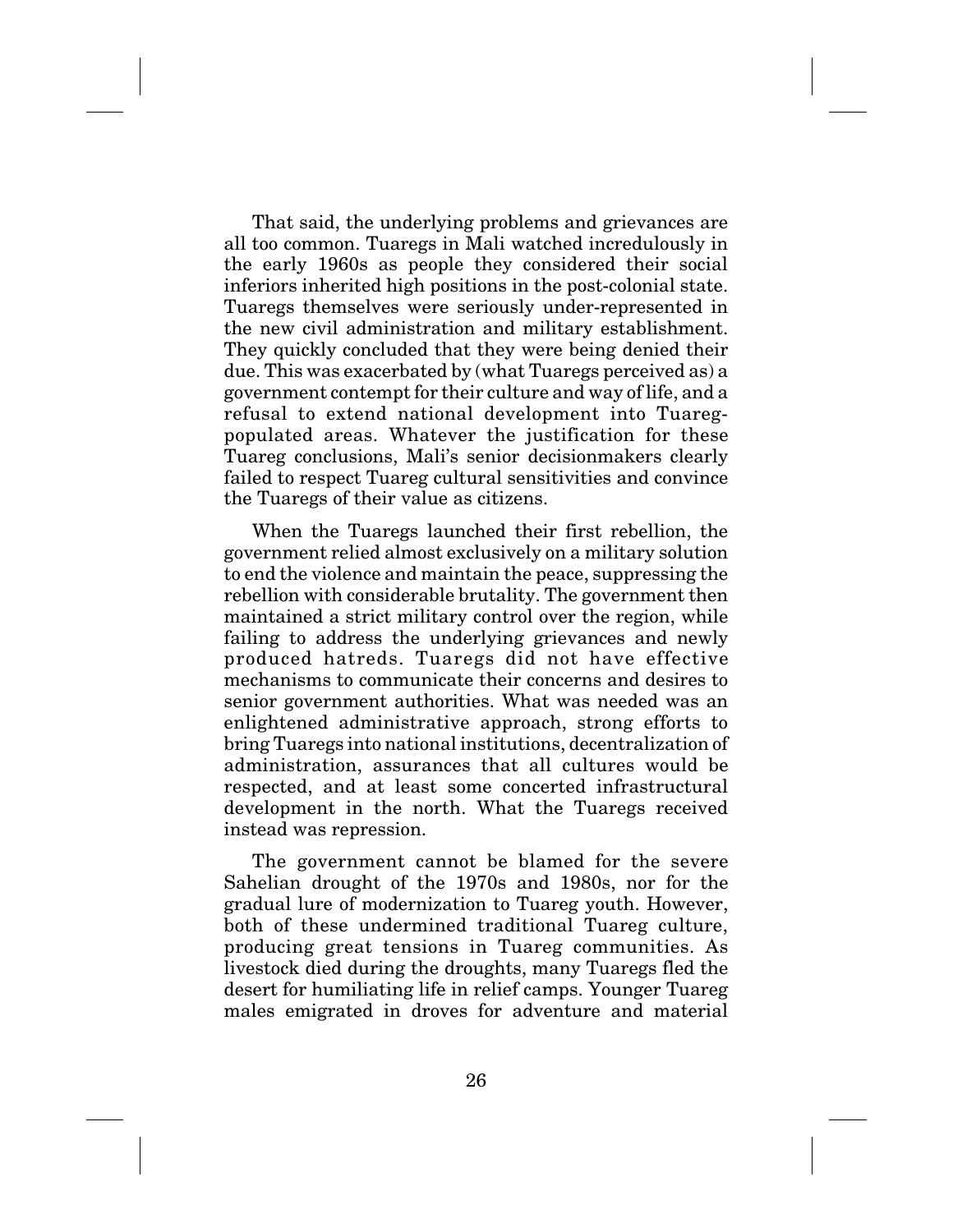benefits elsewhere. Traditionalists sought explanations for the fact that their revered way of life was unraveling, and their communities were dying. The government served as a convenient culprit. Every evidence of lack of government concern thus served to reinforce Tuareg suspicions.

The second Tuareg rebellion probably would not have occurred without the presence of a large number of unemployed young Tuareg men and a proliferation of weapons in the region. To be sure, Mali did not contribute to the ready availability of weapons—these came from wars and suppliers elsewhere. Young men with guns and no honest employment are a seriously destabilizing factor whether in the Sahel, South Africa, the Balkans, or the inner cities of the United States. But the absence of employment opportunity points to economic mismanagement and the weak economy of the country. Lack of economic opportunity is destabilizing.

The second Tuareg rebellion probably also would not have occurred without agitation from external sources particularly Libya—and safe haven in countries such as Mauritania. Mali alone did not have sufficient leverage to preclude these developments. They point to the need for regional and multilateral solutions to the problems of rogue leaders who export clandestine violence. However, Qadhafi's agents would not have succeeded if conditions in Mali were not already conducive to insurgency.

In the wake of the second Tuareg rebellion, it is instructive to note how the Konare government has endeavored to deal with all of these various issues. First, Konare continued a national commitment to political and economic reform in the expectation that this ultimately would attenuate many of the sources of grievance in Mali. Part of that reform involved the decentralization of power, which provided local communities with much more say in their own affairs. Another part of that reform involved the reallocation of financial priorities in Mali, which channeled much more of the budget to development and relief activity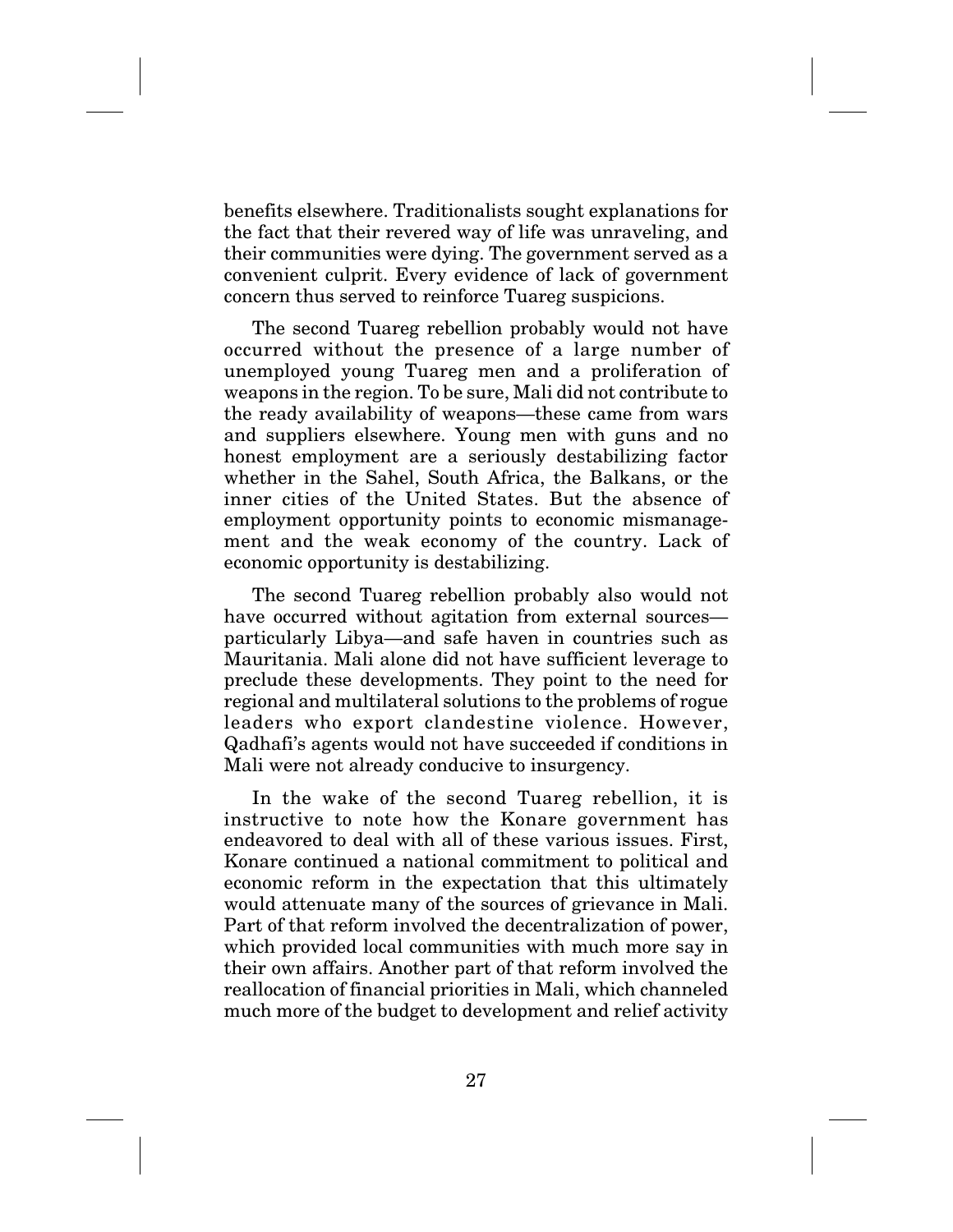in the north, and to resettlement of refugees. At the same time, Konare's government endeavored to make the nomads in northern Mali feel more secure by reducing the government military presence, and by incorporating large numbers of former rebels into Mali's security forces and civil service. However, even more important were strenuous (and successful) national efforts to use the military as a key instrument in nonviolent conflict resolution in the north. Though the road hardly has been smooth, these efforts have resulted in a remarkable national reconciliation in Mali.

### **POSTSCRIPT**

Mali is very remote to the consciousness of the developed world, and Mali's senior leaders have modestly refrained from boasting about their recent political successes. Thus, citizens of the developed countries are much better acquainted with the tragedies in Liberia and central Africa than with the relative tranquility and social progress in Mali. But Mali's example is a cause for optimism.

The discussion begs several important questions. How durable is this peace? Have the Tuaregs renounced armed rebellion as a viable option? Is the military integration a success for the long term? God alone knows the answers to such questions. But in the author's opinion and personal experience, Mali's commitment to conflict resolution after 1992 has resulted in a much greater confidence in the government on the part of the northern nomads than at any time in the past. The lifestyle of the nomads is changing—it is unclear how much of their traditional culture will survive the vicissitudes of climate change, population increase, and modernization. Nor is it clear how well, or peacefully, the Tuaregs can accommodate such change. But the Tuaregs now exhibit much less tendency to blame the Malian government for the resulting social tensions.

The Tuareg insurgency brought about remarkable changes in Mali's security forces. Mali's leaders were obliged to examine carefully how to best use the military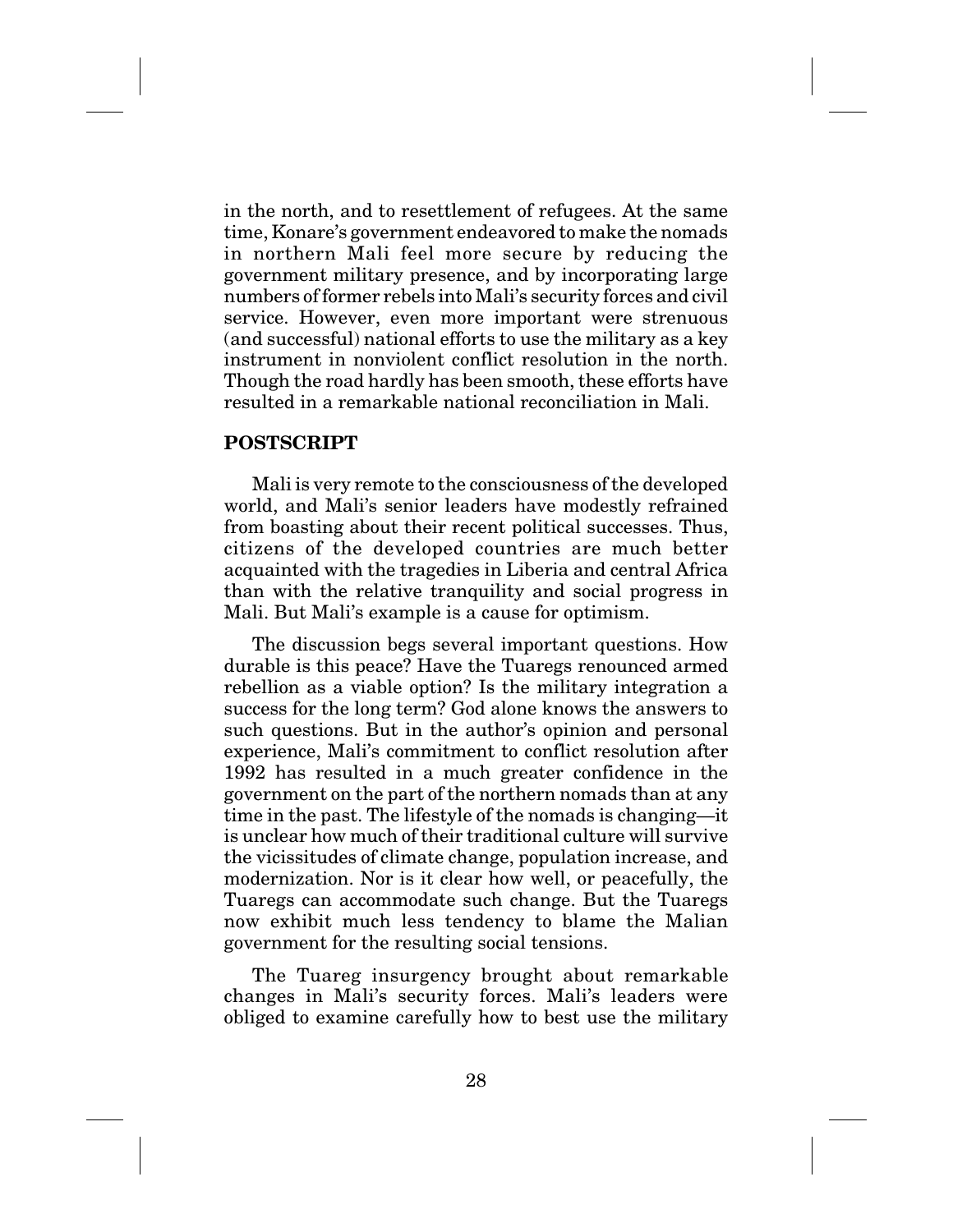instrument of national power—and proved willing to implement changes that made the Army as proficient at waging peace as waging war. This required a difficult cultural transition in the Army itself—but one in which a new generation of officers played the leading role. Resolving the Tuareg conflict has produced an army with a commitment to a high professional ethic, and an army which has become very proficient at serving the needs of a developing nation. Mali's recent travail seems to have strengthened rather than weakened its commitment to democracy.

This is one case in which ethnic trauma appears to have been solved by a government willing to deal simultaneously with the root causes as well as the symptoms of the conflict, and a case in which leaders on both sides of a difficult divide have shown vision and political courage. This is a case in which democratic reform survived the challenge of ancient hatreds. Mali provides an instructive instance in which societies undergoing painful transition are attempting to walk together into the 21st century. Truly, this is a story for our times.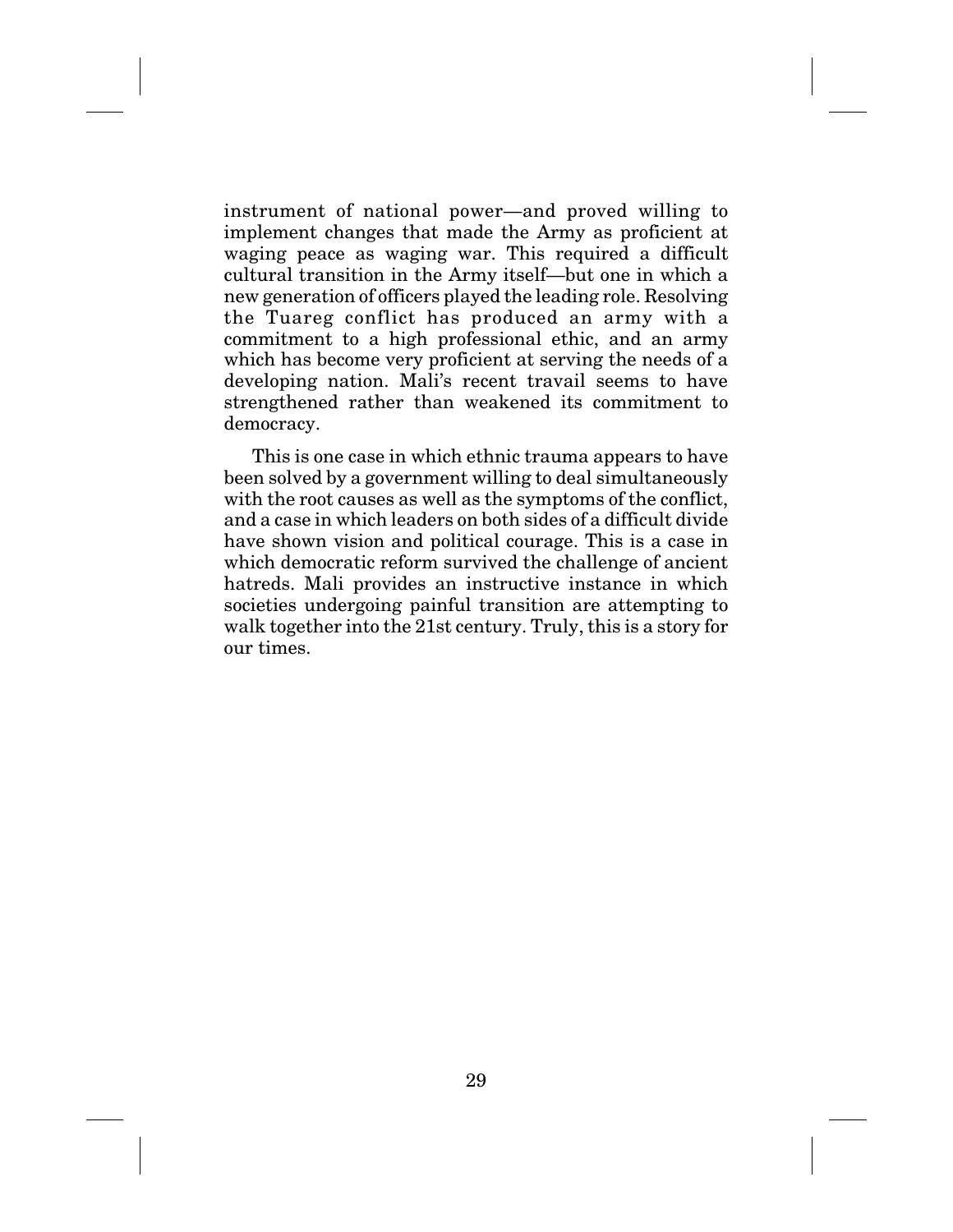# **APPENDIX A**

# **MILITARY AND SECURITY SERVICES OF THE REPUBLIC OF MALI (1998)**

| <b>Service</b>                     | <b>Mission</b>                                      | Number of<br>Personnel |  |
|------------------------------------|-----------------------------------------------------|------------------------|--|
| Army                               | Territorial defense                                 | 7000                   |  |
| Naval Service                      | Security of Niger River waterway                    | 70                     |  |
| Air Service                        | Territorial defense/military<br>transport           | 450                    |  |
| Gendarmerie                        | Rural law enforcement/rural<br>security             | 1500                   |  |
| National<br>Guard of Mali<br>(GNM) | Territorial defense/support to civil<br>authorities | 700                    |  |
| National<br>Police                 | Urban law enforcement                               | 1000                   |  |

Sources: "The World Defense Almanac, 1997-1998," *Military Technology*, Vol. XII, No. I, 1998, p. 215. Author's personal information.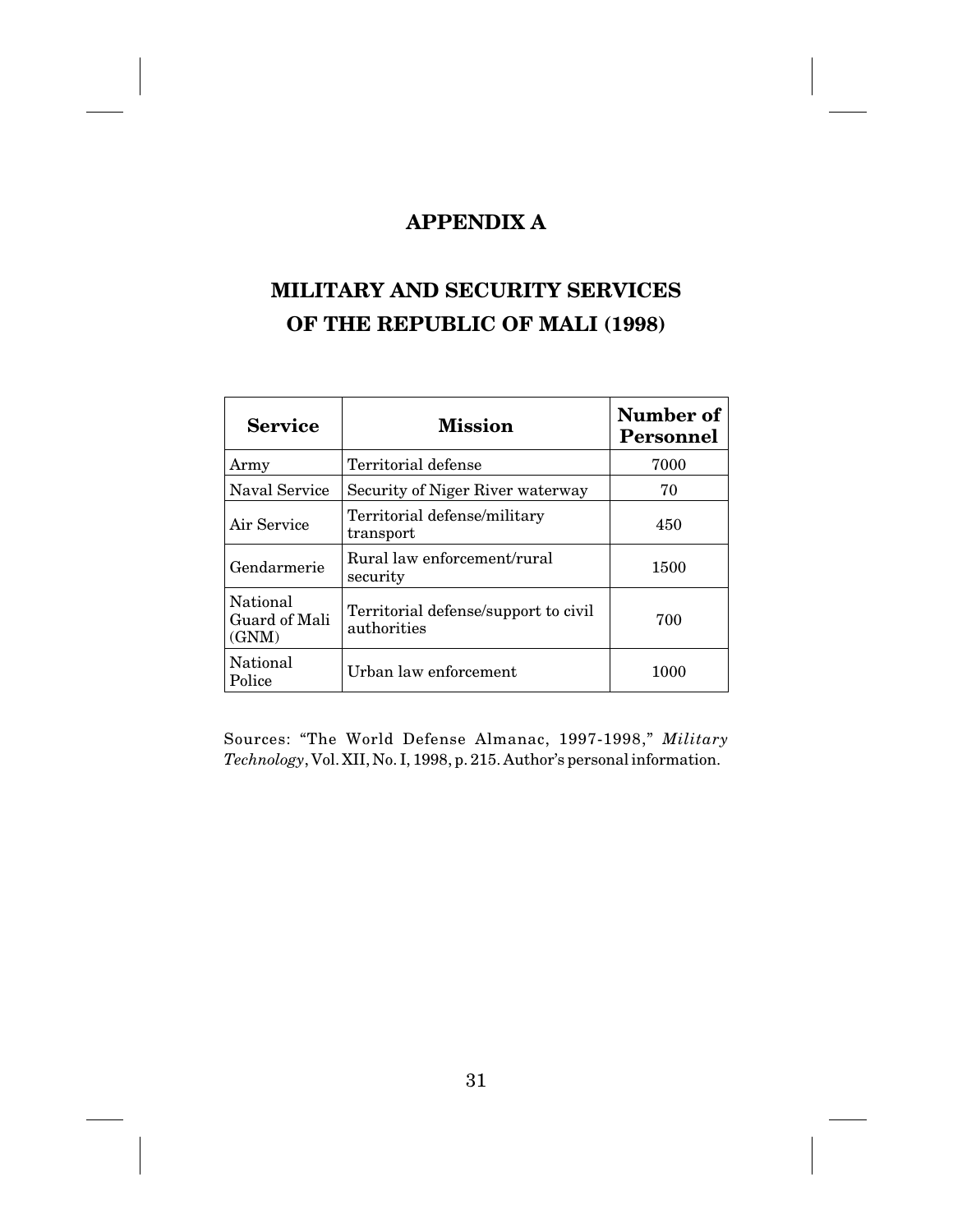### **APPENDIX B**

# **INTEGRATION OF REBEL COMBATANTS**

Key to rebel group acronyms:

MPA = Le Mouvement Populaire de l'Azawad (Popular Movement of Azawad)

FPLA = Le Front Populaire de Liberation de l'Azawad (Popular Front for the Liberation of Azawad)

ARLA = L'Armee Revolutionnaire de Liberation de l'Azawad (Revolutionary Army for the Liberation of Azawad)

FIAA = Le Front Islamique Arabe de l'Azawad (The Islamic Arab Front of Azawad)

| <b>FPLA</b> | MPA | ARLA | FIAA | Indep. units <b>TOTAL</b> |     |
|-------------|-----|------|------|---------------------------|-----|
| $150\,$     | 120 | 140  | 190  | 10                        | 610 |

### **Table 1. First Integration (April 1993)—Army Only.**

|                                 | <b>MPA</b>             | <b>FPLA</b>           | ARLA                | <b>FIAA</b>        | <b>TOTAL</b> |
|---------------------------------|------------------------|-----------------------|---------------------|--------------------|--------------|
| <b>ARMY</b>                     | 342 37 13<br>Total 392 | 128 13 5<br>Total 146 | 7383<br>Total 84    | 6883<br>Total 79   | 701          |
| <b>NATIONAL</b><br><b>GUARD</b> | 162 23 4<br>Total 189  | 60 10 3<br>Total 73   | 3573<br>Total 45    | 3263<br>Total 41   | 348          |
| <b>GENDARM-</b><br><b>ERIE</b>  | 0803<br>Total 83       | 0 31 3<br>Total 34    | 0 1 7 2<br>Total 19 | 0 15 0<br>Total 15 | 151          |
| <b>TOTAL</b>                    | 664                    | 253                   | 148                 | 135                | 1200         |

Key to figures in each cell (as shown horizontally):

 $n^{\scriptscriptstyle{1}}$ = enlisted men

 $n^2$  = noncommissioned officer

 $n^3$  = officer

### **Table 2. Second Integration (October 1996).**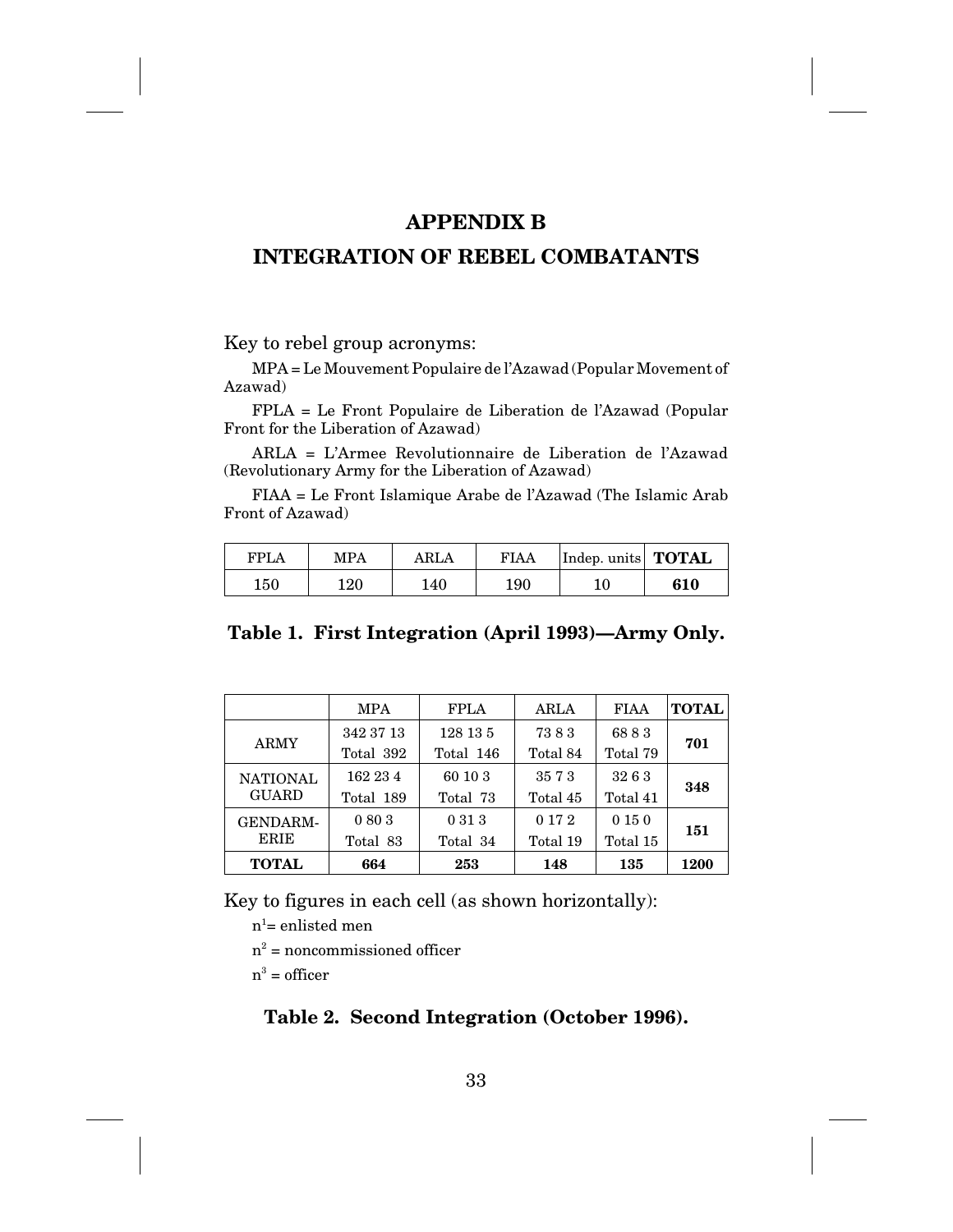| 1. Police: 150<br>Commissaire-stagiaire (officer)-2<br>Noncommissioned officer-33<br>Agent $-115$                       |
|-------------------------------------------------------------------------------------------------------------------------|
| 2. Douane (Customs Service): 100<br>Category A (officer) $-10$<br>Category B (mid-level supervisor)-30<br>Category C-60 |
| 3. Water and Forest Service: 50<br>Ingenieur (Engineer)—7<br>Technician superior (Senior technician)-14<br>Agent—29     |

### **Table 3. Integration into Paramilitary Forces (October 1996).**

|                                                      | <b>MPA</b> | <b>FPLA</b> | ARLA | <b>FIAA</b> | <b>TOTAL</b> |
|------------------------------------------------------|------------|-------------|------|-------------|--------------|
| Category A<br>(Senior Officer)                       | 5          | 5           | 5    | 5           | 20           |
| Category B1<br>(Higher Mid-level Officer)            | 5          | 5           | 5    | 5           | 20           |
| Category B <sub>2</sub><br>(Lower Mid-level Officer) | 5          | 5           | 5    | 5           | 20           |
| Category C<br>(Junior Officer)                       | 7          | 7           | 8    | 8           | 30           |
| Convention<br>(Lowest ranks)                         | 7          | 8           | 7    | 8           | 30           |
| <b>TOTAL</b>                                         | 29         | 30          | 30   | 31          | 120          |

Source: *Report of the Commissariat au Nord* (Republique Du Mali), Presidence de la Republique, February 19, 1997.

### **Table 4. Integration into the Civil Service (October 1996).**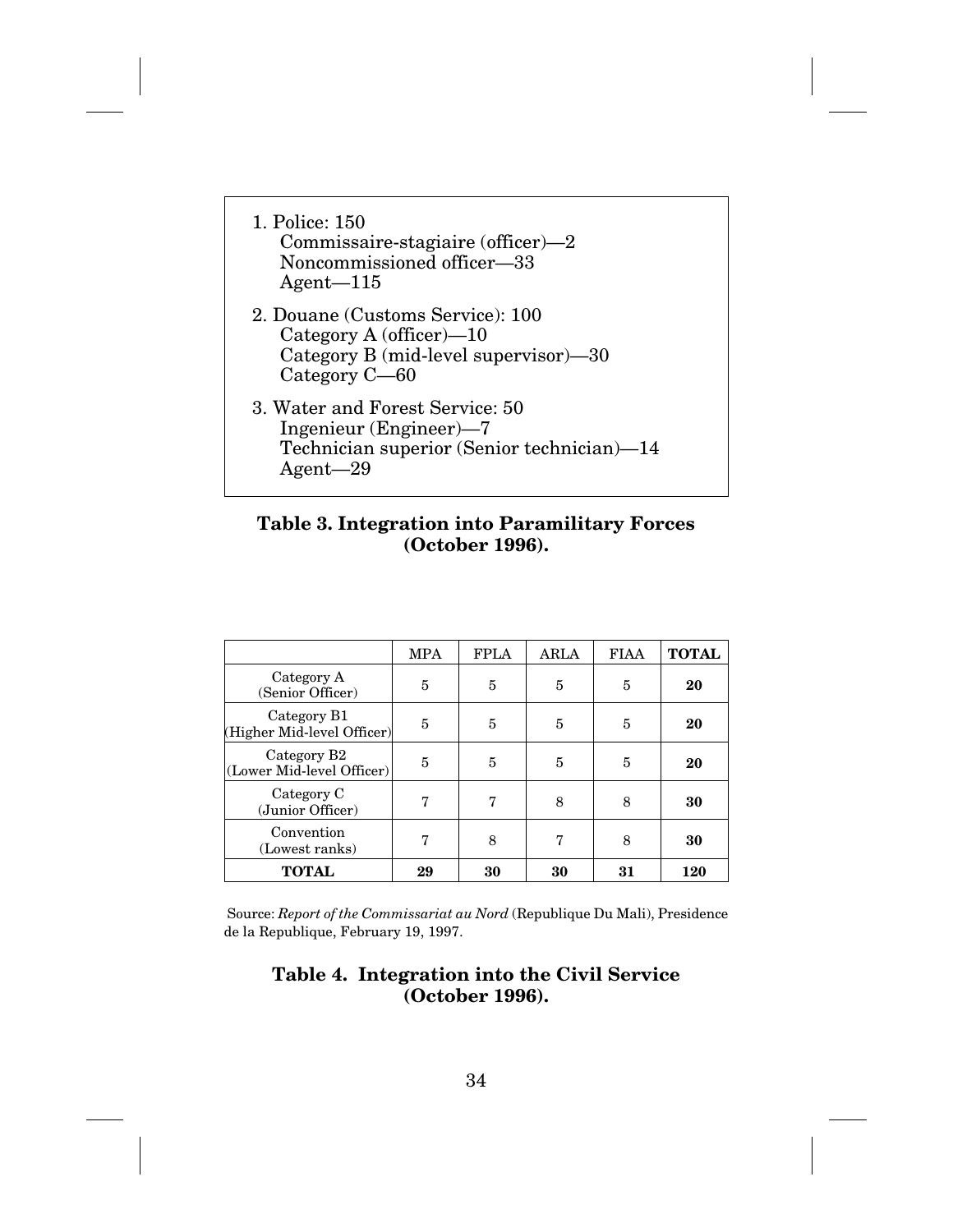### **ENDNOTES**

1. The Sahel (literally "shore" in Arabic) is the region of north Africa just south of the Sahara desert consisting generally of flat, dry grassland. It stretches from Senegal in the west to Sudan in the east. Over the past several millenia, the desert has increasingly encroached on the grasslands, a process possibly escalated in the 20th century by human activity.

2. For a particularly authoritative history, see Nehemia Levtzion, "The early states of the Western Sudan to 1500," in J.F.A. Ajayi and Michael Crowder, eds., *History of West Africa*, New York: Columbia University Press, 1972, pp. 131-157.

3. For detail, see Douglas Porch, *The Conquest of the Sahara,* New York: Random House, 1984.

4. See Pascal James Imperato, *Mali: A Search for Direction,* Boulder, CO: Westview Press, pp. 39-49.

5. For American readers, the land area of the Republic of Mali is slightly less than twice the size of the U.S. state of Texas.

6. For insights on the Keita regime, see Francis G. Snyder, "The Keita Decade: An Era Ends in Mali," *Africa Report*, Vol. 14, 1969, pp. 16-22.

7. This, and the subsequent historical overview, is derived from the personal observations and experiences of the author.

8. Useful insights into the performance of the Traore regime are provided by Daniel P. Rawson, "Mali: Soldiers as Politicians," in Isaac James Mowoe, ed., *The Performance of Soldiers as Governors: African Politics and the African Military*, Washington, DC: University Press of America, 1980.

9. For detail, see Mariam C. Diallo, "Comment Bamako a chasse son general," *Jeune Afrique*, 1580, April 10-16, 1991, pp. 18-23.

10. Quoting new finance minister Zoumana Sako, Sennen Andriamirado, "Les premiers pas du nouveau regime," *Jeune Afrique*, 1580, April 10-16, 1991, pp. 12-13.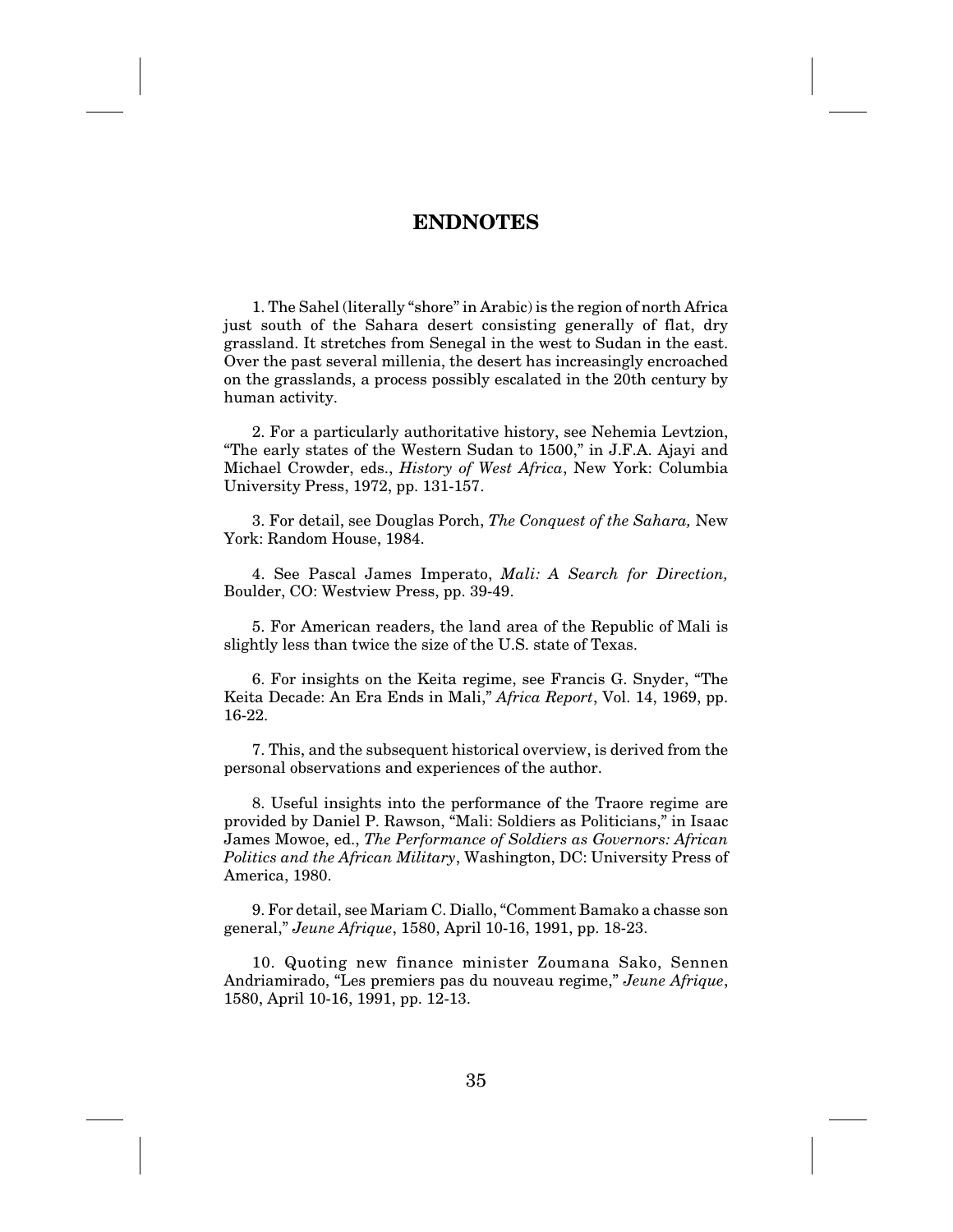11. "Mali Seeks Increased U.S. Cooperation Not Aid—Konare," On-line U.S. Information Agency news release, November 20, 1997, http:www.africanews.org/west/mali/stories/19971120 feat1. html.

12. See, for example, Johanna McGeary and Marguerite Michaels, "Africa Rising," *Time*, March 30, 1998, pp. 43-44.

13. For illustrative detail on poverty, see Liz Sly, "Trapped by Poverty," *Chicago Tribune*, September 24, 1995.

14. Bokar N'Diaye, *Groupes ethniques au Mali*, Bamako: Editions Populaires, 1970.

15. Imperato, pp. 11, 84.

16. *Ibid*, p. 82.

17. For a particularly useful and succinct overview of early Tuareg history, see Robert R. Charlick, *Niger: Personal Rule and Survival in the Sahel*, Boulder, CO: Westview Press, 1991, pp. 30-31; for more detail, see Jeremy H. Keenan, "Social Change among the Tuareg of Ahaggar (Algeria)" in Ernest Gellner and Charles Micaud, eds., *Arabs and Berbers: From Tribe to Nation in North Africa,* London: D.C. Heath and Company, 1972, pp. 345-360.

18. For a discussion of Tuareg practice of Islam in historical perspective, see H. T. Norris*, The Tuaregs: Their Islamic Legacy and Its Diffusion in the Sahel*, Warminster, UK: Aris & Phillips, 1975.

19. For detail on servitude in traditional Tuareg society, see Stephen Baier and Paul E. Lovejoy, "The Tuareg of the Central Sudan—Gradations in Servility at the Desert's Edge," in Suzanne Miers and Igor Kopytoff, eds., *Slavery in Africa*, Madison: University of Wisconsin Press, 1977.

20. For ethnographic detail, see Jeremy Keenan, *The Tuareg: People of Ahaggar*, London: Allen Lane, 1977; and Robert F. Murphy, "Social Distance and the Veil*, American Anthropology*, Vol. 66, 1964, pp. 1257-1274.

21. Charlick, p. 37.

22. While the vast majority of Tuaregs avoided incorporation into the institutions of the colonial or postcolonial state and Tuareg societies remained suspicious of all external authority, some Tuaregs did break with tradition to join the military, the civil administration, or the urban merchant class of the state.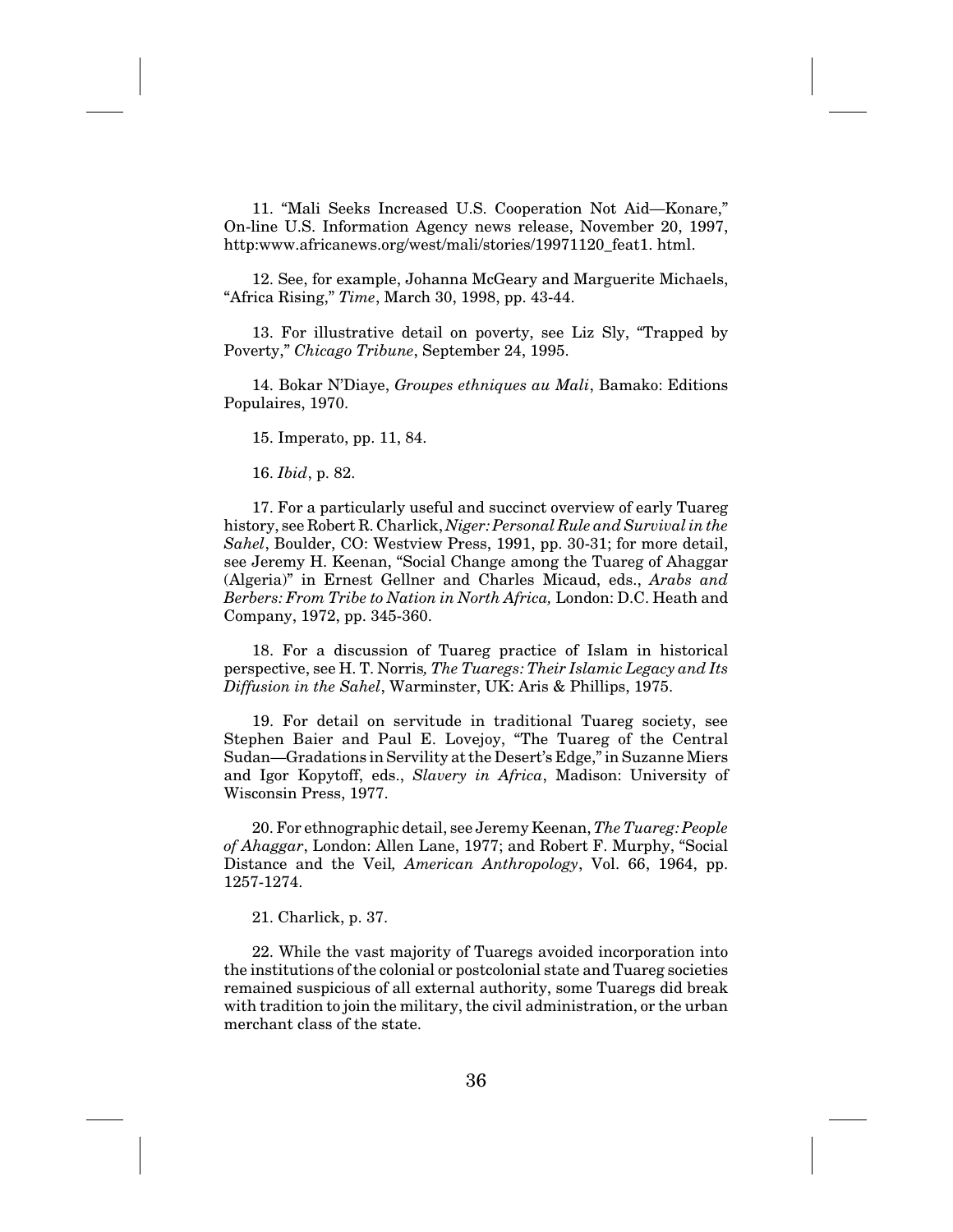23. Some of the Tuareg slaves—the Bellah—maintained plantations of date palms in desert oases, but these activities were very limited and could not provide the daily staples of the nomads.

24. See Imperato, pp. 84-85.

25. Americans will find this evocative of treatment in the media and literature of the Plains Indians of the 19th century. Sympathy for their way of life seems directly proportional to time and distance separating them from the author.

26. Author's experience, based on a lifetime in the region and extensive travel throughout West Africa. See also Charlick, p. 71, for views on (and treatment of) Tuaregs in Niger in the late 1980s.

27. Despite the enthusiasm of some Tuaregs for an independent homeland, French officials consulted with Tuareg tribal leaders prior to decolonization of the region. According to Bakara Diallo, governor of Gao in the 1960s, some French colonial officials apparently tried to pressure the Tuaregs to fight for an independent Tuareg homeland, although this met with less than universal enthusiasm among the nomads. The Tuareg leaders consented at the time to be part of the new Republic of Mali.

28. Significantly, French anthropologist Meillassoux, who studied the population of Bamako (Mali's capital) in the early 1960s, could identify no percentage of the merchant or civil service populations of Tuareg origin. See Claude Meillassoux*, Urbanization of an African Community: Voluntary Associations in Bamako*, Seattle: University of Washington Press, 1968, pp. 27-34.

29. These facts derive from the author's discussions with large numbers of Malian military personnel, government officers, and local civilians with first-hand knowledge of the events.

30. One significant government concession, however, was Tuareg representation in Mali's National Assembly (parliament) after the first Tuareg rebellion.

31. For an excellent treatment of the impact of the earlier drought on Tuareg communities, see Thurston Clarke, *The Last Caravan*, New York: G. P. Putnam's Sons, 1978. For more detailed treatment, see Edmond Bernus, *Dates, Dromedaries and Drought: Diversification in Tuareg Pastoral Systems,* New York: Guilford Press, 1990.

32. Imperato, p. 85.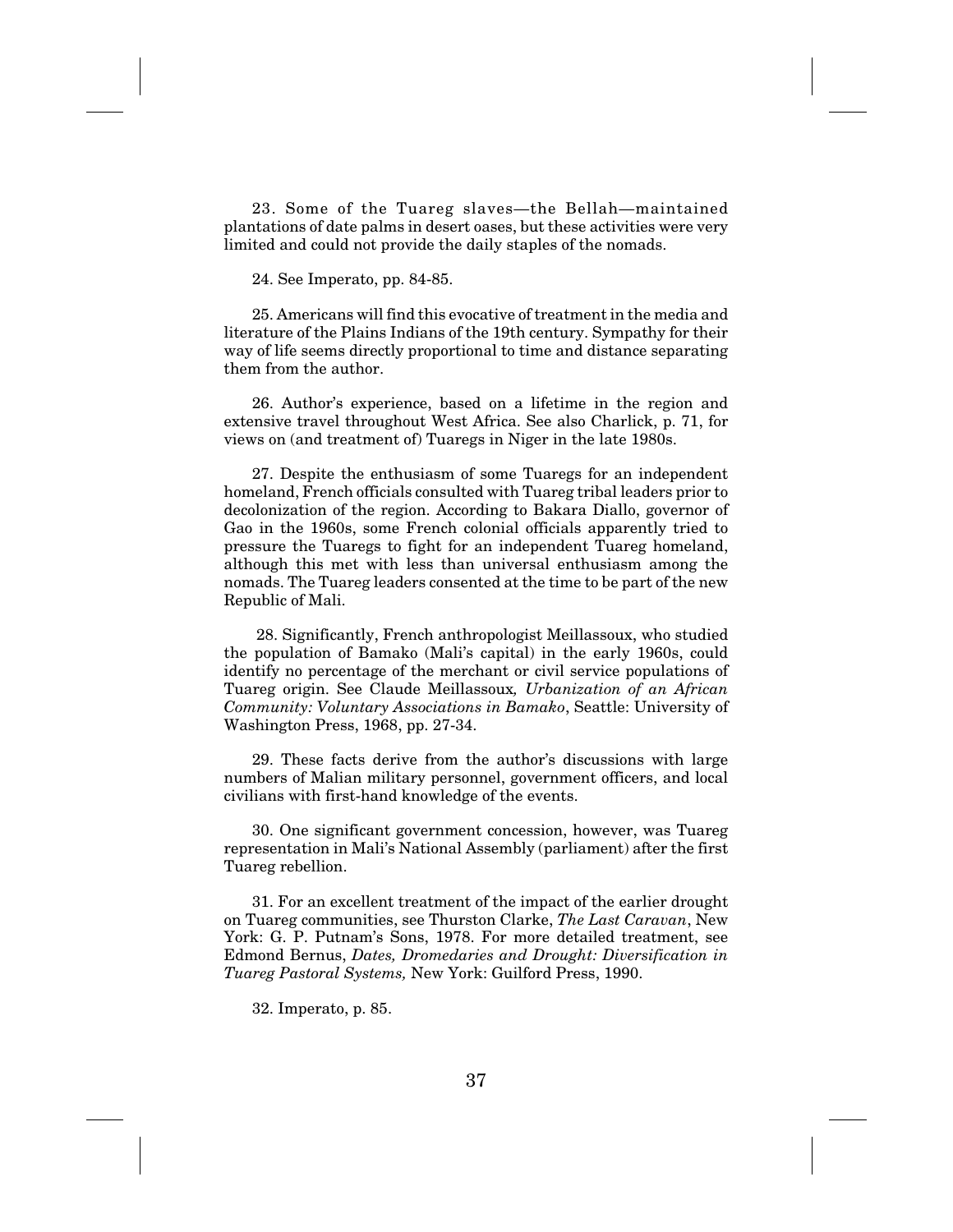33. In the wake of a failed coup attempt, former Interior Minister Colonel Kissiman Dounkara was implicated in schemes to divert (to his own profit) international relief funds designated for northern Mali. Whether or not the charges had merit, they indicate that relief for suffering people in the north could have been blocked as much by graft as by deliberate government intent.

34. Imperato, p. 85.

35. One significant change in Mali was increasing commercialization of peasant agriculture along the Niger River, resulting in an expansion of the amount of land under irrigation. This permitted more than one annual crop, significantly reducing the opportunity for pastoralists to graze their herds on the harvested stubble. Farmers began to fence more of the agricultural land. These measures significantly reduced the options of the stock herders, producing controversy and stress.

36. Commentary on social phenomena in Tuareg communities is based on author's personal experience as a senior military official with service in the region. Insight into the sociological ramifications of rapid change is based on interviews in March 1998 with Colonel Dan Henk, U.S. Army, Director of African Studies at the U.S. Army War College.

37. Insights derived from author's personal experience.

38. Gilbert Lam Kabore, "La Paix Fragile de Tamanrasset," *Jeune Afrique*, No. 1568, January 16-22, 1991, p. 30.

39. See Charlick, pp. 141-142.

40. "The Tuareg: Drying Up," *The Economist*, November 2, 1991, p. 41; Francis Kpatinde, "Touareg: Partout et nulle part," *Jeune Afrique*, No. 1544, August 1-7, 1990, pp. 39-40.

41. See *Livre Blanc sur le "Problem du Nord" du Mali*, Bamako: Official publication of the Republic of Mali, December 1994, pp. 10-11. The differing rebel groups reflected the distinctions among the various Tuareg communities. Each group had a different geographical base. They included the following:

— Le Mouvement Populaire de l'Azawad (the Azawad Popular Movement) — M.P.A.

— L' Armee Revolutionnaire de Liberation de l'Azawad (the Revolutionary Army for Liberation of Azawad) — A.R.L.A.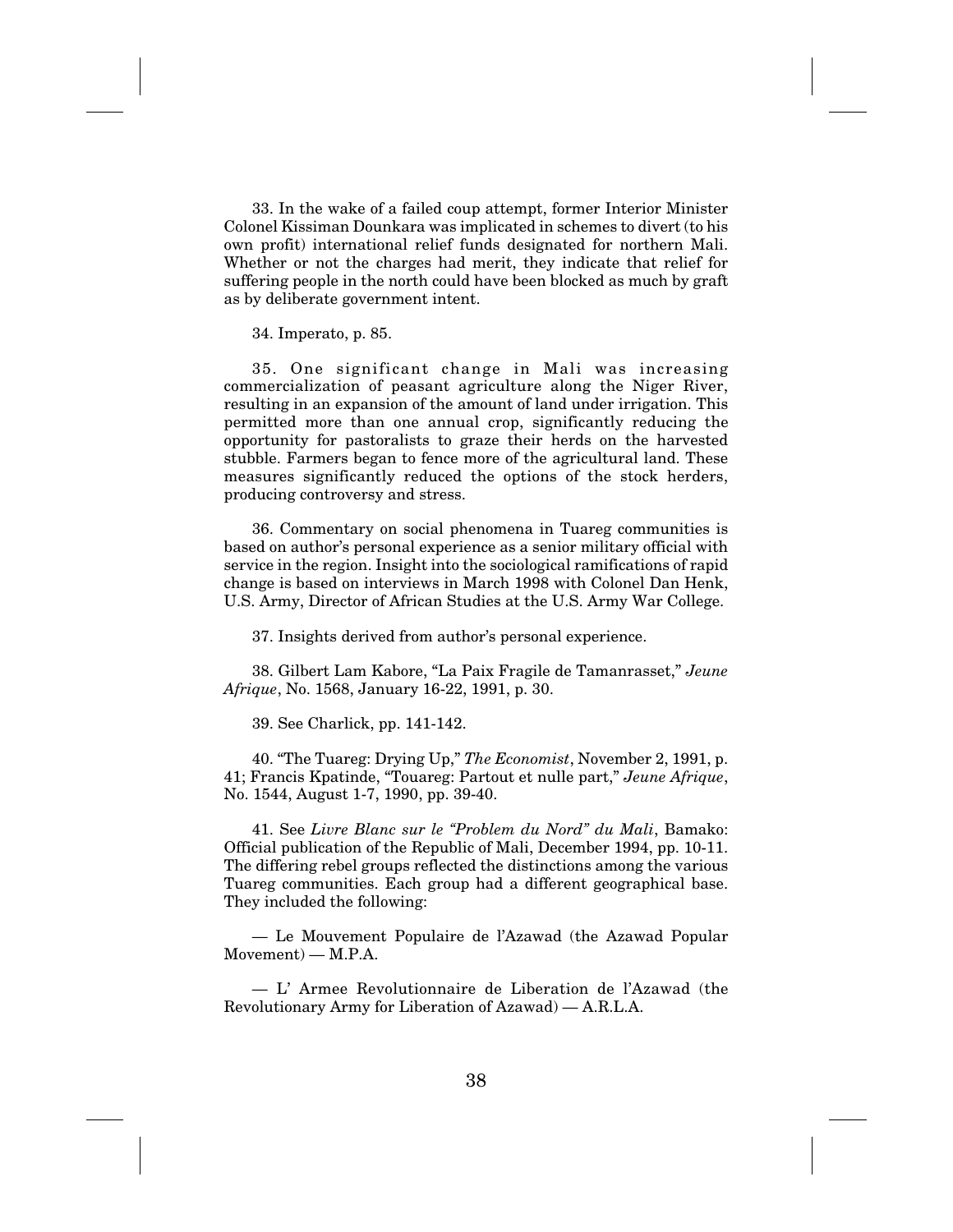— Le Front Populaire de Liberation de l'Azawad (the Popular Front for Liberation of Azawad) — F.P.L.A.

— Le Front National de Liberation de l'Azawad (the National Front for Liberation of Azawad) — F.N.L.A.

— La Base Autonome de Timitrine (the Autonomous Base of Timitrine)

— La Base Autonome du Front Uni de Liberation de l'Azawad (the Autonomous Base of the United Front for the Liberation of Azawad) — F.U.L.A.

— Le Front Islamique Arabe de l'Azawad (the Islamic Arab Front of  $Azawad$  –  $F.I.A.A$ .

42. Author's personal experience.

43. Author's personal experience and discussions with a wide range of civilian and military government officials involved in these events at the time.

44. Jacky Rowland, "The Tuareg Rebellion, *Africa Report*, July/August 1992, pp. 43-45.

45. For initial Tuareg reactions, see Tieble Drame, "Trop frustres. . .," *Jeune Afrique*, No. 1611, November 13-19, 1991, pp. 19-20.

46. "Les Accords de Tamanrasset (6 Janvier 1991)" in *Livre Blanc*, pp. 9-10.

47. Mali's Army at the time of the Second Tuareg rebellion numbered about only 6,900. (The Gendarmerie numbered about 1,800 and the National Police numbered about 1,000.) The immediate addition of several hundred former rebels thus was a profound change. See International Institute for Strategic Studies, *The Military Balance, 1988-1989*, pp. 134-135.

48. This is based on the author's personal experience as a senior field-grade officer in the Malian Army. It is important to note that Tuaregs were serving in the Malian Army prior to rebellion and continued to serve in the Army during the rebellion. The newly integrated former rebels thus encountered co-ethnics with considerable previous government service. This probably eased the transition.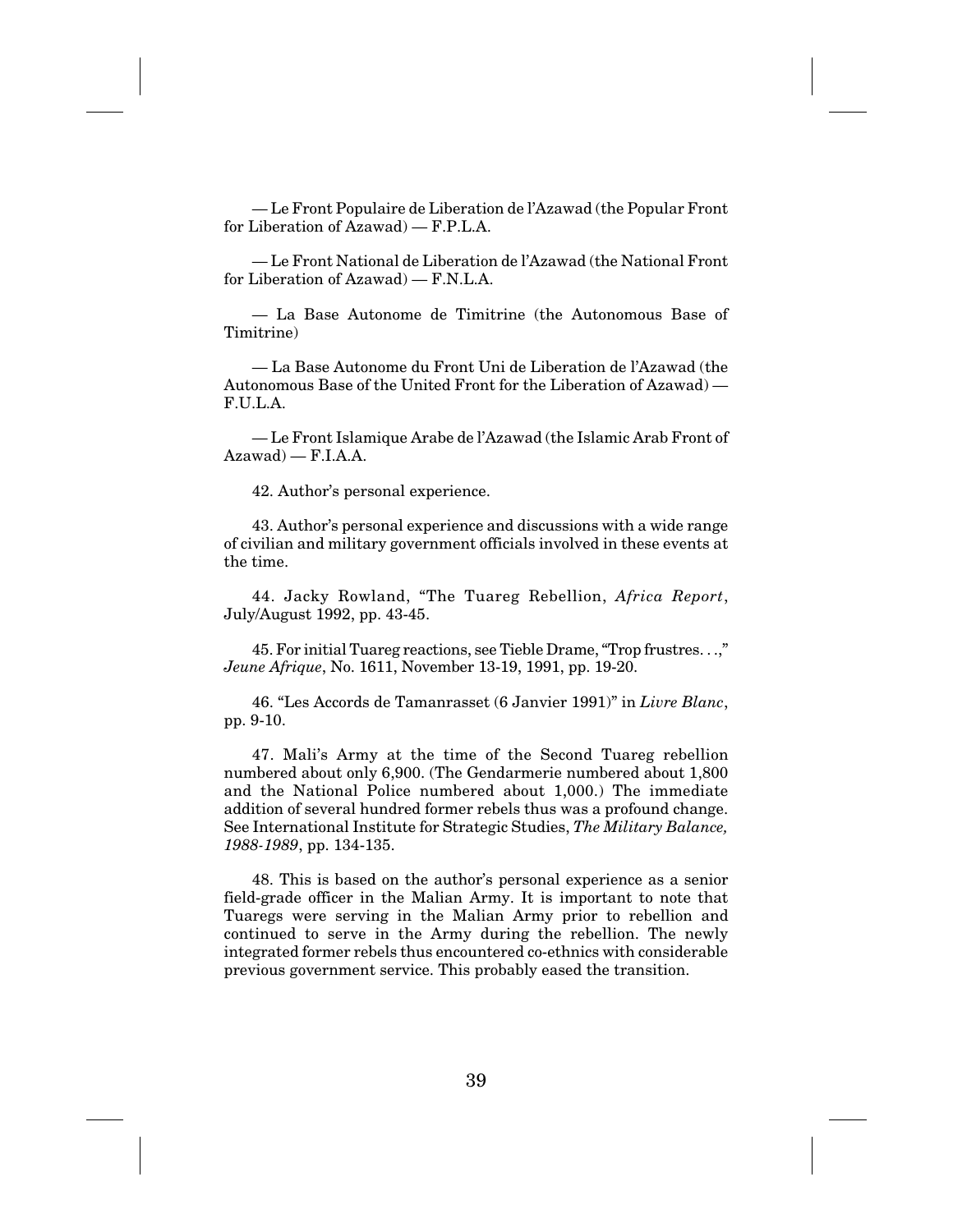49. The refugee population was by no means limited to Tuaregs alone. Maurs and Arabs also had fled to neighboring countries during the crisis.

50. *Livre Blanc*, p. 7.

51. The government took something of a risk in accepting the contributions of the humanitarian relief community. This community would tend to sympathize with the refugees and could be expected to call international attention to government errors and inefficiencies, providing unwanted (and possibly unfair) scrutiny that might undermine the confidence of donors and the international monetary agencies.

52. Author's personal experience.

53. See Kabore, pp. 28-30.

54. Arms and support came also from co-ethnics living abroad, especially in the West African countries of Nigeria and Ghana.

55. "*Ganda koi*" means literally "land owner" in Songhoi. See also *Reglement et prevention des conflits armes (cas de la "rebellion touaregue" au Mali),* Presidence de la Republique, Commissariat au Nord, undated, p. 4.

56. Author's personal assessment.

57. This assistance included U.S. International Military Education and Training (IMET) programs organized by the U.S. Embassy, which provided a series of seminars for military and civilian officials. Held in Bamako in 1994 and 1995, these seminars explored issues of military justice and human rights. The seminars were very well-received and had an enormously positive impact on evolving Malian thinking on these subjects.

58. Herbert Donald Gelber, a retired senior Foreign Service Officer and former U.S. Ambassador to Mali (1990-93), employing a fine geological analogy, argues that this polarization occurs along a "cultural fault line" running roughly between the Sahara Desert and Sahel. North of the line are the Afro-asiatic societies, many of which are pastoral, including Arabs, Berbers, Tuaregs, Maurs, and similar groups. South of the line are a host of different Sub-Saharan African societies. Gelber views the conflict in 1989 between Senegal and Mauritania, and the ongoing civil war in the Sudan as evidences of stress along the "fault line."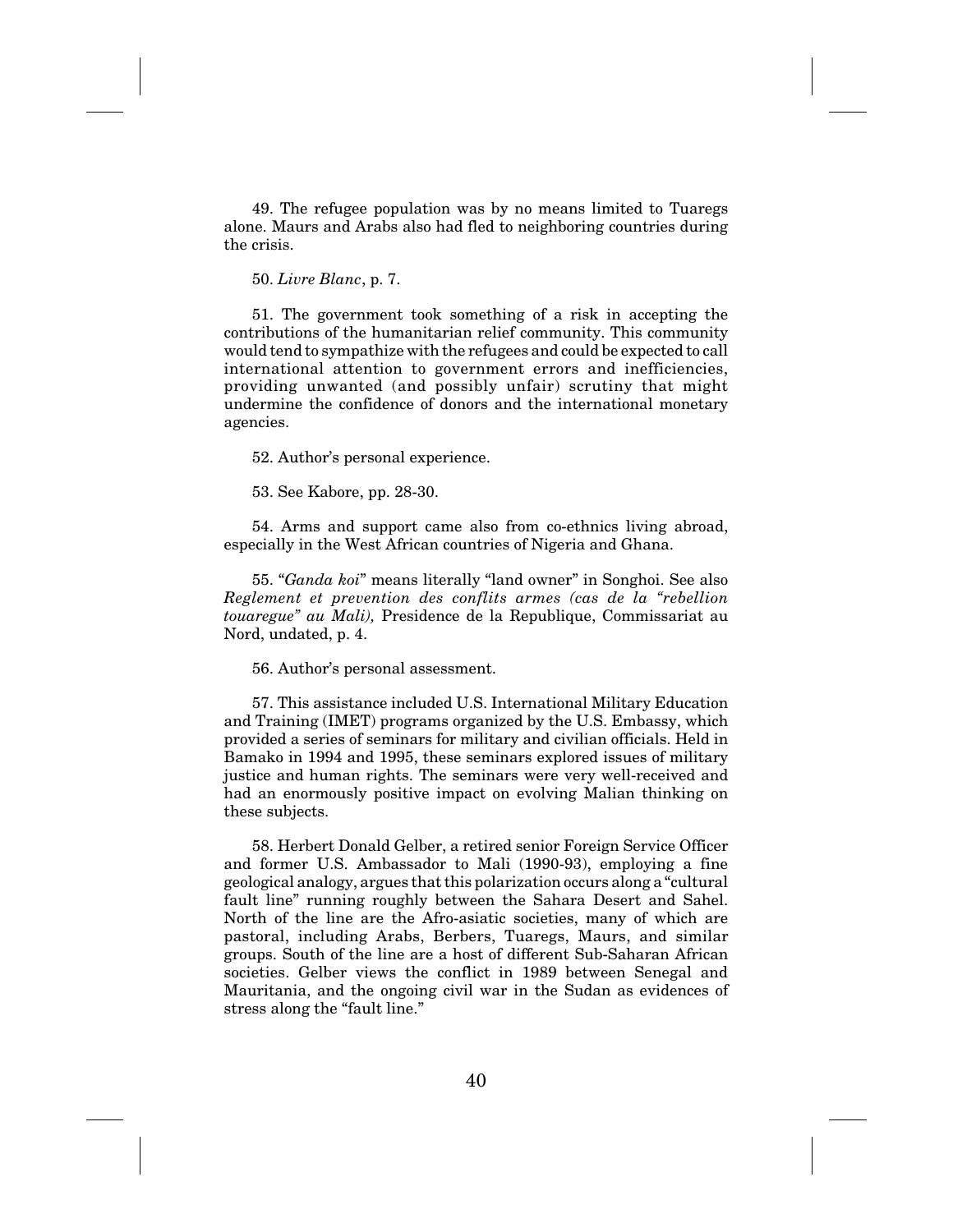59. Kabore, p. 30. This information also is based on the author's personal experience.

60. Livre Blanc, pp. 95-107.

61. The daunting challenges which remain are rather well described by Larry Thompson of Refugees International, "Tuareg Refugees Return to Bleak Future in Mali," October 6, 1997, Africa News Online, http://www.africanews.org/west/mali/stories/ 19971006\_feat1. html.

62. Author's personal experience and consultation with Tuareg leaders in the region, 1995-97.

63. Telephonic interview of Lieutenant Colonel Tjignoujou Sanogo, Commander of the 5th Military Region—Timbuktu, March 9, 1998 (by facsimile).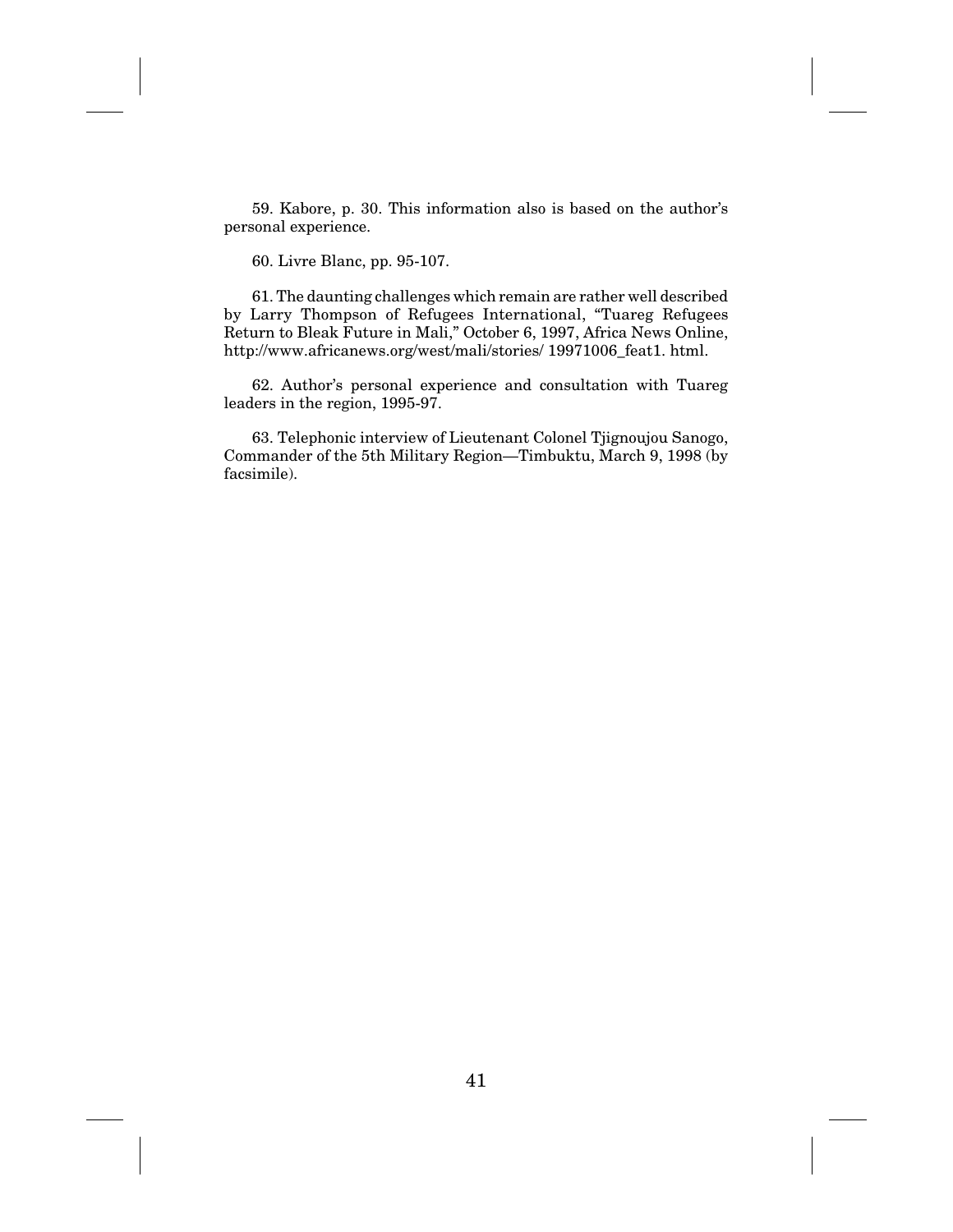# **BIBLIOGRAPHY**

#### **Books and Journals.**

- Andriamirado, Sennen. "Les premiers pas du nouveau regime," *Jeune Afrique*, 1580, April 10-16, 1991.
- Baier, Stephen and Paul E. Lovejoy. "The Tuareg of the Central Sudan: Gradations of Servility at the Desert's Edge (Niger and Nigeria)," in Suzanne Miers and Igor Kopytoff, eds., *Slavery in Africa*. Madison, WI: University of Wisconsin Press, 1977.
- Bernus, Edmond. *Dates, Dromedaries and Drought: Diversification in Tuareg Pastoral Systems*. New York: Guilford Press, 1990.
- Charlick, Robert R. *Niger: Personal Rule and Survival in the Sahel*. Boulder, CO: Westview Press, 1991.
- Clarke, Thurston. *The Last Caravan*. New York: G.P. Putnam's Sons, 1978.
- Diallo, Mariam C. "Comment Bamako a chasse son general," *Jeune Afrique*, 1580, April 10-16, 1991.
- Drame, Tieble, "Trop frustres. . ." *Jeune Afrique*, 1611, November 13-19, 1991.
- Imperato, Pascal James. *Mali: A Search for Direction*. Boulder, CO: Westview Press, 1989.
- International Institute of Strategic Studies (IISS). *The Military Balance*, *1988-1989*, Reading, UK: The Eastern Press, Ltd., 1988.
- Kabore, Gilbert Lam. "La paix fragile de Tamanrasset," *Jeune Afrique*, 1568, January 16-22, 1991.
- Keenan, Jeremy. "Social Change among the Tuareg of Ahaggar (Algeria)" in Ernest Gellner and Charles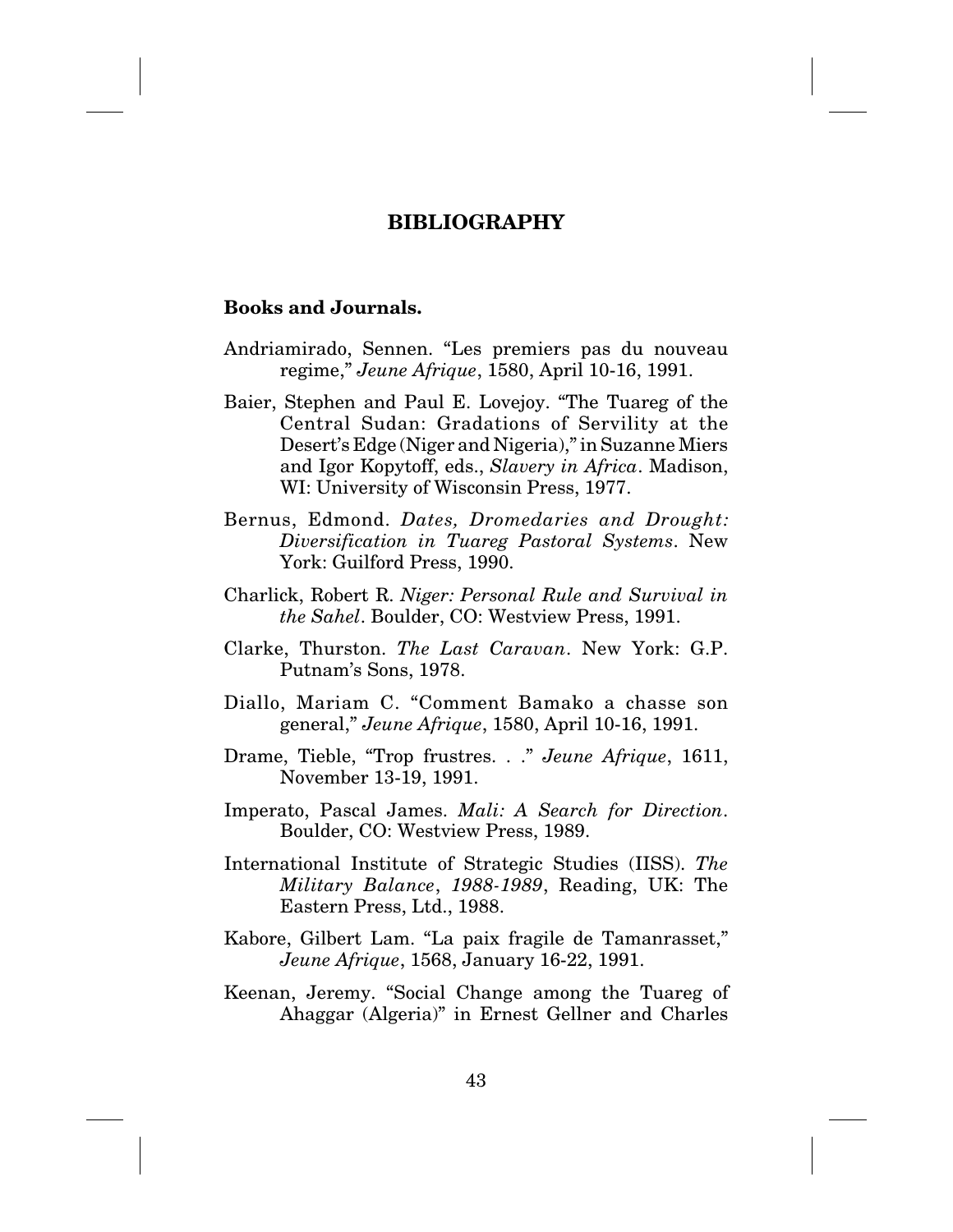Micaud, eds., *Arabs and Berbers: From Tribe to Nation in North Africa* London: D.C. Heath and Co., 1972.

\_\_\_\_\_\_\_\_\_\_\_\_. *The Tuareg: People of Ahaggar*. London: Allen Lane, 1977.

- Kpatinde, Francis. "Touareg: Partout et nulle part" *Jeune Afrique*, 1544, August 1-7, 1990.
- Levtzion, Nehemia. "The early states of the Western Sudan to 1500," in J.F.A. Ajayi and Michael Crowder, eds., *History of West Africa*. New York: Columbia University Press, 1972.
- McGeary, Johanna and Marguerite Michaels. "Africa Rising," *Time*, March 30, 1998.
- Meillassoux, Claude. *Urbanization in an African Community: Voluntary Associations in Bamako*. Seattle: University of Washington Press, 1968.
- Murphy, Robert F. "Social Distance and the Veil," *American Anthropology*, Vol. 66, 1964.
- N'Diaye, Bokar. *Groupes ethniques au Mali*. Bamako: Editions Populaires, 1970.
- Norris, H.T. *The Tuaregs: Their Islamic Legacy and Its Diffusion in the Sahel*. Warminster, UK: Aris & Phillips, 1975.
- Porch, Douglas. *The Conquest of the Sahara*. New York: Random House, 1984.
- Rawson, David P. "Mali: Soldiers as Politicians," in Isaac James Mowoe, ed., *The Performance of Soldiers as Governors: African Politics and the African Military*. Washington, DC: University Press of America, 1980.
- Rowland, Jacky. "The Tuareg Rebellion," *Africa Report*, July-August, 1992.
- Sly, Liz. "Trapped by Poverty," *Chicago Tribune*, September 24, 1995.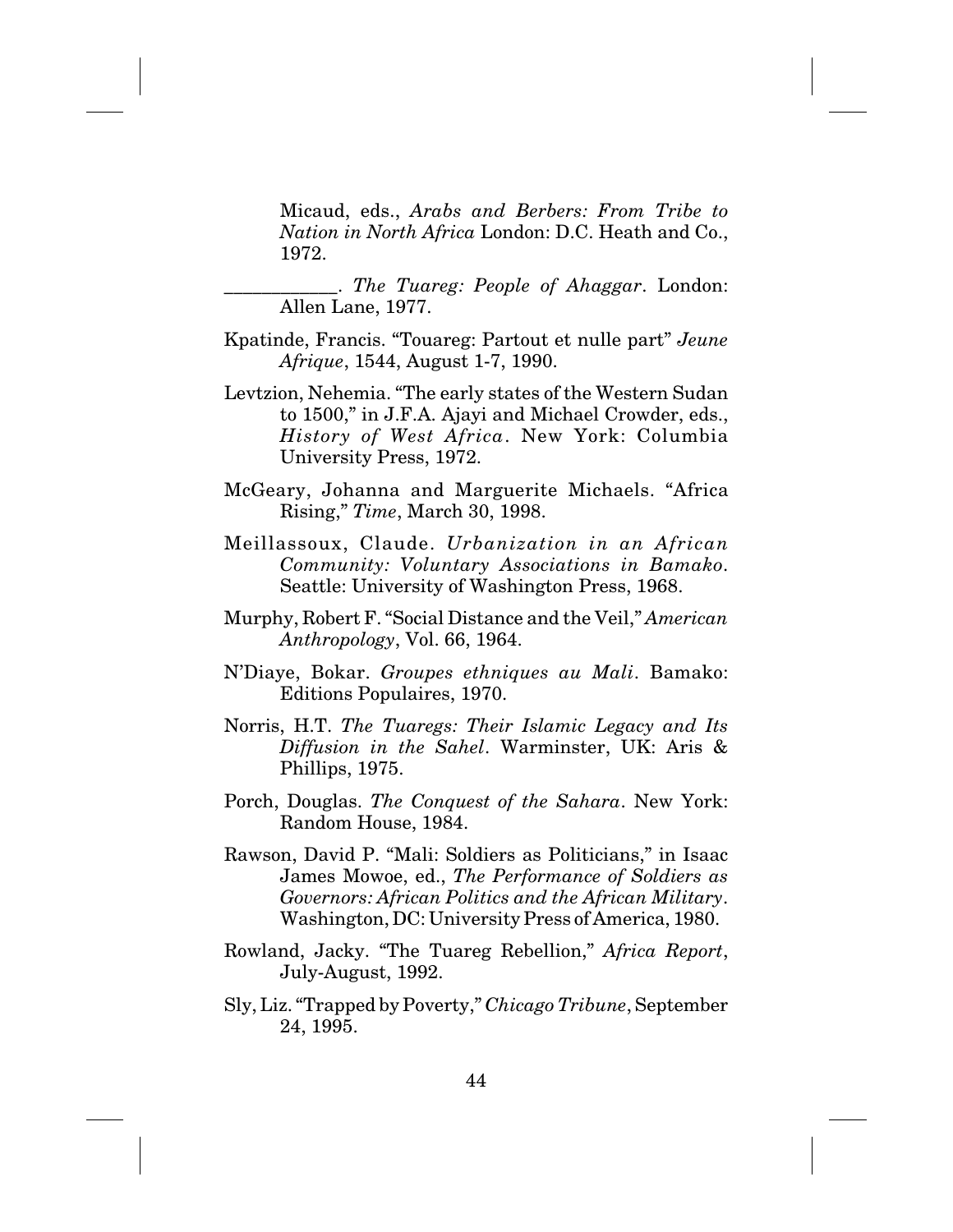- Snyder, Francis G. "The Keita Decade: An Era Ends in Mali," *Africa Report*, Vol. 14, 1969.
- Thompson, Larry. "Tuareg Refugees Return to Bleak Future in Mali," Refugees International release in Africa News Online, http://www.africanews.org/ west/mali/stories/19971006\_feat1. html, 1997.
- No specific author cited in publication. "Mali Seeks Increased U.S. Cooperation Not Aid—Konare," On-line U.S. Information Agency news release, http://www.africanews.org/west/mali/stories/199711 20\_feat1. html, 1997.
- No specific author cited in publication. "The Tuareg: Drying Up," *The Economist*, November 2, 1991.

# **Official documents.**

- *Situation d'effectif du programme d'appui a la reinsertion socio-economique des excombattants*, Presidence de la Republique, Commissariat au Nord, February 19, 1997.
- *Situation d'effectif de combattants integres dans les corps en uniforme de l'etat et a la fonction publique*, Presidence de la Republique, Commissariat au Nord, February 19, 1997.
- *Livre Blanc sur le "Problem du Nord" du Mali*, Bamako: Official publication of the Republic of Mali, 1994.
- *Reglement et prevention des conflits armes (cas de la "rebellion touaregue" au Mali),* Presidence de la Republique, Commissariat au Nord, Undated (but approximately 1995).

### **Interviews.**

Diallo, Bakara, Governor of Gao in the 1960s, a series of conversations and discussions from 1988-1997.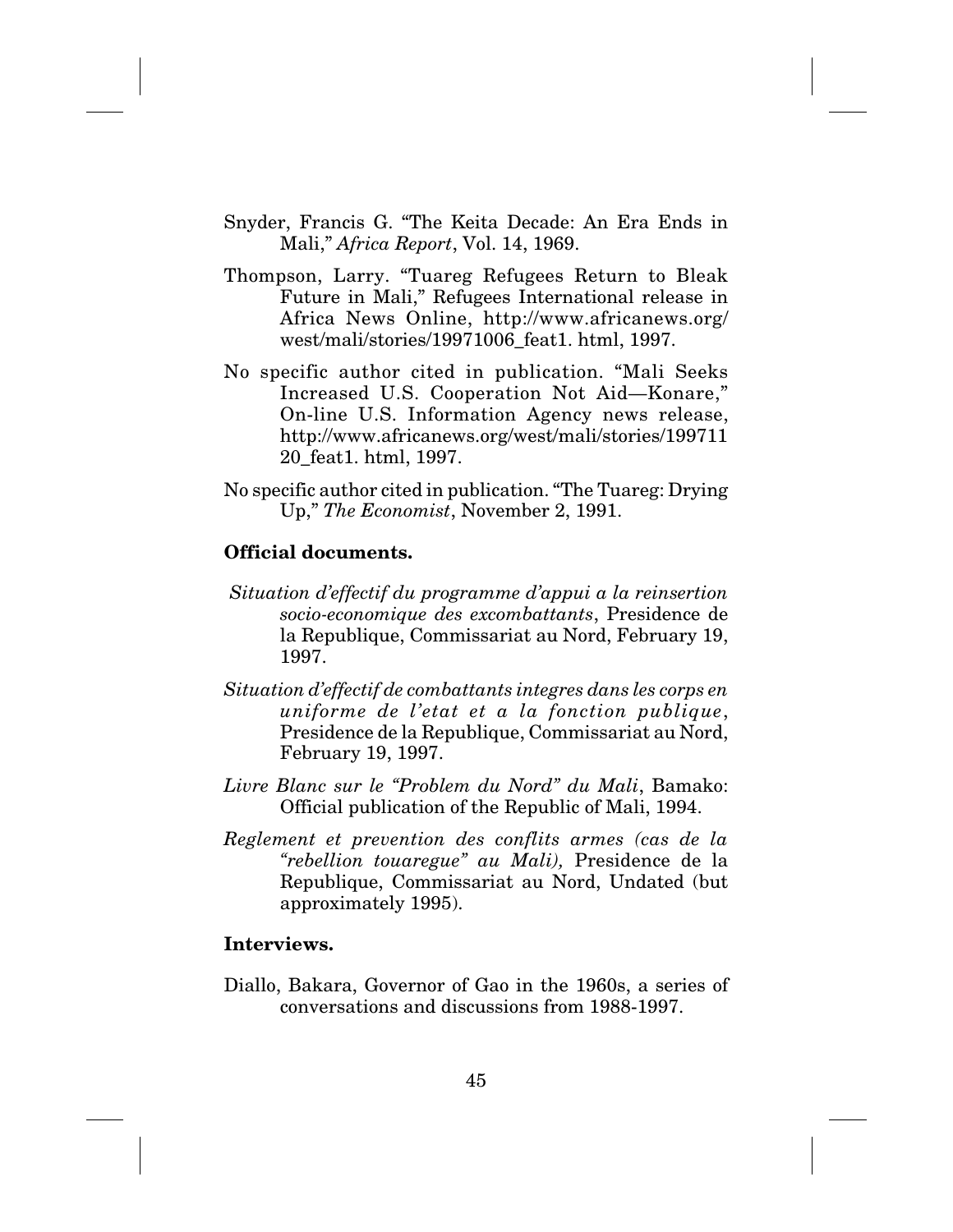- Gelber, Herbert Donald, retired senior Foreign Service Officer and former U.S. Ambassador to Mali (1990-1993), March 27, 1998 (by telephone).
- Henk, Dan, Colonel, U.S. Army, Director of African Studies at the U.S. Army War College, March 7, 1998.
- Sanogo, Tjigoujou, Lieutenant Colonel, Malian Army, Commander of the 5th Military Region—Timbuktu, March 9, 1998 (by facsimile).